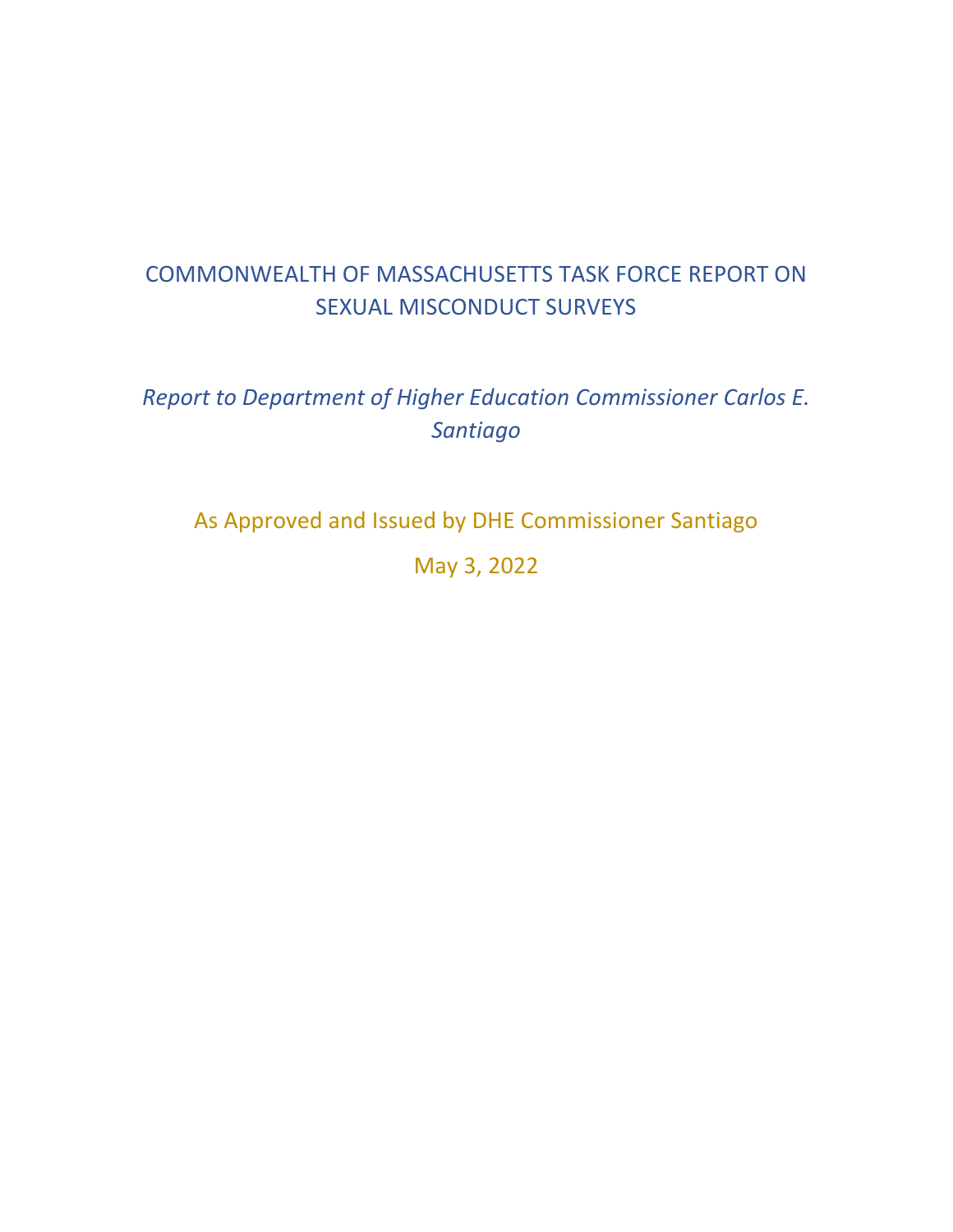# Table of Contents

| L.   |                                                                                               |  |
|------|-----------------------------------------------------------------------------------------------|--|
| П.   |                                                                                               |  |
| III. | Analysis: Existing Sexual Misconduct Surveys, the MA Statute Requirements, and Proposed Model |  |
|      |                                                                                               |  |
| V.   |                                                                                               |  |
| VI.  |                                                                                               |  |
|      |                                                                                               |  |
|      |                                                                                               |  |
| ❖    |                                                                                               |  |
| ❖    | Student Knowledge of and Familiarity with Campus Practices for Reporting and Addressing       |  |
| ❖    |                                                                                               |  |
|      |                                                                                               |  |
|      |                                                                                               |  |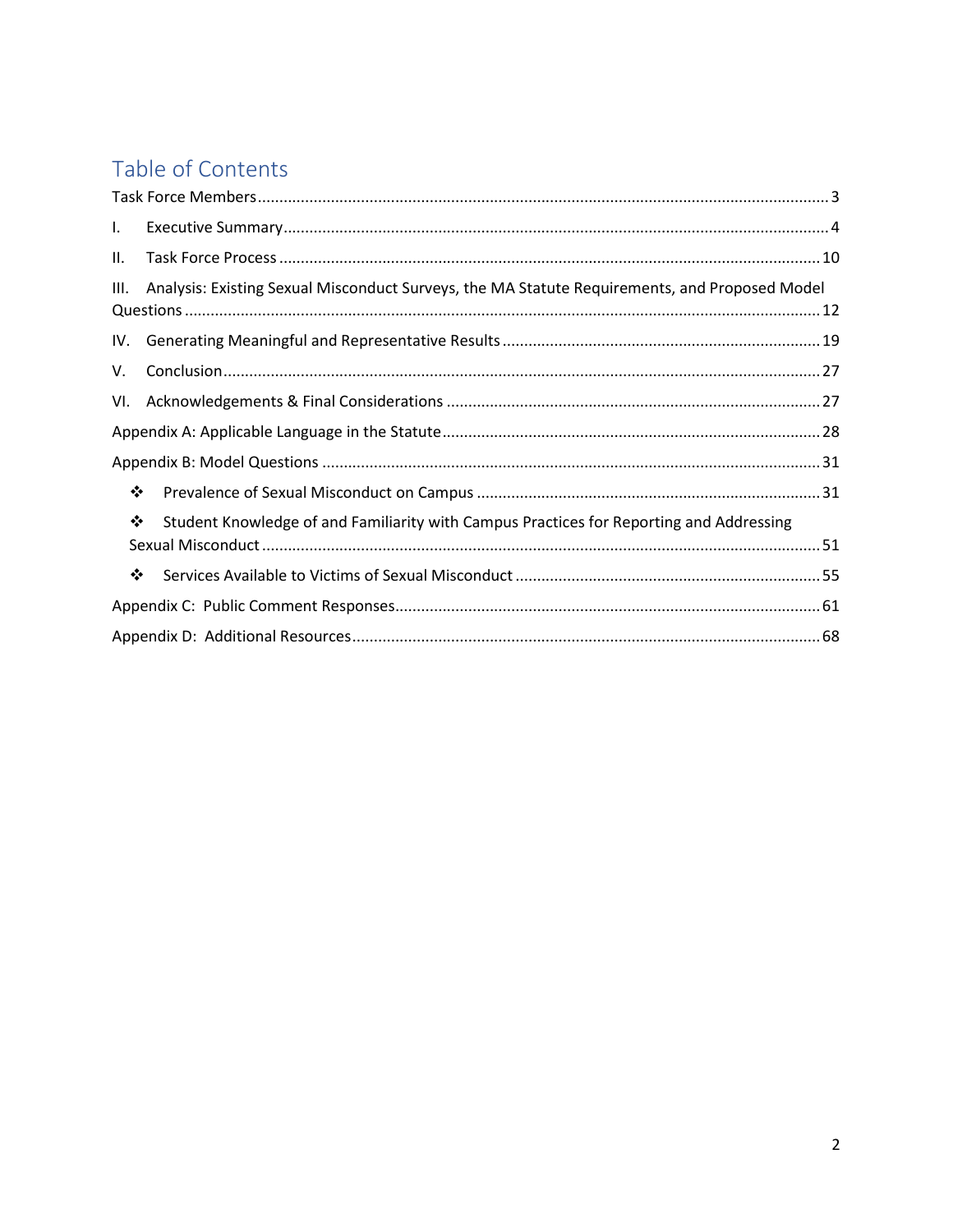<span id="page-2-0"></span>

| <b>Name</b>               | <b>Affiliation</b>                                                                                                      |  |  |  |
|---------------------------|-------------------------------------------------------------------------------------------------------------------------|--|--|--|
| Abrisham (Abby) Eshghi    | Assistant Attorney General, Children's Justice Unit (Civil Rights Division), MA                                         |  |  |  |
|                           | Office of the Attorney General                                                                                          |  |  |  |
| Ali Hagani                | Undergraduate Student, Brandeis University                                                                              |  |  |  |
| Amy Fabiano               | Associate General Counsel, Worcester Polytechnic Institute                                                              |  |  |  |
| Angela F. F. Davis        | Assistant Undersecretary for Law Enforcement and Criminal Justice, MA<br>Executive Office of Public Safety and Security |  |  |  |
| <b>Cameron Glick</b>      | Undergraduate Student, Wheaton College                                                                                  |  |  |  |
| Casey Corcoran            | Youth Sexual Violence Prevention Education Director, Boston Area Rape<br><b>Crisis Center</b>                           |  |  |  |
| <b>Cindy Mack</b>         | Undergraduate Student, Bridgewater State University                                                                     |  |  |  |
| Dena Papanikolaou*        | Co-Chair, Chief Legal Counsel, MA Dept of Higher Education                                                              |  |  |  |
| Emily Rothman             | Professor of Occupational Therapy, Boston University                                                                    |  |  |  |
| Fahmina Zaman             | Cultural Outreach Advocate, Bridges                                                                                     |  |  |  |
| Genevieve Rogers          | Founder & Chair of Advisory Board, Every Voice Coalition; Graduate<br>Student, MIT                                      |  |  |  |
| Gisella Zuniga            | Executive Director, The Center for Women & Community at UMass Amherst                                                   |  |  |  |
| Haydee Martinez           | Chief of Police, UMASS Dartmouth                                                                                        |  |  |  |
| Hema Sarang-Sieminski     | Policy Director, Jane Doe Inc                                                                                           |  |  |  |
| Jennifer Goeway           | Director of Programs, Elizabeth Freeman Center                                                                          |  |  |  |
| Jennifer Quinn            | Title IX Coordinator, Worcester State University                                                                        |  |  |  |
| Judy Benitez Clancy*      | Co-Chair, Director, Division of Sexual and Domestic Violence Prevention and<br>Services at DPH                          |  |  |  |
| Lindy Aldrich             | Ladder Consulting on behalf of Victim Rights Law Center                                                                 |  |  |  |
| Lisa MacDonald            | Title IX Coordinator, Mass Bay Community College                                                                        |  |  |  |
| Lori Ehrlich              | Massachusetts House of Representatives                                                                                  |  |  |  |
| <b>Marienelly Vazquez</b> | Assistant Director for Campus Services, Pathways                                                                        |  |  |  |
| Megan H Bair-Merritt      | Professor of Pediatrics, Boston University School of Medicine and Boston<br><b>Medical Center</b>                       |  |  |  |
| <b>Michael Moore</b>      | Massachusetts Senator                                                                                                   |  |  |  |
| Michele Decker            | Professor, Johns Hopkins Bloomberg School of Public Health                                                              |  |  |  |
| Monnica Chan              | Assistant Professor, UMASS Boston                                                                                       |  |  |  |
| Raaya Alim                | Undergraduate Student, UMASS Amherst                                                                                    |  |  |  |
| Sarah Rankin              | Title IX Coordinator, Massachusetts Institute of Technology                                                             |  |  |  |
|                           |                                                                                                                         |  |  |  |
| <b>DHE/DPH Team</b>       |                                                                                                                         |  |  |  |
| Amanda Robbins            | Campus Safety Advisor, MA Dept of Higher Education                                                                      |  |  |  |
| <b>Alexander Nally</b>    | Assistant General Counsel, MA Dept of Higher Education                                                                  |  |  |  |
| Jennifer Catlin Davis     | Title IX Consultant, MA Dept of Higher Education                                                                        |  |  |  |
| Mark Bergeron-Naper       | Director of Prevention and Education, Division of Sexual and Domestic<br>Violence Prevention and Services, DPH          |  |  |  |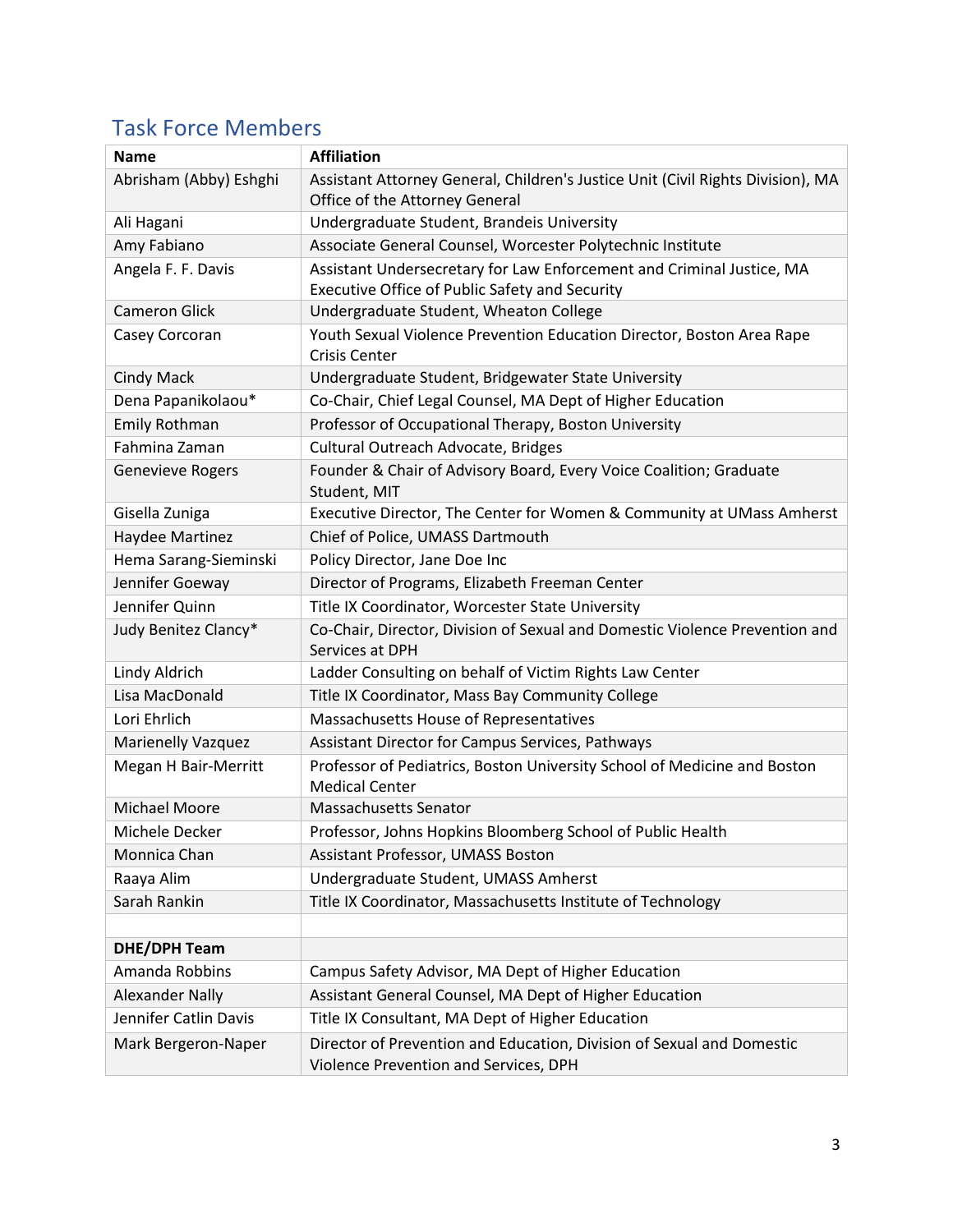## <span id="page-3-0"></span>I. Executive Summary

In 2021, with the support of the Campus Safety and Violence Prevention (CSVP) community and stakeholders, and tremendous student advocacy, the legislature enacted landmark legislation, Chapter [337 of the Acts of 2020,](https://malegislature.gov/Laws/SessionLaws/Acts/2020/Chapter337#:~:text=AN%20ACT%20PROVIDING%20FOR%20VIRTUAL,CHALLENGES%20RELATED%20TO%20COVID%2D19.&text=AN%20ACT%20CREATING%20A%20NEXT%2DGENERATION%20ROADMAP%20FOR%20MASSACHUSETTS%20CLIMATE%20POLICY.&text=AN%20ACT%20RELATIVE%20TO%20JUSTICE,LAW%20ENFORCEMENT%20IN%20THE%20COMMONWEALTH.) also known as the *2021 Campus Sexual Assault Law* (referenced herein as "the (MA) law" or "the (MA) statute"). This is the first comprehensive state law of its kind in the Commonwealth, and one of the first in the nation, specifically focused on campus responses to sexual violence. The law applies to both public and private higher education institutions (referenced herein as "institutions" or "IHEs") located in the Commonwealth and authorized to grant degrees.<sup>1</sup> It has two major sections: a section pertaining to the requirement that all institutions conduct sexual misconduct climate surveys at least once every four years (M.G.L. c. 6, §168D); and another section which imposes specific policy, procedure and reporting requirements on institutions' efforts to identify, prevent and respond to sexual misconduct (M.G.L. c. 6, §168E). This report will focus on M.G.L. c. 6, §168D and the requirement for a Task Force on Sexual Misconduct Surveys to develop and deliver model survey questions and related recommendations to the Commissioner of Higher Education for his approval and subsequent use by institutions in the Commonwealth.

As identified rather widely in research related to addressing sexual misconduct on campuses, including the Department of Higher Education's 2016 report entitled: *Securing Our Future: Best Practice*  Recommendations for Campus Safety and Violence Prevention,<sup>2</sup> conducting sexual misconduct climate surveys at IHEs is a best practice. Other examples: in 2014 and in 2017, the White House Task Force to Protect Students from Sexual Assault presented reports<sup>3</sup> recommending, in part, that IHEs regularly conduct campus climate surveys as one part of a plan to address sexual misconduct on campuses; and in 2016, the CDC recommending the use of climate surveys in their *Sexual Violence on Campus: Strategies*  for Prevention publication<sup>4</sup>.

Campus climate surveys can enable institutions to better understand the scope of sexual misconduct on campuses. Survey results provide IHEs with information on the prevalence of sexual misconduct on campus, on students' knowledge – or lack thereof – of reporting processes and services available. By employing high quality survey tools on a regular basis (e.g., not less than every two - four years), institutions can monitor changes in the prevalence of sexual misconduct on campus and in students'

<sup>4</sup> CDC, Sexual Violence on Campus: Strategies for Prevention; <https://www.cdc.gov/violenceprevention/pdf/campussvprevention.pdf>

<sup>&</sup>lt;sup>1</sup> There are currently 29 public higher education institutions in the Commonwealth (9 State Universities, 15 Community Colleges and 5 University of Massachusetts campuses), and 22 private, independent institutions of higher education located in the Commonwealth and authorized to grant degrees.

<sup>2</sup> https://www.mass.edu/bhe/lib/documents/MACampusSafety&ViolencePreventionReport2016.pdf <sup>3 [1]</sup> https://www.justice.gov/archives/ovw/page/file/905942/download (April 2014);

http://www.changingourcampus.org/resources/not-alone/Second-Report-VAW-Event-TF-Report.PDF (January 2017); and

https://obamawhitehouse.archives.gov/sites/obamawhitehouse.archives.gov/files/images/Documents/1.4.17.VA W%20Event.Guide%20for%20College%20Presidents.PDF (January 2017)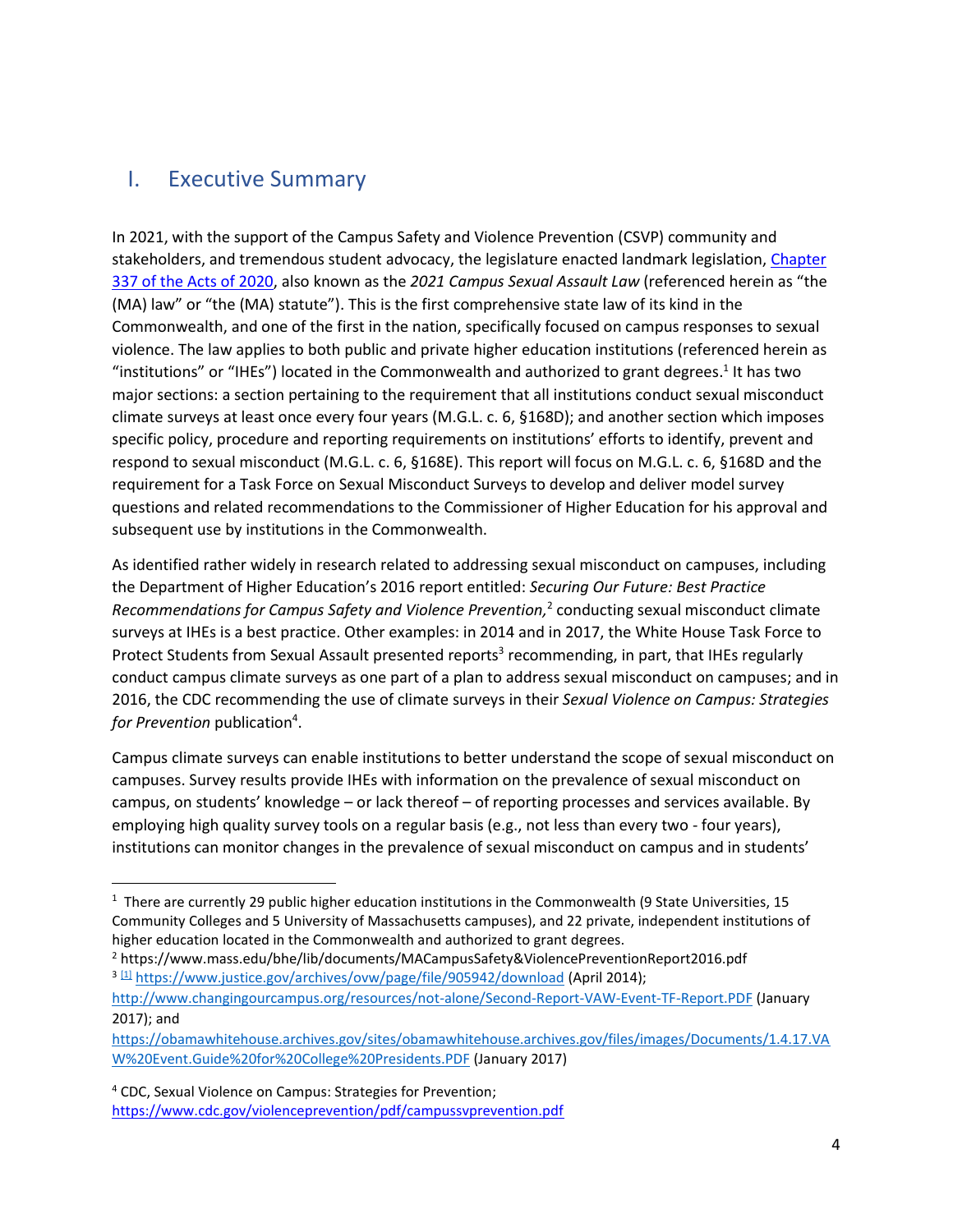knowledge in these two areas. That information can help inform IHEs' prevention and response efforts and provide a catalyst for enacting policies and practices to address sexual misconduct on campus and improve training and awareness programs. Most importantly, regular campus climate surveys can demonstrate that IHEs prioritize sexual misconduct prevention, education, and response.

## *Task Force on Sexual Misconduct Surveys Requirements*

Under M.G.L. c. 6, §168D, the law commissions a 27-person Task Force on Sexual Misconduct Surveys. Co-chaired by designees of the Commissioners of the Department of Higher Education (DHE), along with the Department of Public Health (DPH), this Task Force is charged with developing model questions for use by institutions in sexual misconduct climate surveys, and providing the model questions to the Commissioner of Higher Education with related recommendations regarding the content, timing and application of the surveys. The law also states that the recommendations should include recommendations on "achieving statistically valid response rates and addressing non-response bias." More detail on the process the Task Force undertook can be found in in the *Task Force Process* section of this report.

Once in receipt of the recommendations, the Commissioner of Higher Education shall review the model questions provided by the Task Force and, once approved, provide a copy to institutions. The Commissioner is also required to periodically review and make recommendations for changes to the model questions and to the content and timing of the sexual misconduct climate surveys. In addition, the Task Force may be revived at any time by the Commissioner.

## *Institutional Requirements*

The law requires each institution to conduct a sexual misconduct climate survey of all students at the institution *not less than* once every 4 years. Within 120 days after completion and analysis of a sexual misconduct climate survey, each institution shall also post a summary of the results on the institution's website. A sexual misconduct climate survey, including any campus-specific surveys developed and implemented by an institution, shall collect anonymous responses and shall prohibit the disclosure of identifying information.

M.G.L. c. 6, §168D of the statute can be found in its entirety in *Appendix A* of this report.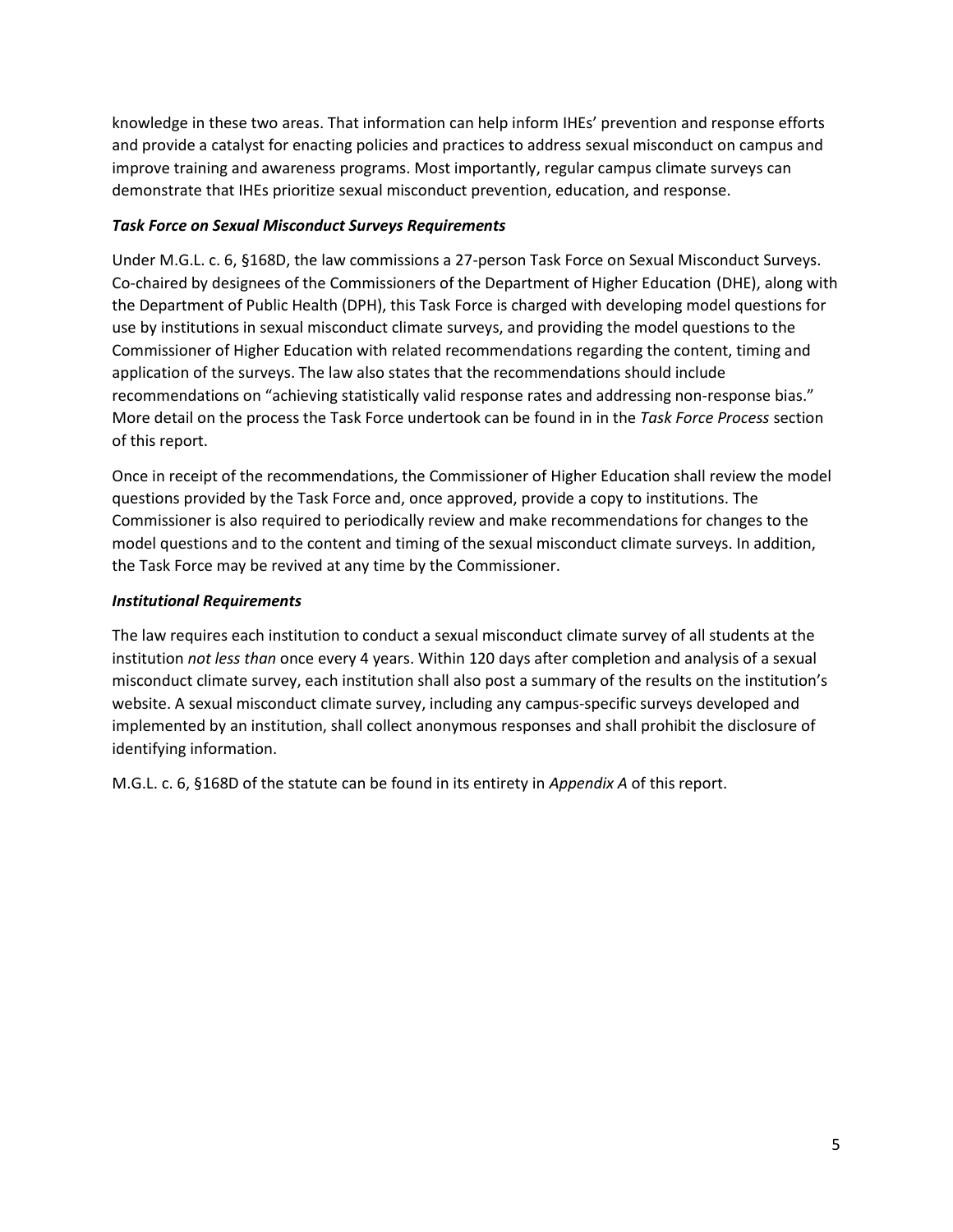## *Recommendations to the Commissioner*

The Massachusetts statute requires the Task Force to provide IHEs with model questions that include "a subset of questions taken from or consistent with questions in the Administrator Researcher Campus Climate Collaborative survey or another sexual misconduct climate survey that is currently in use by institutions and that the task force deems high-quality." The statute specifies that this subset of model questions shall generate responses related to topics including, but not limited to the following:

- 1. the prevalence of sexual misconduct on campus;
- 2. student knowledge of and familiarity with campus practices for reporting and addressing sexual misconduct; and
- 3. services available to victims of sexual misconduct.

The Task Force identified extant surveys that have been validated through pilots and administered by multiple IHEs on more than one occasion, as well as some surveys developed by IHEs on their own, many in response to the White House Task Force Report to Protect Students From Sexual Assault (2014) and subsequent guidance issued by White House Task Force. 5 The Massachusetts Task Force reviewed these survey instruments and considered how they aligned with both the letter of the MA Statute and the aspirational objectives articulated during the drafting of the Massachusetts legislation.

The Task Force determined that the Administrator Researcher Campus Climate Collaborative ("ARC3") survey instrument (initially developed in 2015 by researchers with expertise in gender-based violence in close collaboration with student affairs personnel, according to rigorous research and ethical guidelines) was most closely aligned with the letter and spirit of the MA Statute.<sup>6</sup> Accordingly, the Task Force recommends using certain modules of the ARC3 survey instrument, with some modification and/or supplementation, to comply with the mandates of the MA Statute and current research and best practices around culturally competent, trauma-informed inquiries, as the foundation for the model questions that it proposes in each of the categories referenced above.

<sup>5</sup> These existing surveys included the Administrator Researcher Campus Climate Collaborative ("ARC3") survey, which was first administered in 2015 and which has been updated on an annual basis since then (as well as survey tools from which the ARC3 instrument was developed); the Association of American Universities ("AAU") survey, first administered by 27 IHEs in 2015 and administered again in 2019 by 33 IHEs; the #iSPEAK Campus Climate Survey administered at Rutgers University-New Brunswick (2014-2015); the National Campus Climate Survey administered at University of Michigan (2015); the Campus Climate Survey Validation Study ("CCVS")(2016); Brandeis University Campus Climate Survey (Spring 2019); SUNY Sexual Violence Prevention Campus Climate Survey (2021); and the 2021-2022 Higher Education Data Sharing Consortium ("HEDS") Sexual Assault Campus Climate Survey.

The Task Force also reviewed and considered the Campus Climate Base Survey recommendations of the task force convened under the recent New Hampshire legislation (RSA 188:H) requiring IHEs to conduct campus sexual misconduct climate surveys biennially.

<sup>6</sup> For a fuller description of the development of the ARC3 survey, *see* Measuring Campus Sexual Misconduct and its Context: the ARC3 Survey (K. Swartout, *et al.*)(American Psychological Assoc. 2018).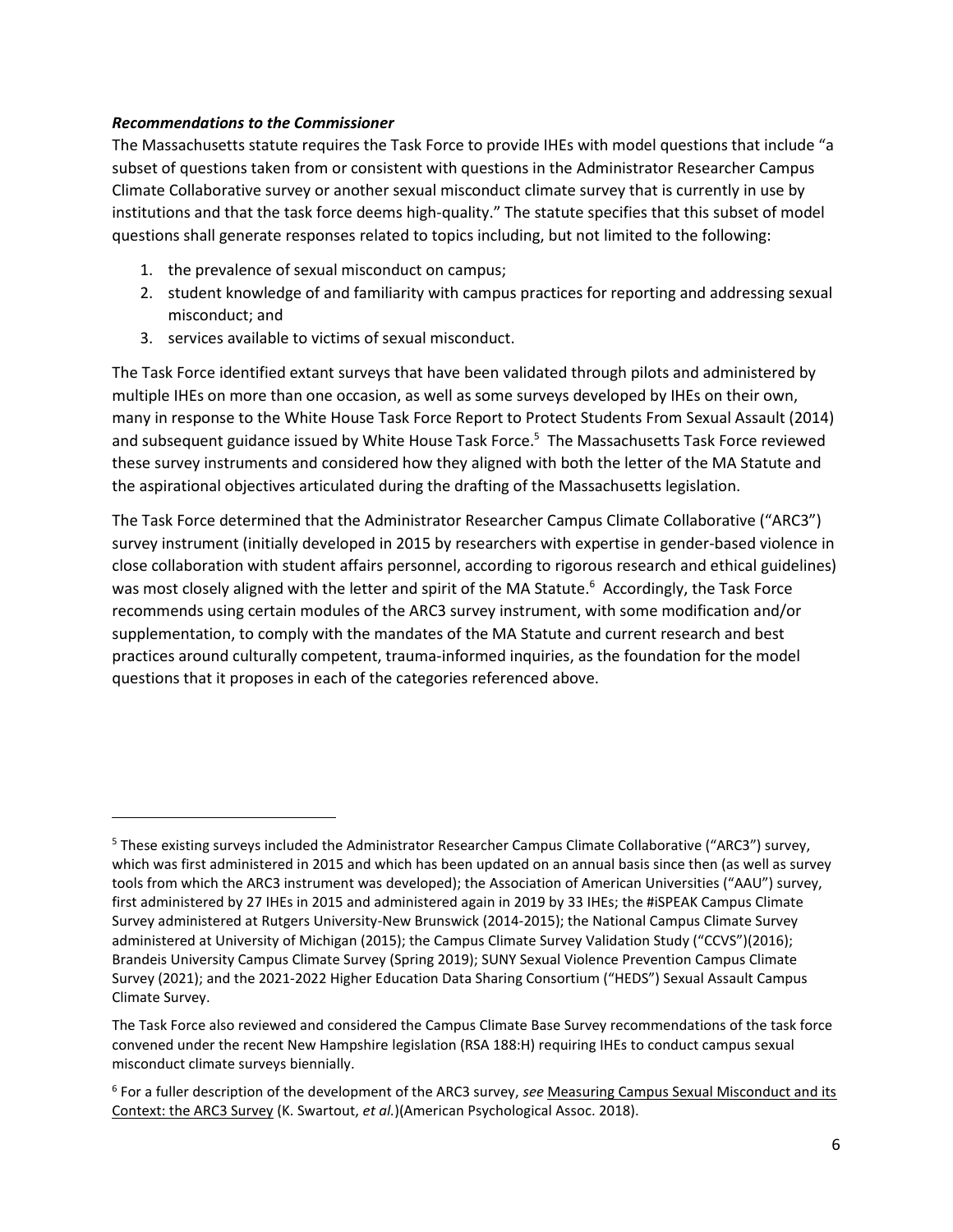#### *Therefore, the Task Force recommends the Commissioner:*

- 1. Provide institutions with the model questions in *Appendix B* of this report in its entirety for use in conducting a sexual misconduct climate survey, as intended and required by the law, with the instruction that institutions should add an IHE-specific introduction to their survey, as well as questions to elicit the remaining information required by the statute for which the statute did not require the Task Force to provide model questions (for example, demographic information that will enable the IHEs to identify groups that are particularly "at risk").
- 2. Issue policy guidance and allow for a process, in furtherance of the intended purpose of M.G.L. c. 6, §168D(d)(4) of the law, which enables institutions to develop their own surveys for use on their campuses, as long as the institutions include a subset of questions that generate responses related to topics including, but not limited to:
	- a. the prevalence of sexual misconduct on campus;
	- b. student knowledge of and familiarity with campus practices for reporting and addressing sexual misconduct; and
	- c. services available to victims of sexual misconduct.

Institutions developing their own surveys should be encouraged to review and utilize the model questions in *Appendix B* for use in their surveys and/or to serve as a guide to successful question development. To the extent that an institution chooses not to use the model questions, the institution should be asked to identify the questions in its survey that generate responses related to the mandatory topics required by statute and covered by the model questions.

- 3. Provide all institutions with, and advise institutions to follow, the guidance included in the *Generating Meaningful and Representative Results* section of this report to successfully develop and implement their surveys, as well as analyze and share the results, to achieve the intended intent of the statute.
- 4. Provide for flexibility in the timing of sexual misconduct surveys. While most Task Force members recommend early Spring semester as an opportune time to conduct a survey, the Task Force recognizes that institutions may operate on different schedules and/or offer different types of programs that do not fit into a traditional Fall/Spring semester calendar. However, all institutions should consider administering surveys *after* the first 12 weeks of the Fall semester. This allows for capturing incidents and experiences that occur during the first 6 weeks of school, which is often referred to as the "Red Zone," a time of statistically heightened instances of campus sexual misconduct. Administering surveys after this period also avoids competing training, orientation, and other activities that typically account for students' time and attention at the beginning of the semester.

The Commissioner, however, should revisit this recommendation after they have the opportunity to review data from two to four years of surveys and assess whether it is necessary to provide further guidance or to specifically regulate the timing of surveys to help improve survey response rates and results.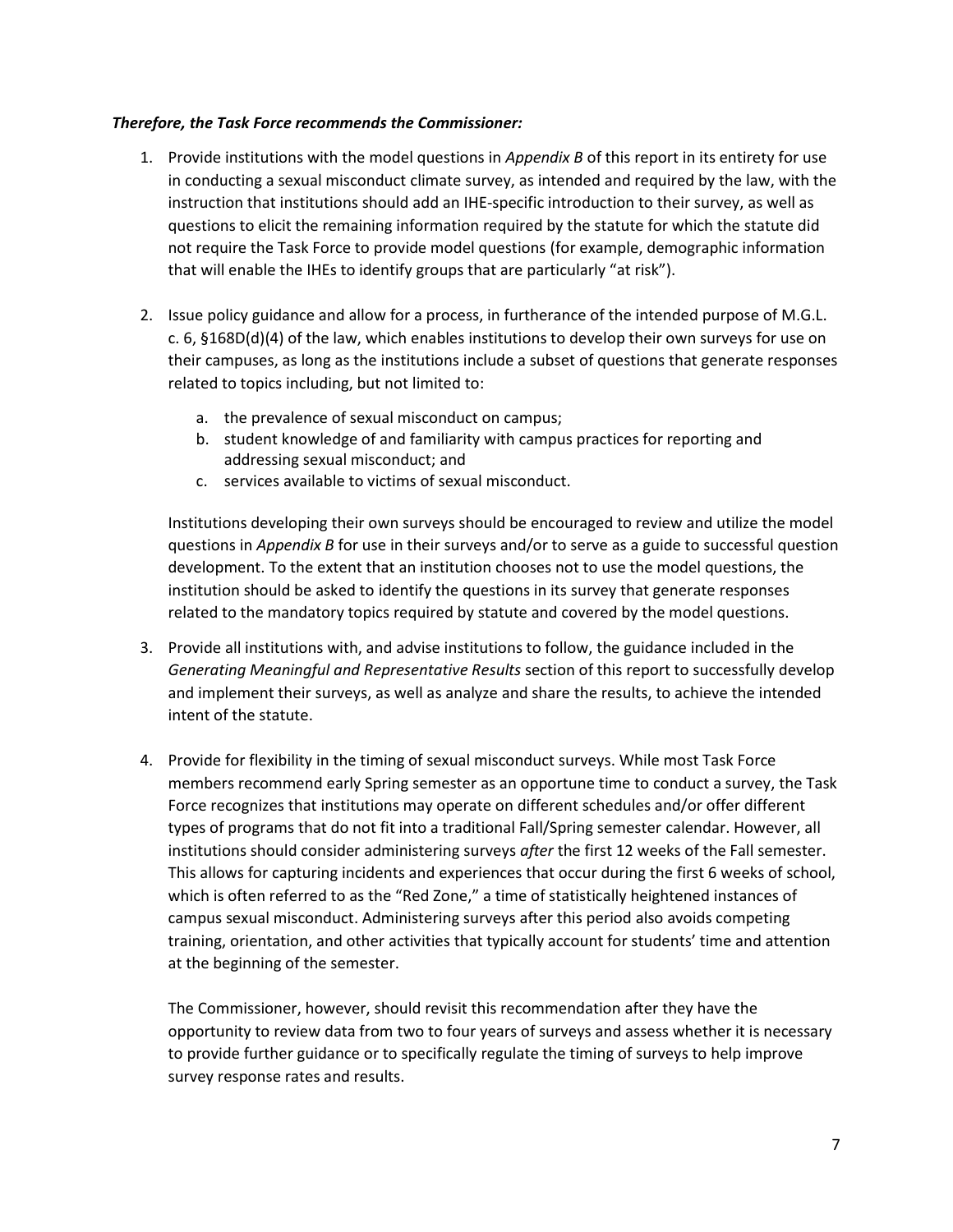- 5. Advise institutions to carefully consider the appropriate frequency with which to administer their survey. While the statute requires sexual misconduct surveys be conducted at minimum of "not less than once every 4 years", the majority of Task Force members recommend that a twoyear cadence may be beneficial, for a variety of reasons. Task Force members suggest that a two-year frequency offers every student an opportunity to complete the survey, not only the traditional 4-year students, but also 2-year graduate students, students who graduate early, and students pursuing certificate programs and associate degrees, thus more effectively capturing every cohort at an IHE and accounting for the diverse needs of and differences between the Commonwealth's IHEs (M.G.L. c. 6, §168D(d)(3)(vi)). This also allows the opportunity for IHEs to capture data that reflects a broader range of student experiences. Some Task Force members, however, caution that a two-year frequency may not be feasible or may have adverse effects for some institutions and their campus communities – citing survey fatigue and potential low response rates, as well as concerns for cost in administering surveys and analyzing results, particularly for smaller institutions with limited resources.
- 6. Provide institutions with a list of incentives they could offer survey participants that may serve to increase response rates. The Task Force members, based on research and their personal experience in this area, suggest the following incentives for consideration:
	- a. Cash or money card.
	- b. Textbook/online materials credit or bookstore gift certificate (and/or IHE swag items).
	- c. Campus dining dollars/food voucher. This can be for on-campus or off-campus vendors as appropriate for the institution.
	- d. Automatic entry in or the opportunity to enter a raffle for larger prizes, perhaps a grand prize and secondary prizes. Prize ideas include, but are not limited, to: a laptop/iPad; room/board credit; parking voucher; first choice for parking or housing assignment.
	- e. Free admission to a school sponsored event(s).
	- f. Offer of a campus concert or other desired event once responses reached a certain level.

It should be noted that incentives must not interfere with the 100% voluntary characteristic of the survey. For example, incentives should not be tied to registration or enrollment holds. It should also be noted that engaging students and staff in identifying effective incentives is encouraged and can be helpful.

Institutions should consult with their budget offices, and other applicable offices, to determine what is allowable and available for use for incentives.

7. Work with the institutions to explore the availability of state, federal or private funding opportunities to help provide access to funds for public IHEs and small, private institutions that have limited resources to help support the costs of developing, conducting, analyzing and publishing the results of the surveys.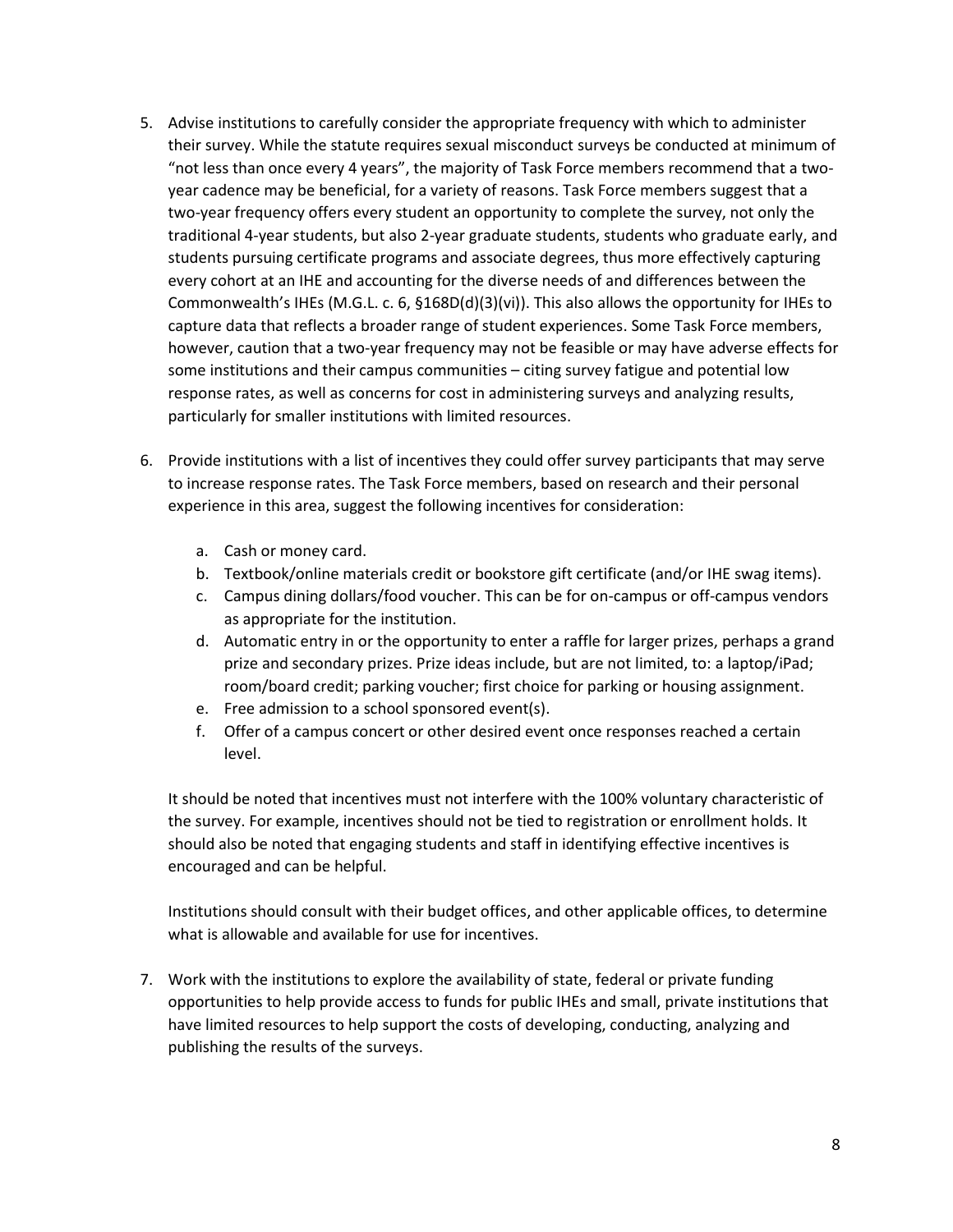- 8. Direct institutions to adhere to best practices and currently accepted and utilized demographic questions in their surveys. The Task Force recognizes the importance of ensuring that this portion of a sexual misconduct survey aligns and is consistent with diversity and inclusion on our campuses. Though demographic questions are required to be collected per the statute, the Task Force has left the development of these questions to the institutions in order to allow for each IHE to properly "account for the diverse needs of and differences between the commonwealth's institutions of higher education" (M.G.L. c. 6, §168D(d)(3)) and align with other surveys they may be conducting on their campus(es).
- 9. Include the optional module of bystander questions in the dissemination of sexual misconduct survey questions and recommendations to institutions, suggesting use of the questions, but noting they are optional. Though the MA statute does not require IHEs to capture this data, research shows that this information may enable IHEs to educate and train its students more effectively in the area of sexual misconduct prevention. Although bystander training should not be the only prevention method IHEs employ, it has been proven to be a successful method of prevention, particularly in the short-term.<sup>7</sup> Understanding how students do or do not engage as bystanders can promote the development of more effective awareness and prevention programs.

<sup>7</sup> *See* E. N. Jouriles, A. Krauss, N. L. Wu, V. L. Banyard & R. McDonald, *Bystander programs; addressing sexual violence on college campuses; A systemic review and meta-analysis of program outcomes and delivery methods*, J. of Am. College Health (2018); M. P. Koss, K. Swartout, E.C. Lopez, R. V. Lamade, E. J. Anderson, C L. Brennan & R. A. Prentky, *The Scope of Rape Victimization and Perpetration Among National Samples of College Students Across 30 Years* (Sage, 2015).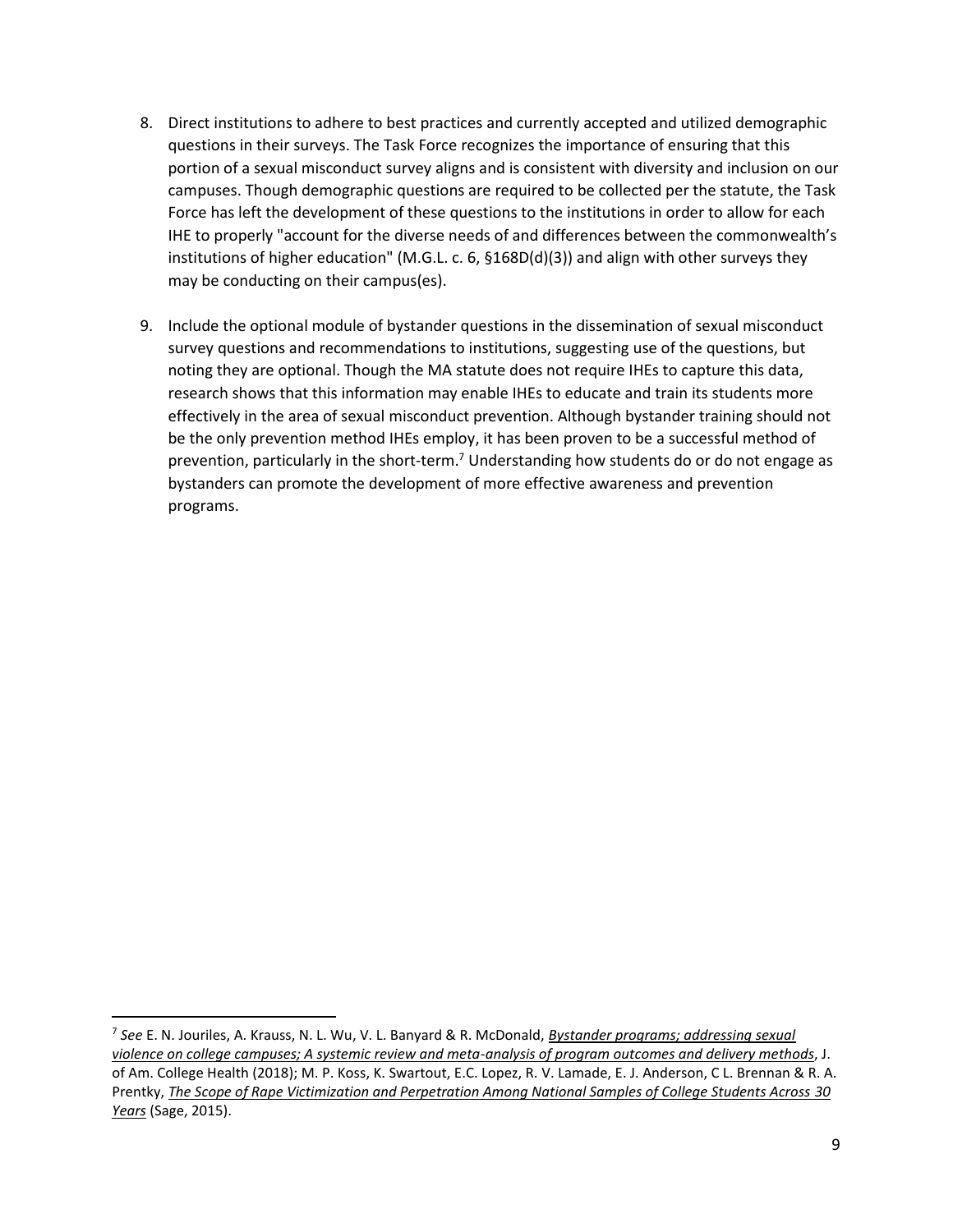## <span id="page-9-0"></span>II. Task Force Process

Under M.G.L. c. 6, §168D, the law commissions a 27-person Task Force on Sexual Misconduct Surveys, co-chaired by designees of the Commissioners of the Department of Higher Education (DHE), along with the Department of Public Health (DPH). Those designees are DHE Chief Legal Counsel Constantia (Dena) Papanikolaou and DPH Sexual and Domestic Violence Division Director Judy Benitez Clancy. The Task Force is charged with developing model questions for use by institutions in sexual misconduct climate surveys, and providing the model questions to the Commissioner of Higher Education with related recommendations respecting the content, timing and application of the surveys. The recommendations shall include, but not be limited to, recommendations on achieving statistically valid response rates and on addressing non-response bias.

## *Membership as set forth in the law includes:*

- 1. the commissioner of higher education or a designee, who shall serve as co-chair;
- 2. the commissioner of public health or a designee, who shall serve as co-chair;
- 3. the secretary of public safety and security or a designee;
- 4. the attorney general or a designee;
- 5. 1 member of the house of representatives to be appointed by the speaker of the house of representatives;
- 6. 1 member of the senate to be appointed by the senate president;
- 7. **21 persons to be appointed by the governor,** 
	- a. 1 of whom shall be a student attending a community college,
	- b. 1 of whom shall be a student attending a public university, 2 of whom shall be students attending an independent institution of higher education in the commonwealth,
		- i. 1 of whom shall be a representative of the University of Massachusetts recommended by the president of the university,
	- c. 1 of whom shall be a representative of the state universities recommended by the Massachusetts State Colleges Council of Presidents,
	- d. 1 of whom shall be a representative of community colleges recommended by the Massachusetts Association of Community Colleges,
	- e. 2 of whom shall be representatives of private colleges and universities recommended by the Association of Independent Colleges and Universities in Massachusetts, Inc.,
	- f. 1 of whom shall be a representative recommended by Jane Doe, Inc.: the Massachusetts Coalition Against Sexual Assault and Domestic Violence,
	- g. 1 of whom shall be a representative recommended by the Victim Rights Law Center, Inc.,
	- h. 2 of whom shall be representatives recommended by sexual assault crisis service centers and counseling centers located in an urban and rural region of the commonwealth,
	- i. 2 of whom shall be representatives recommended by community-based sexual assault crisis service centers funded by the department of public health,
	- j. 1 of whom shall be a representative recommended by the Massachusetts commission on lesbian, gay, bisexual, transgender, queer and questioning youth,
	- k. 1 of whom shall be a representative recommended by the Every Voice Coalition or any successor organization,
	- l. 2 of whom shall be researchers with experience in the development and design of sexual misconduct climate surveys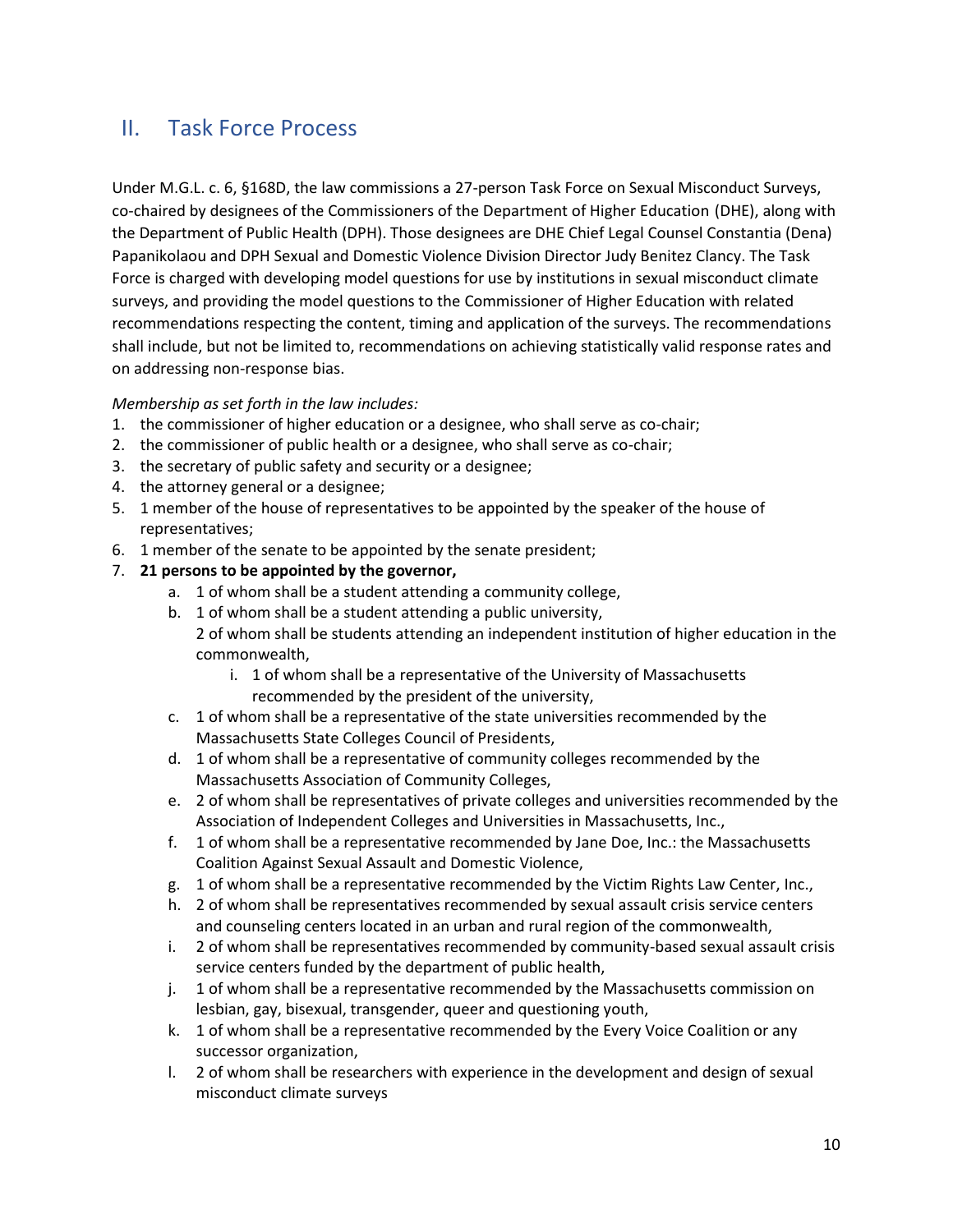m. 2 of whom who shall have experience in higher education survey analysis and be researchers of: (i) statistics; (ii) data analytics; or (iii) econometrics.

## *Task Force Meetings & Report Development*

The law went into effect on August 1, 2021, and official appointments began in late June 2021, with nearly all members clearing background checks and being officially appointed by mid-September 2021. Accordingly, the Task Force held its first meeting on September 15, 2021, followed by meetings on October 7, November 5, December 3, and December 17. Each meeting was organized by DHE/DPH support staff, held virtually (for two hours in length), and audio-recorded. Meetings consisted of a combination of presentations and open discussions.

The DHE/DPH team also worked between meetings with Task Force members, conducting research, facilitating discussions and drafting model questions and related recommendations. The Task Force members were surveyed twice to assist the DHE/DPH team in gathering input from the group, solidifying discussions previously had during meetings. The first survey asked Task Force members to indicate which questions and categories they thought best to capture in the model questions, and those that they would like to see as "optional". The second survey asked Task Force members to weigh in on the best time to administer sexual misconduct surveys; the frequency with which IHEs should administer surveys; and incentives that they know to have been successful in increasing survey participation.

The Task Force was provided a copy of the draft report on January 7, 2022 to review and provide comment to the DHE/DPH team. The Task Force was provided a second version for comment on January 20, 2022.

The Task Force report was posted on the DHE website for public comment for a three-week period – February 11, 2022 through March 4, 2022. The Task Force and DHE/DPH team reconciled comments for the final version of the report. Written responses to each comment can be found in *Appendix C* of this report.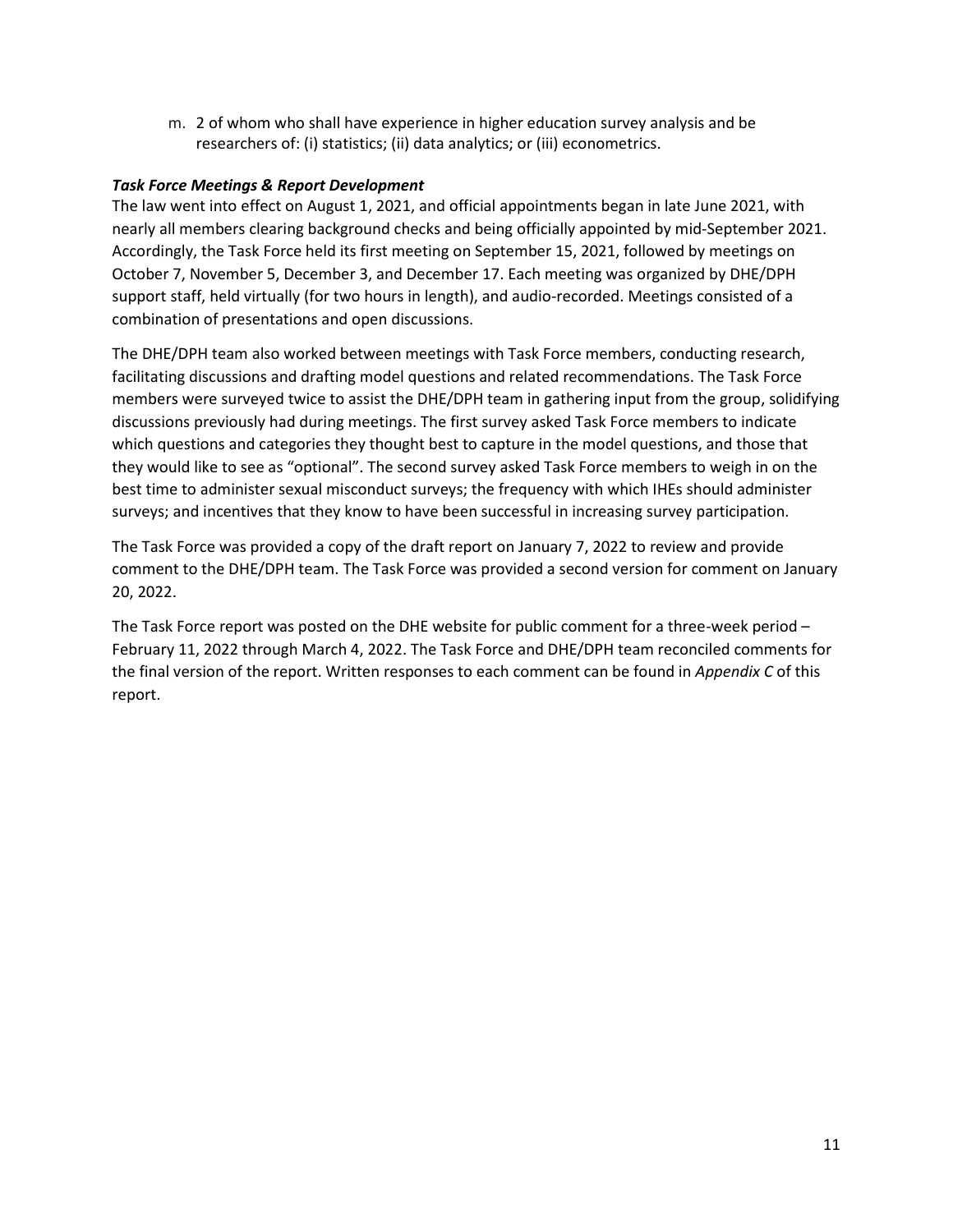# <span id="page-11-0"></span>III. Analysis: Existing Sexual Misconduct Surveys, the MA Statute Requirements, and Proposed Model Questions

The Massachusetts Campus Sexual Assault Law requires the Task Force to provide IHEs with model questions that include "a subset of questions taken from or consistent with questions in the Administrator Researcher Campus Climate Collaborative survey or another sexual misconduct climate survey that is currently in use by institutions and that the task force deems high-quality." The statute specifies that this subset of model questions shall generate responses "related to topics including, but not limited to" the following:

- a. the prevalence of sexual misconduct on campus;
- b. student knowledge of and familiarity with campus practices for reporting and addressing sexual misconduct; and
- c. services available to victims of sexual misconduct.

The Task Force identified extant surveys that have been validated through pilots and administered by multiple IHEs on more than one occasion, as well as some surveys developed by IHEs on their own, many in response to the White House Task Force Report to Protect Students From Sexual Assault (2014) and subsequent guidance issued by that Task Force. The Task Force reviewed these survey instruments and considered how they aligned with both the letter of the MA statute and the aspirational objectives articulated during the recent drafting of the Massachusetts legislation.

The Task Force determined that the Administrator Researcher Campus Climate Collaborative ("ARC3") survey instrument (which was developed by researchers with expertise in gender-based violence in close collaboration with student affairs personnel, according to rigorous research and ethical guidelines) was most closely aligned with the letter and spirit of the MA statute. Accordingly, the Task Force recommends using certain modules of the ARC3 survey instrument as the foundation for the model questions that it proposes in each of the categories referenced above.

The Task Force was mindful of the MA statute's requirement that its model questions in these three categories be either "taken from" or "consistent with" questions already in use as part of a survey that the Task Force deems to be of high quality (such as ARC3). The Task Force was also mindful of its responsibility, as the group of individuals whose experience and/or expertise qualified them for this work, to recommend places in which the ARC3 questions require modification or supplementation in order to comply with the mandates of the MA statute and current research and best practices around culturally competent, trauma-informed inquiries. With these objectives in mind, and after careful review and discussion, the Task Force provides the following commentary and analysis (by category) that led to the development of the proposed model questions (model questions can be found in *Appendix B*).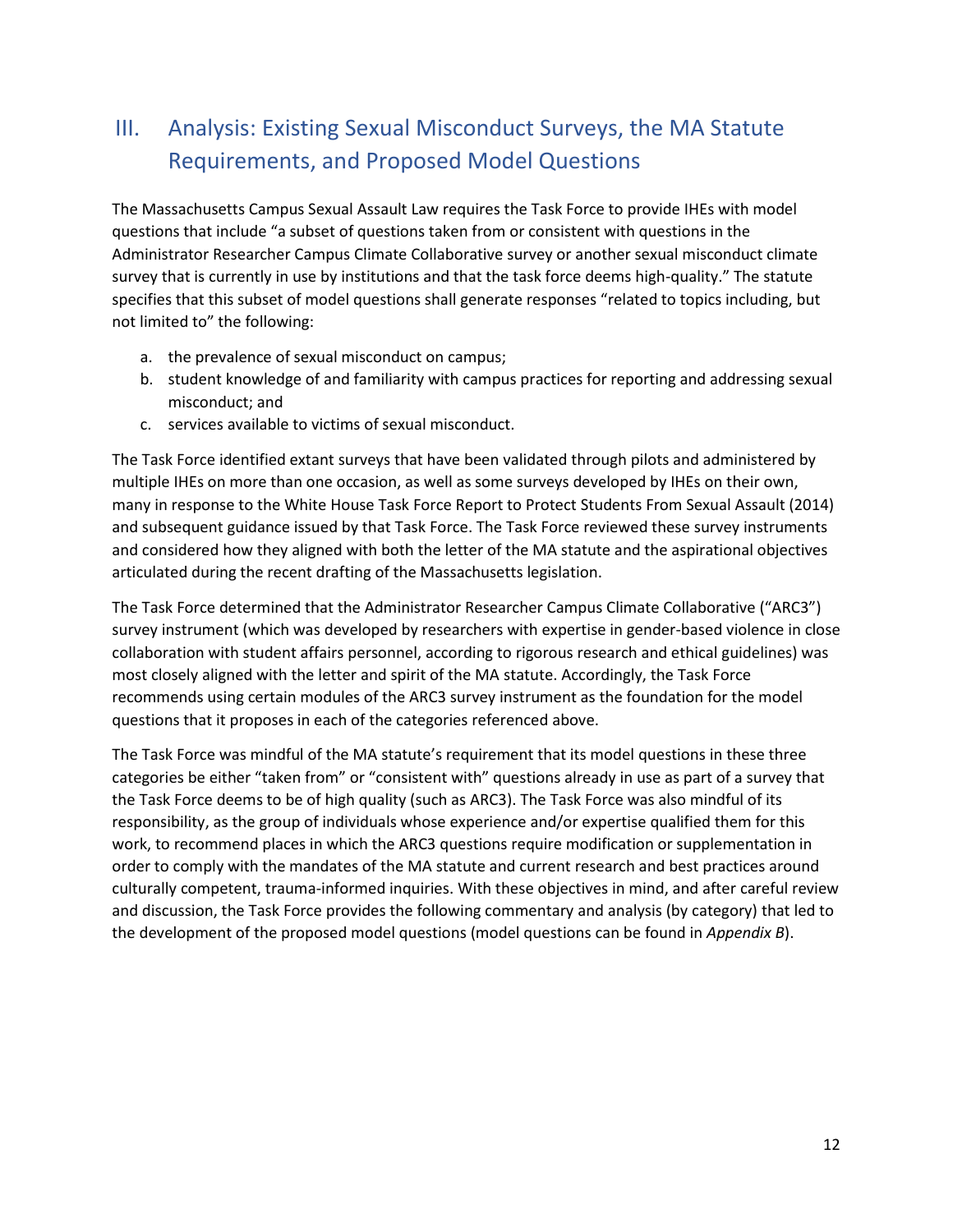## *ANALYSIS: PREVALENCE OF SEXUAL MISCONDUCT ON CAMPUS REQUIREMENT*

"Prevalence" questions should elicit data as to how often incidents of sexual misconduct occur on the IHE's campus. The MA statute defines "sexual misconduct" to include:

- a. sexual violence
- b. dating violence
- c. domestic violence
- d. gender-based violence
- e. violence based on sexual orientation
- f. violence based on gender identity or expression
- g. sexual assault
- h. stalking
- i. sexual harassment

The ARC3 survey modules are labeled specifically to elicit data about the prevalence of sexual violence, dating violence, sexual violence, sexual harassment, and stalking ((a), (b), (h) and (i) above).<sup>8</sup> In addition, the way in which the ARC3 survey phrases the questions about dating violence and sexual violence encompasses domestic violence and certain types of sexual assault (those involving violence, coercion, or incapacitation by alcohol).<sup>9</sup> The Task Force recommends using the questions in these ARC3 modules (as set forth in *Appendix B*), with some minimal word changes (identified in red) to minimize any potentially triggering impact on students and to align more closely with the current research and best practices referenced above.

ARC3's "sexual violence" module elicits data regarding the prevalence of "sexual assault" to the extent that the assault involves violence, coercion, or incapacitation by alcohol. The ARC3 module does *not*  include questions about sexual incidents involving other forms of incapacitation (*e.g.,* due to drugs, disability, or sleep). The Task Force proposed the addition of language covering these other possibilities, as set forth in the proposed model questions (and identified in red).

ARC3's questions on sexual violence also do not capture data regarding non-violent sexual encounters that occurred without consent. The Task Force recommends including questions about such encounters in light of the fact that they constitute a significant proportion of the non-consensual sexual encounters that students at residential colleges and universities report. The Task Force notes that the Association of American Universities (AAU) Campus Climate Survey (2019) does include two questions about sexual

<sup>8</sup> The ARC3 Survey (as updated in 2021), Modules 5-12. The ARC3 survey does this by eliciting both victimization and perpetration data in the categories of Sexual Harassment, Dating Violence, Stalking, and Sexual Violence. The Task Force's proposed model questions are limited to victimization, based on its recognition that the inclusion of perpetration questions not only falls outside the scope of the MA Statute's requirements but would render the survey longer and would expand the volume of data requiring analysis by IHEs. IHEs for whom these considerations are not concerns may wish to include questions seeking to capture perpetration as well as victimization data.

<sup>&</sup>lt;sup>9</sup> ARC3's "sexual violence" module includes questions that cover domestic violence in that they ask what the relationship between the student and the perpetrator is and "relative/family" is one possible response. ARC3's "dating violence" module also states that it applies to relationships between spouses (including ex-spouses). Accordingly, use of ARC3's sexual violence and dating violence modules would elicit data regarding the prevalence of domestic violence as well as sexual violence, dating violence, stalking, sexual harassment and some types of sexual assault.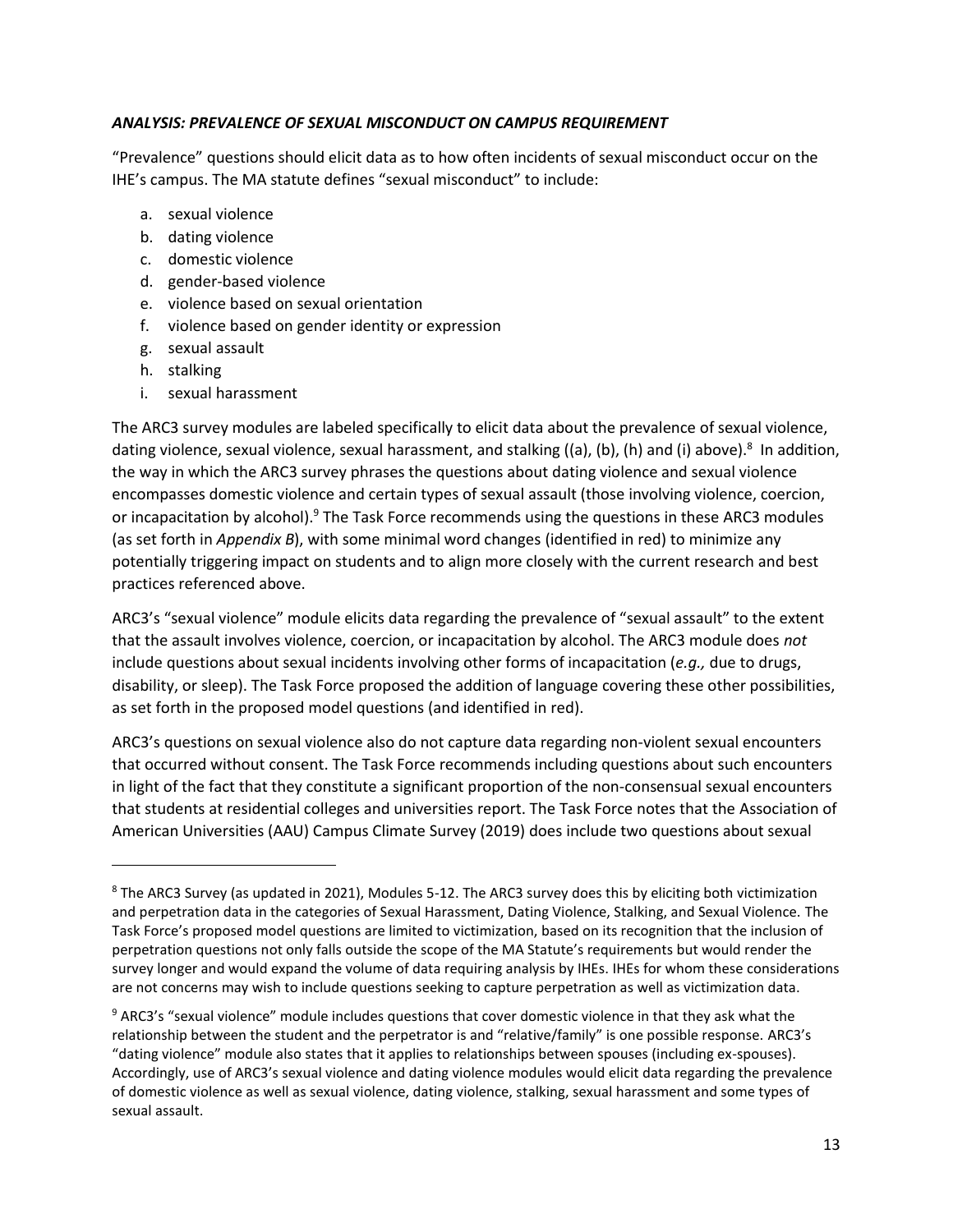encounters that occurred without physical violence, coercion, or incapacitation, but for which the student had not provided "active, ongoing, voluntary agreement."<sup>10</sup> The Task Force proposes that these questions be included as set forth in the model questions (and identified in red), modified to be consistent in form with the ARC3 questions they follow.

The MA statute requires IHEs to capture data regarding the prevalence of three types of "sexual misconduct" that are *not* specifically included within the "sexual misconduct" definition of any nationally-regarded campus climate survey of which the Task Force is aware.<sup>11</sup> These are:

- gender-based violence
- violence based on sexual orientation
- violence based on gender identity or expression

The Task Force proposes the addition of questions designed to capture instances of these three types of violence. It is unclear whether the inclusion of these forms of violence within the MA statute's definition of sexual misconduct means that only acts of a sexual nature must be captured. A broader reading of the term "sexual misconduct" would include incidents based on a person's sex, gender, sexual orientation, gender identity, or gender expression, whether sexual or not.

Brandeis University's most recent campus climate survey (2019) includes questions as to whether students believed that the incidents of sexual misconduct they reported related to an aspect of their identity.<sup>12</sup> The Task Force has drafted model questions, informed by those in the Brandeis survey and in the format of the ARC3 questions, to capture data regarding any acts of sexual violence, sexual harassment, dating violence, domestic violence, or stalking based on gender, sexual orientation, gender identity or gender expression. The Task Force has also drafted model questions designed to capture data regarding any act of violence based on a student's gender, sexual orientation, gender identity or gender expression, whether sexual in nature or not. These proposed model questions are identified in red in *Appendix B*.

Finally, the MA Statute instructs IHEs to capture data regarding "when and where" incidents of sexual misconduct occurred but does not direct the Task Force to provide model questions encompassing these specifics. The model questions provided in *Appendix B* adhere to the approach reflected in ARC3, which is to refrain from seeking this level of detail from students, other than to ask whether incidents of violence occurred on campus. The model questions also specify that they only seek information about incidents occurring while the student was enrolled at the IHE. While IHEs may wish to ask for more

<sup>&</sup>lt;sup>10</sup> The AAU Climate Survey on Sexual Assault and Sexual Misconduct (2019), Section G (Questions G8, G9).

<sup>&</sup>lt;sup>11</sup> Both ARC3 and AAU ask for details about incidents of sexual violence but they do not include specific questions as to whether the student felt that the violence stemmed from a bias or hostility against him/her/them based on sexual orientation, gender, gender identity or expression. They also do not cover acts of violence based on the student's gender, sexual orientation, or gender identity or expression that are not sexual in nature. Both ARC3 and AAU pose demographic questions designed to capture the prevalence of sexual misconduct within certain communities (including the LGBTQ+ community) but this is a different question.

<sup>&</sup>lt;sup>12</sup> Brandeis University Campus Climate Survey (Spring 2019). These questions ask about correlation between the sexual violence and the identity issue (sexual orientation, gender, gender identity, gender expression). The questions do not ask whether the student experienced *non-sexual* violence based on his/her/their sexual orientation, gender, gender identity, or gender expression.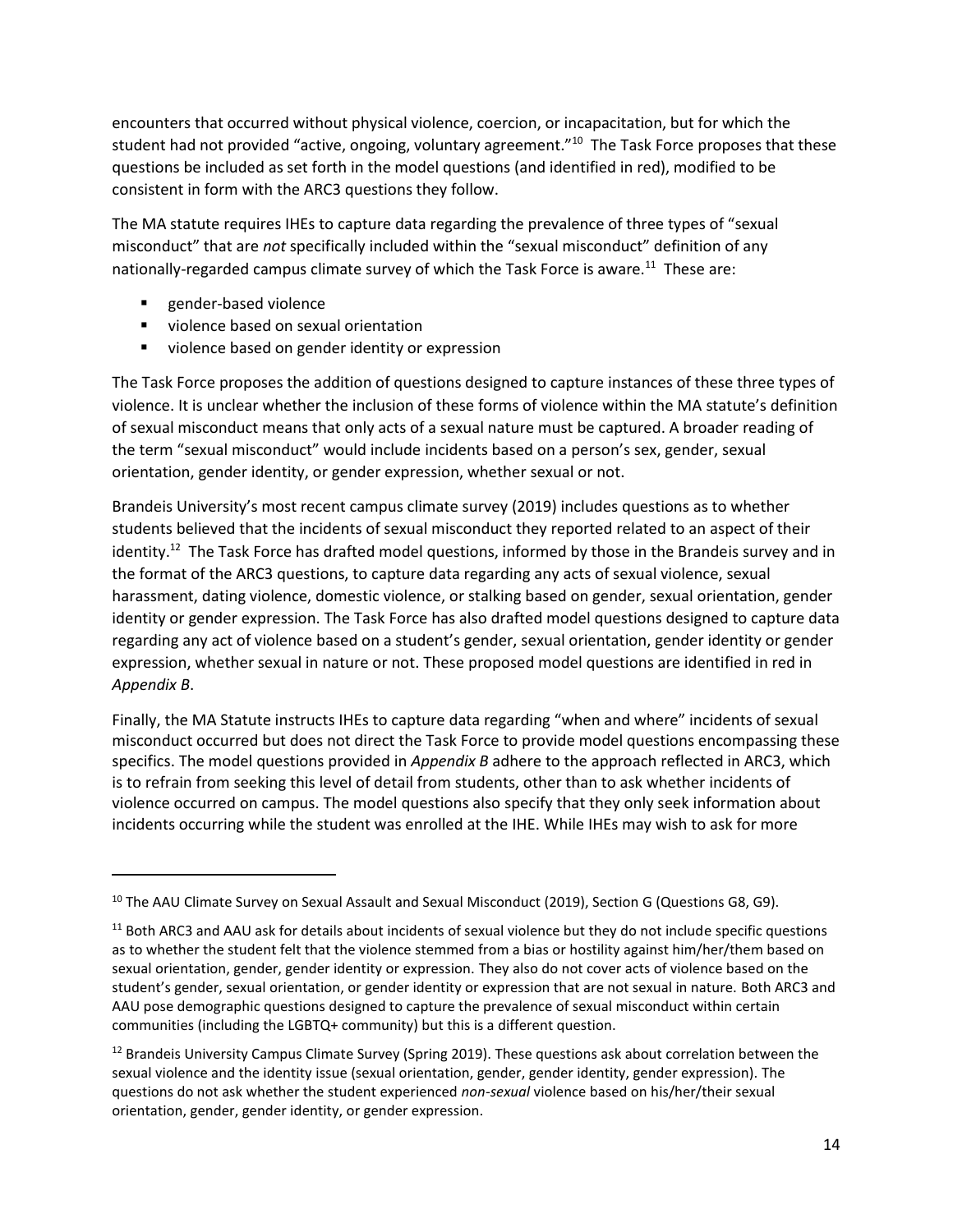information as to "when and where" incidents of sexual misconduct occurred, they should be mindful not to jeopardize the anonymity and confidentiality that must attach to their climate surveys.

## *ANALYSIS: STUDENT KNOWLEDGE OF AND FAMILIARITY WITH CAMPUS PRACTICES REQUIREMENT*

Established campus climate surveys all seek to capture students' knowledge of, and familiarity with, the resources that the IHE provides to, or to which it refers, students who report sexual misconduct. These questions must be specific to the IHE in order to capture relevant data. The Task Force has prepared model questions consisting of the entire ARC3 Module entitled "Perceptions of Campus Climate Regarding Sexual Misconduct," modified to distinguish between student knowledge of on and offcampus resources as well as of confidential versus non-confidential resources.<sup>13</sup>

The ARC3 Module questions (and the model questions set forth in *Appendix B*) extend beyond the mandate of the MA statute in that they ask students not only about their knowledge of, and familiarity with, campus sexual misconduct resources, but also about their:

- 1. perceptions of the IHE's climate around the reporting of sexual misconduct; and
- 2. exposure to sexual misconduct information and education.

The Task Force proposes inclusion of the entirety of ARC3 Module 4 because the three sections of this module flow well together and should enable IHEs to obtain a fuller understanding of what their students actually know and understand about the IHE's policies, practices, and resources in the area of sexual misconduct.

As noted above, the Task Force proposes modification of the ARC3 questions in Module 4(B) to enable IHEs to capture their students' understanding of what resources are available not only on campus but also in the community. These modifications are set forth (identified in red) in the model questions in *Appendix B*. The Task Force believes that it will be important for IHEs to have this information, particularly in light of the MA statute's mandate that IHEs provide their students with information about various off-campus resources (including through local law enforcement and at sexual assault nurse examiner (SANE) hospitals) and that they enter into Memoranda of Understanding with local sexual assault crisis centers in the event that they lack such resources on campus and to make such resources available to survivors who choose to receive services off campus .<sup>14</sup>

The Task Force also proposes modification of the ARC3 questions to capture the degree to which students understand the difference between resources that the IHE has designated as "confidential" versus those that are non-confidential. The MA statute requires IHEs to designate at least one confidential resource provider on campus and sets out in detail the responsibilities of that provider. The Task Force believes that feedback on whether students know and understand the role of confidential resources will be important and that these model questions should be drafted in a way that captures

<sup>13</sup> *See* ARC3 Module 4(A)-(C).

<sup>&</sup>lt;sup>14</sup> A SANE hospital is one with one or more sexual assault nurse examiners ("SANEs") on staff. A SANE is a Registered Nurse who has received special training so that he/she/they can provide comprehensive care to sexual assault victims.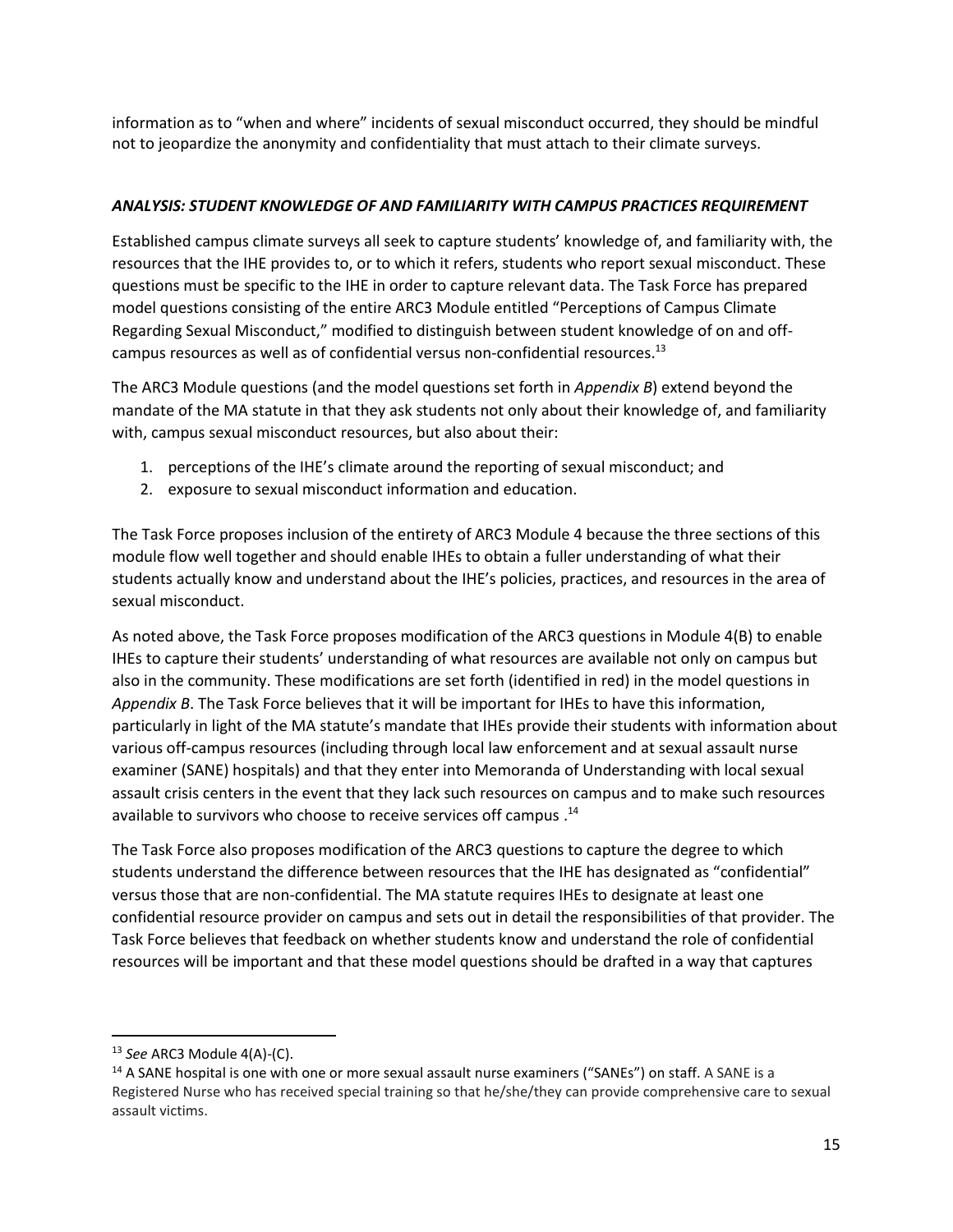this data. Modifications to facilitate such feedback are included in the model questions set forth in *Appendix B* (and identified in red).

## *ANALYSIS: SERVICES AVAILABLE TO VICTIMS OF SEXUAL MISCONDUCT*

The MA statute does not elaborate upon what questions should be included in the model questions regarding "services available to victims of misconduct," but (in an earlier section of the statute) specifies that IHEs must capture data regarding:

- whether students reported the sexual misconduct and if so, to which campus resource(s);
- whether a student was informed of or referred to local, state, campus or other resources or victim support services, including appropriate medical care and legal services; and
- whether a student was provided with information about resources for protection from retaliation, access to school-based supportive measures, and civil and criminal justice remedies.

The Task Force interprets the statute as requiring IHEs to capture data concerning what proportion of incidents of sexual misconduct are reported and to whom, as well as what services are made available to students (from the students' perspective).<sup>15</sup>

The ARC3 survey does not pose questions about whether incidents of sexual misconduct (other than sexual harassment) were "reported," nor does it ask exactly what services the IHE provided or referred the student to in response to a report of sexual misconduct. Rather, ARC3 asks questions about whether the student "told" various individuals and programs/offices. ARC3 also asks students who did report whether they felt supported, believed, etc. and (on a scale of Very Useful to Not at All Useful) how useful they found the IHE-specific resource they accessed. Other established survey instruments (such as the AAU survey) do ask whether incidents were "reported" (and if not, why not) but – like ARC3 – do not pose questions about which particular services were made available to the students.

In order to meet the requirements of the MA statute while adhering to questions drawn from a validated instrument, the Task Force recommends the following:

- The Task Force proposes using ARC3 Module 13B (entitled "Institutional Responses Reporting Experiences"), with some modifications similar to those proposed for the questions in ARC3 Module 4 regarding student familiarity and knowledge of resources.<sup>16</sup> The proposed modifications are reflected in the model questions in *Appendix B* (and identified in red).
- The Task Force recommends that the questions in ARC3 Module 13B be modified to specify that they include individuals/offices/resources to whom the student "reported" the incident, not simply those whom the student "told" about it. The two communications capture potentially different categories of information, both of which are useful to IHEs.
- Despite the fact that the MA statute only requires IHEs to ask students which "campus resource" they reported to, the Task Force proposes that these questions encompass whether students accessed off-campus resources (as the ARC3 questions do) as well. This proposal is based on the

<sup>15</sup> Although the statute asks what services "*are* available," the Task Force determined that the only reasonable interpretation of this language is to encompass the services about which students report being informed or to which they were referred.

 $16$  These revisions are designed to bring the survey into better alignment with current best practices and research on conducting an inquiry that is trauma-informed, culturally competent, and socially aware.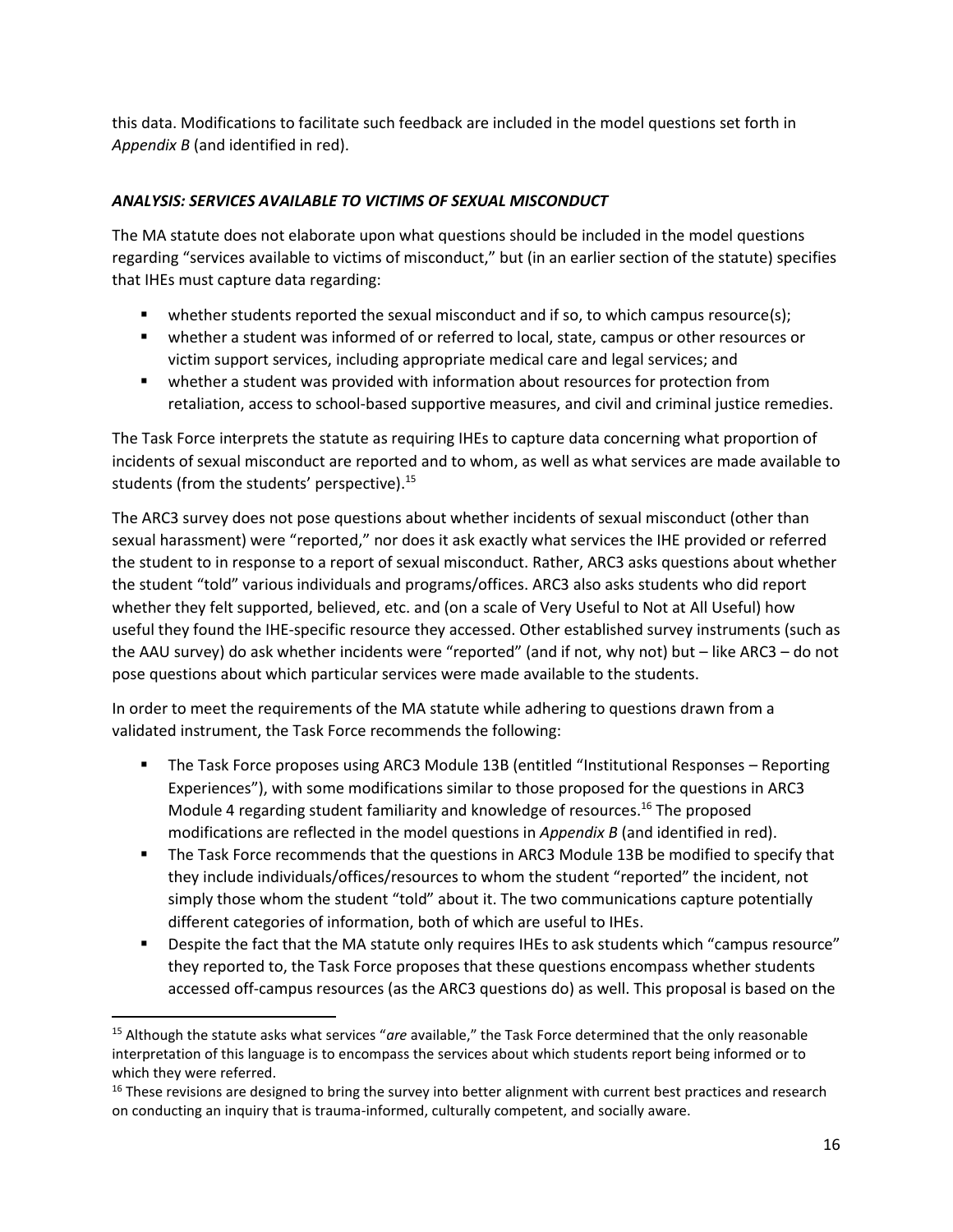MA statute's provision that IHEs may contract with off-campus providers to meet some of their responsibilities regarding services available to victims $^{17}$  of sexual misconduct.

- As with the preceding category on student knowledge of resources, it is essential that each IHE pose questions that accurately reflect its resources. The responses to such questions will enable IHEs to learn whether their students are being informed of and/or referred to the resources they have intended to make available.
- The Task Force proposes two model questions not drawn from any extant survey. These are necessary to meet the MA statute's requirement that IHEs determine whether certain specific types of services were made available to its students.

The Task Force recommends, as an option, that IHEs consider including not only ARC3 Module 13B (questions about whether the student told anyone, and if so whom) but also Module 13A, which poses questions to the student about the experience of reporting.<sup>18</sup> While the MA statute does not mandate collection of the data sought by the questions in ARC3 Module 13A, the Task Force recommends use of the entire ARC3 module (with the modifications proposed) because it believes that such questions would capture valuable information for IHEs as they designate and refine the resources and services they provide to students. The Task Force believes that such questions would be particularly useful for capturing data regarding the degree to which students experience the IHE's response (or lack thereof) to a reporting incident as being linked to some aspect of their identity, including those characteristics which are "protected "under MA law.<sup>19</sup>

Finally, the Task Force strongly recommends that IHEs include questions to capture data regarding their students' *non-reporting* of sexual misconduct. Every form of sexual misconduct falling within the MA statute's definition has been found to be chronically and significantly under-reported, not only by students but in the United States at large, for decades.<sup>20</sup> The Task Force believes that IHEs should endeavor to use the mandate of the MA statute, including its broad definition of "sexual misconduct," as an opportunity to gather information regarding the causes of under-reporting within their student communities so that they may take tangible steps to address this persistent phenomenon.

 $19$  See MGL c. 151B (the Massachusetts Fair Employment Practices statute) for a full listing of these.

 $17$  The word "victim" is being used as it is the term utilized in the statute.

<sup>&</sup>lt;sup>18</sup> The Brandeis University Campus Climate Survey (Spring 2019) also contains excellent questions regarding the reporting experience of students. If an IHEs is developing its own survey and seeking to include questions on this topic, the Task Force recommends that it consider the Brandeis Survey questions.

<sup>&</sup>lt;sup>20</sup>Krebs, C.P., Lindquist, C.H., Berzofsky, M., Shook-Sa, B., Peterson, K., Planty, M., Langton, L., & Stroop, J. (Jan. 2016). *Campus Climate Survey Validation Study Final Technical Report (CCSVS)*(funded by the Office on Violence Against Women, Washington D.C.); Cantor, D, Fisher, B., Chibnall, S. Townsend, R., Lee, H., Bruce, C., & Thomas, G. (Sept. 2015*). Report on the Assoc. of American Universities Campus Climate Survey on Sexual Assault and Sexual Misconduct (AAU Study)*(prepared for the AAU); Sinozich, S. and Langton, S. (2014). *Rape and sexual assault victimization among college-age females, 1995-2013* (NCJ 248471), reprinted by the National Sexual Violence Resources Center (NSVRC); The First Report of the White House Task Force to Protect Students from Sexual Assault (April 2014) *Not Alone (Not Alone Report)*; Krebs, C.P., Lindquist, C.H. & Warner, T. (2007). *The Campus Sexual Assault Study (CSA)*(prepared for the National Institute of Justice, Washington D.C.); Busch-Armendariz, N.B., Sulley, C., & Hill, K. (2016). *The Blueprint for campus police: Responding to sexual assault (Austin Blueprint).* Austin, Tx: Institute on Domestic Violence & Sexual Assault, the Univ. of Texas at Austin.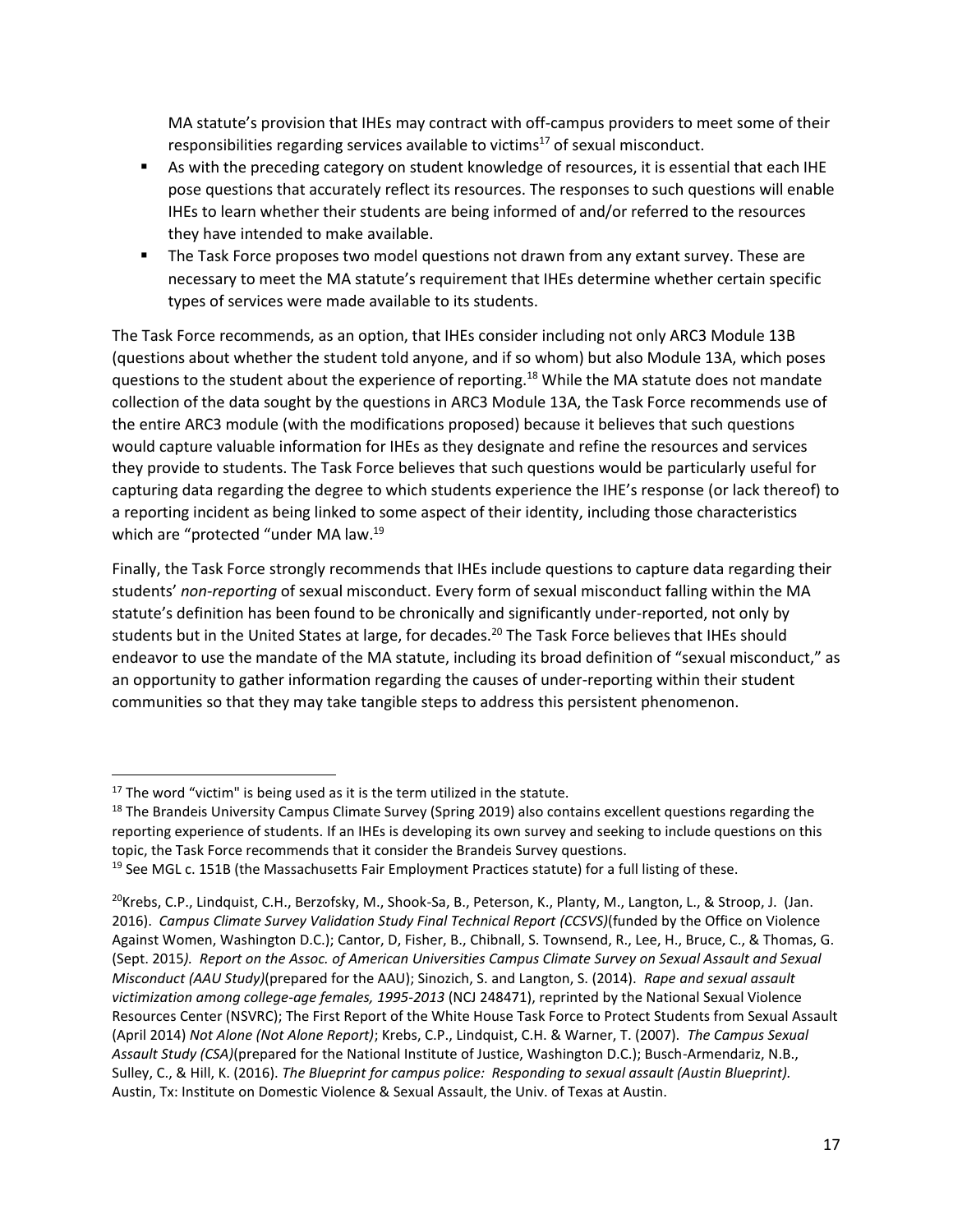Accordingly, the Task Force's model questions in this category of student reporting and services "made available" include a series of questions as to why students did *not* report incidents of sexual misconduct. Because the ARC3 survey instrument does not contain questions on this topic, the Task Force recommends that IHEs use the questions in the AAU survey; these are included in the Task Force's model questions in *Appendix B* (and identified in red).<sup>[\[2](https://gbc-word-edit.officeapps.live.com/we/wordeditorframe.aspx?ui=en%2DUS&rs=en%2DUS&wopisrc=https%3A%2F%2Fmassgov.sharepoint.com%2Fsites%2Frgt-shared%2F_vti_bin%2Fwopi.ashx%2Ffiles%2Ff9a16fd542494952849052f1ce127c95&wdenableroaming=1&mscc=1&hid=452D13A0-50D7-C000-A4A9-B7E493266BA4&wdorigin=ItemsView&wdhostclicktime=1641225359227&jsapi=1&jsapiver=v1&newsession=1&corrid=5558d2b3-1d8f-e630-3acc-1d12a3ab6df8&usid=5558d2b3-1d8f-e630-3acc-1d12a3ab6df8&sftc=1&mtf=1&sfp=1&instantedit=1&wopicomplete=1&wdredirectionreason=Unified_SingleFlush&preseededsessionkey=e53dc336-11b0-5ddf-5c9a-74b085da18ee&preseededwacsessionid=5558d2b3-1d8f-e630-3acc-1d12a3ab6df8&rct=Medium&ctp=LeastProtected#_ftn1)1</sup>

## *ADDITIONAL ANALYSIS: PROPOSED MODEL QUESTIONS REGARDING BYSTANDER BEHAVIOR OR INTERVENTION*

.

The Task Force recommends that IHEs include in their climate surveys questions regarding bystander behavior or intervention. The MA statute does not require IHEs to capture this data, but the research shows that this information may enable IHEs to educate and train its students more effectively in the area of sexual violence prevention. Bystander training has been proven to be one of the most successful methods of prevention; understanding how students do or do not engage as bystanders promotes the development of more effective prevention programs.<sup>22</sup> The Task Force proposes inclusion of the ARC3 survey's questions on this topic. They are included in the model questions in *Appendix B*.

<sup>&</sup>lt;sup>21</sup> Numerous campus climate surveys include questions on this topic. *See, e.g.* AAU Campus Climate Survey (2019); Brandeis University Campus Climate Survey (Spring 2019); #iSPEAK:Rutgers Campus Climate Survey (2014). The most recent AAU survey (administered on 33 IHE campuses) revealed that the most common responses for nonreporting of sexual assault were that students believed they could "handle it" themselves, the incident was not serious enough to contact a program or resource, and that the student felt embarrassed, ashamed, or that it would be "too emotionally difficult to report." Other prevalent reasons given were that the victim did not think the resources could help them and the victim did not want to get the perpetrator in trouble.

<sup>22</sup> *See*, *The Effects of Bystander Programs on the Prevention of Sexual Assault Across the College Years* (H. Kettrey & R. Marx) J. of Youth and Adolescence, vol. 48 at 212-227 (2019).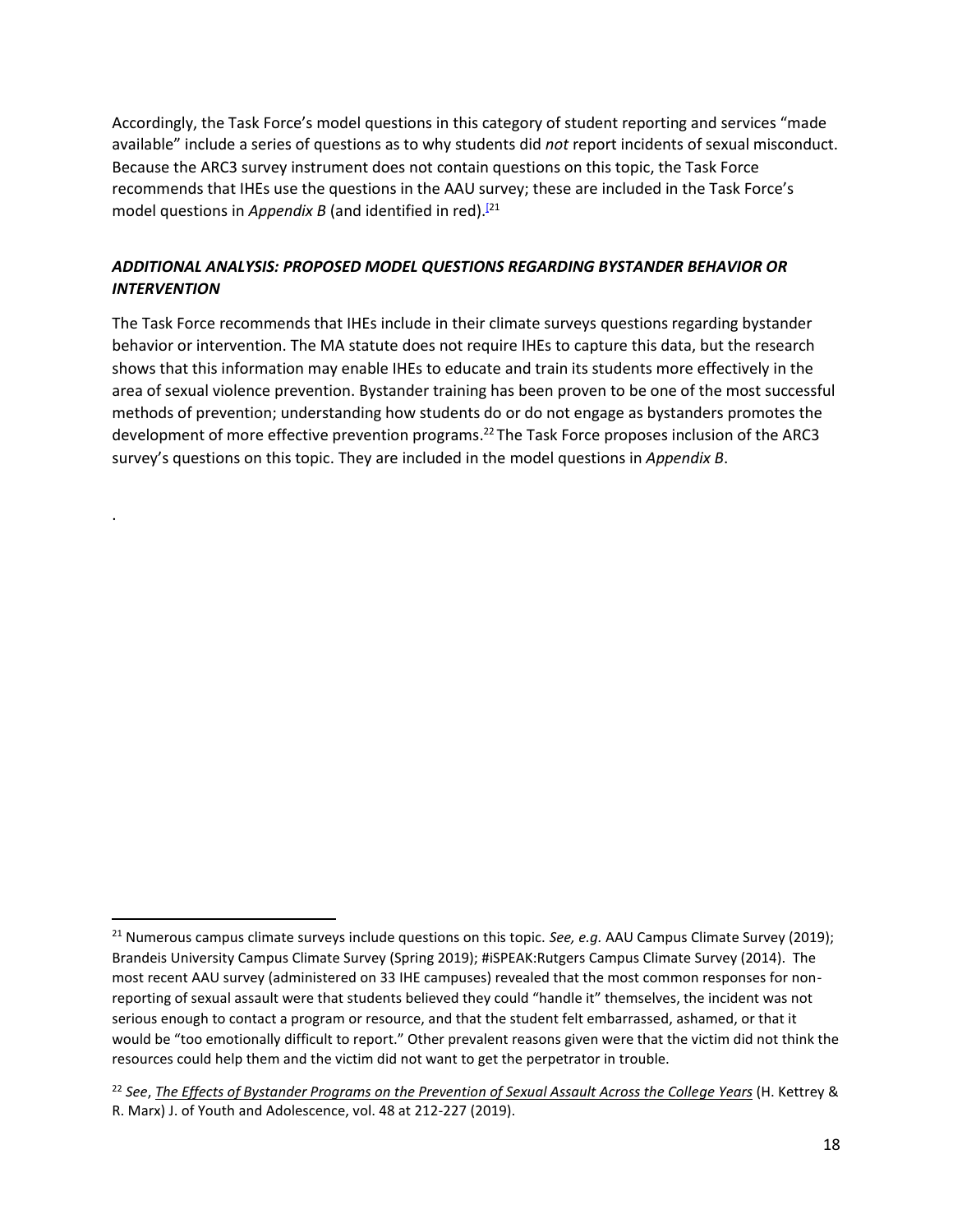## <span id="page-18-0"></span>IV. Generating Meaningful and Representative Results

The Massachusetts Campus Sexual Assault Law states that the Task Force's recommendations to the Commissioner of Higher Education should include "recommendations on achieving statistically valid response rates and on addressing non-response bias" M.G.L. c. 6, §168D(d)(1). To satisfy the need for expertise in this area, the law provided for the addition to the Task force of four researchers: two researchers with experience in the development and design of sexual misconduct climate surveys; and two researchers who have experience in higher education survey analysis and are researchers of: (i) statistics; (ii) data analytics; or (iii) econometrics. The four researchers designated to the Task Force, along with others with experience in this area, drafted and reviewed this section of the report to ensure institutions have the information and resources to adequately develop (if doing so in-house), disseminate, and analyze a sexual misconduct survey and its results. It is imperative that IHEs take great care in following this guidance and well as review additional resources provided (and others) throughout the survey process.

After much research and deliberation, the Task Force concluded that they are collectively unaware of a single survey that currently fulfills all three of the model question topic areas mandated by M.G.L. c. 6, §168D (i.e., prevalence of sexual misconduct on campus (as broadly defined by the MA statute); student knowledge of and familiarity with campus practices for reporting and addressing sexual misconduct; and what specific services were made available to victims of sexual misconduct). The Task Force was mindful to ensure (as per the statute's requirement) that its model questions in these three categories be either "taken from" or "consistent with" questions already in use as part of a survey that the Task Force deems to be of high quality. After careful consideration and discussion, the Task Force relied on its expertise as a group to recommend places in which the current, high-quality survey it chose to use as a foundation for its model questions (the ARC3 survey) requires modification or supplementation in order to comply with the mandates of the MA statute and current research and best practices around culturally competent, trauma-informed inquiries.

As stated in the recommendations, the Task Force is recommending to the Commissioner that IHEs either utilize the model questions in this report, which include certain (minimally modified) modules of the ARC3 survey instrument (supplemented by demographic questions, questions as to "when and where" the incident occurred and an IHE-specific introduction), or design their own surveys following the guidance for content. Regardless of which direction an institution chooses in the development and implementation of their sexual misconduct surveys, they will need to consider ways in which to ensure the surveys are generating meaningful and representative results. In this section of the report, the Task Force provides brief considerations and guidance for using the recommended survey questions and/or those developed in-house by institutions. Additional resources related to the development and implementation of sexual misconduct surveys are also provided in *Appendix D*. The Task Force recommends the Commissioner review these considerations and provide them to the IHEs, along with the model questions.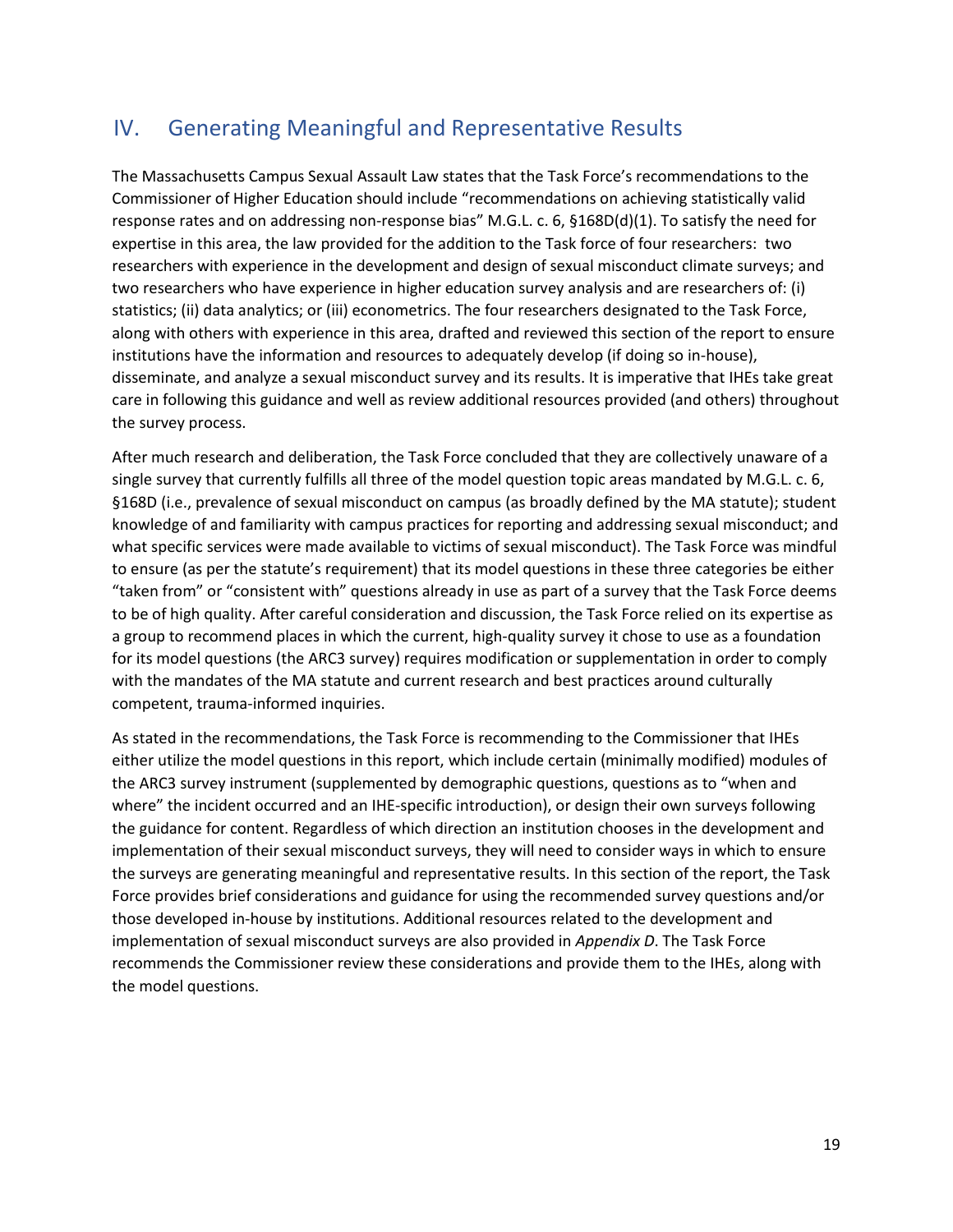## **Considerations for Ethical Data Collection and Data Storage**

## *Collecting Data While Protecting Participants*

Planning and implementation of surveys related to sexual misconduct must be undertaken with significant consideration of ethical issues. Risks include the potential for upset and loss of confidentiality. Institutions should provide, during the survey introduction, adequate explanations of the purpose of the survey, ability of the institution to protect anonymity or preserve confidentiality (including any risks or concerns related to data security), the planned use of data collected by the survey instrument, as well as contact information for supportive resources.

To protect against the risk for upset, contact information for supportive resources should either be displayed on each page of the survey, or at the very end of the survey, in case the survey content is triggering. Participants should be directed that they can skip any question they do not wish to answer.

With regards to anonymity versus confidentiality, anonymous surveys collect no identifiable information (e.g., names, dates of birth, email addresses, phone numbers, etc.) while confidential surveys collect this type of information but commit to not sharing it or releasing it. Most climate surveys can be successfully accomplished anonymously. An important consideration, even in anonymous surveys, is the possibility that individuals can be identified by their responses to demographic questions (for example, if a person identifies as a sophomore, as transgender and as Black, this may lead to identification). As such, it is important to consider which demographic variables are needed to inform campus efforts, and to strongly consider not sharing data about groups with 5 or fewer responses.

## *Data Storage*

If any identifiable information is collected, the identifiers should be destroyed as soon as possible. All data should be stored in a password protected environment, ideally on a server with additional safeguards and protections built-in to ensure the confidentiality of data via industry-standard access restriction and cryptographic measures. The number of people who have access to these data should be limited to only those who need to see it or analyze it. Data should not be used, shared or merged with other data beyond the scope of intended purpose.

## **Considerations for Participant Recruitment**

## *Planning phase: Engage appropriate stakeholders to maximize recruitment and relevance*

Engaging appropriate stakeholders during the planning phase can improve the relevance of the survey results to the institution, and garner the necessary interest and buy-in to facilitate recruitment and implement responsive policy or procedural improvements. Key stakeholders vary by institution but at a minimum should include: undergraduate and graduate students, faculty, staff, administrators, as well as key institutional roles related to sexual misconduct prevention and response, particularly Title IX, campus health/wellness, security, counseling, and any confidential resources specific to sexual violence/misconduct. Student interest groups whose missions include preventing and responding to sexual violence are often vital sources of insight into which survey questions are most relevant, and which kinds of messaging will encourage survey participation. Formal and informal student leaders are essential influencers, and can serve as ambassadors to encourage survey completion; and for this reason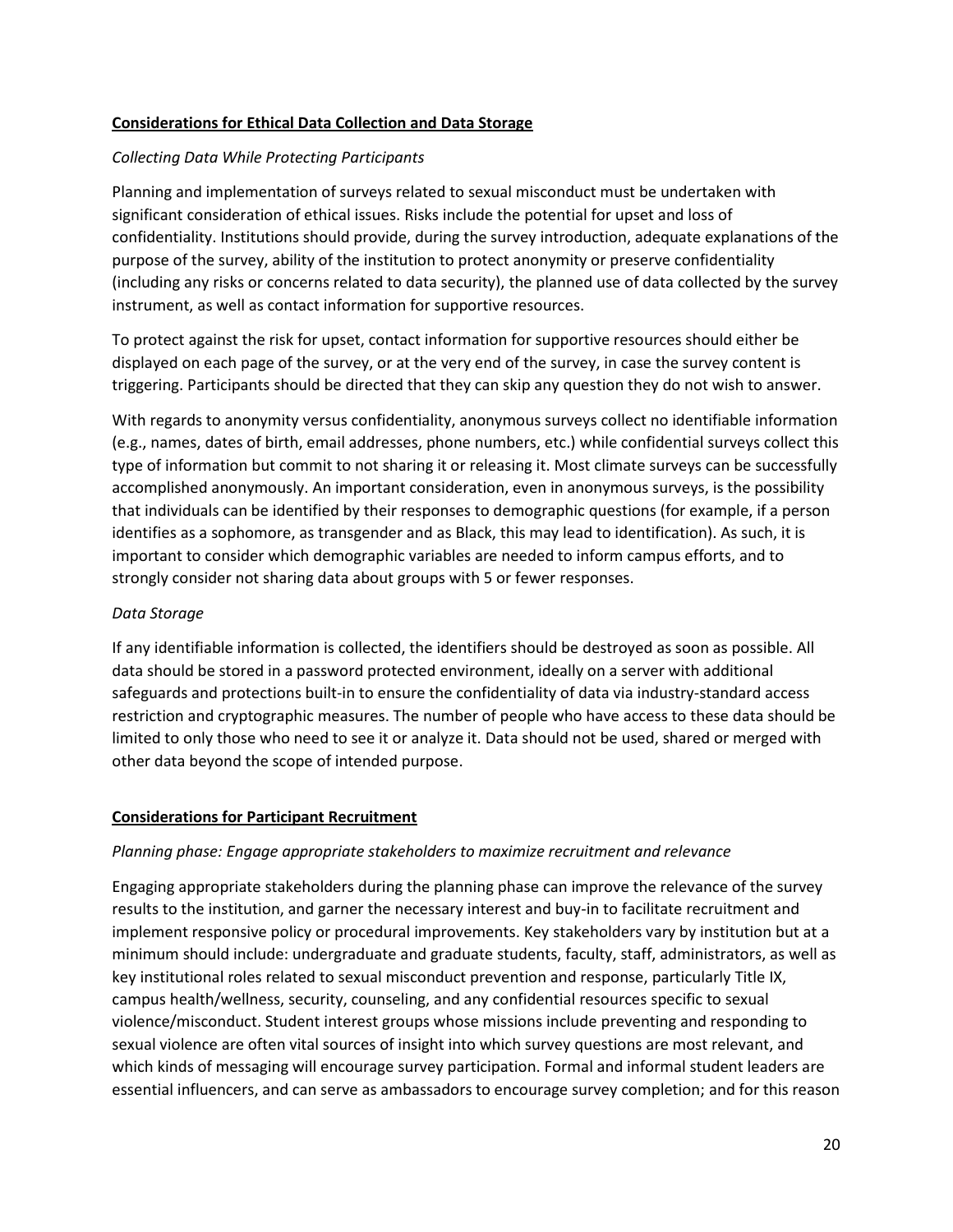should be integral team members at the start and throughout any planning phases. For these reasons, The Task Force strongly encourages colleges and universities to include students when drafting climate survey questions and when considering effective and trauma-informed strategies for survey promotion.

## *Decide on your sampling strategy*

The optimal survey sample is representative of its underlying population; in other words, it accurately reflects the characteristics of its underlying population, allowing the information to be generalized to the larger population from which it is derived. Most institutions maintain student contact information that can be used for a census approach, i.e., inviting all students in their student body to participate, often via electronic means. A common and efficient method of using the census approach involves sending a survey link to students via email. Students can only use the survey link one time, to avoid having a sole student submit multiple responses. One drawback of using a census approach is that only a small percentage of all students may choose to participate in the survey. For example, perhaps only 10% of students will click on the email link and fill out the survey. Ten percent is a low participation rate—too low to be confident that the results significantly scale to the entire student population. An ideal response rate for a census survey would be 75-80%. As described below, an average response rate to campus climate surveys has been approximately 21%.

An alternate approach is survey sampling (i.e., selecting a random subset of members of the target population to participate in a survey). It may be possible to get a better response rate (closer to 75-80%) if only a small subset of all students are selected to participate in the survey. This approach requires that the selection of individuals is random or probability-based, and not systematic. Alphabetizing student names and selecting every x student is one way to select a subset of students to participate in the survey with minimal risk for bias. It does not work well to choose students to participate based on something that they have in common, such as belonging to a particular academic department, or living in certain dormitories, or all being first year students. The reason for this is that the survey results will then only generalize back to that same type of student, and will not represent the greater underlying student body.

Avoid methods that: enable multiple responses from a single individual, such as circulating a survey link through social media with no means to guard against multiple responses.

## *Incentives*

The provision of incentives is generally recommended to increase survey response rates. Offering incentives suggests appreciation for the person's participation and acknowledges the time and effort survey completion takes. Institutions should strive to find incentives that are motivating to their student bodies. The *Campus Climate Survey Validation Study Final Technical Report* from the Bureau of Justice Statistics Research and Development (2016)<sup>23</sup> conducted a study to look at levels of incentives that led to the highest participation on a sexual victimization climate survey. These researchers suggested that \$25 led to significantly higher participation than \$10, but increasing beyond that amount did not

<sup>&</sup>lt;sup>23</sup> Krebs, C.P., Lindquist, C.H., Berzofsky, M., Shook-Sa, B., Peterson, K., Planty, M., Langton, L., & Stroop, J. (January 2016). Campus Climate Survey Validation Study Final Technical Report (funded by the Office on Violence Against Women, Washington D.C.). https://bjs.ojp.gov/content/pub/pdf/ccsvsftr.pdf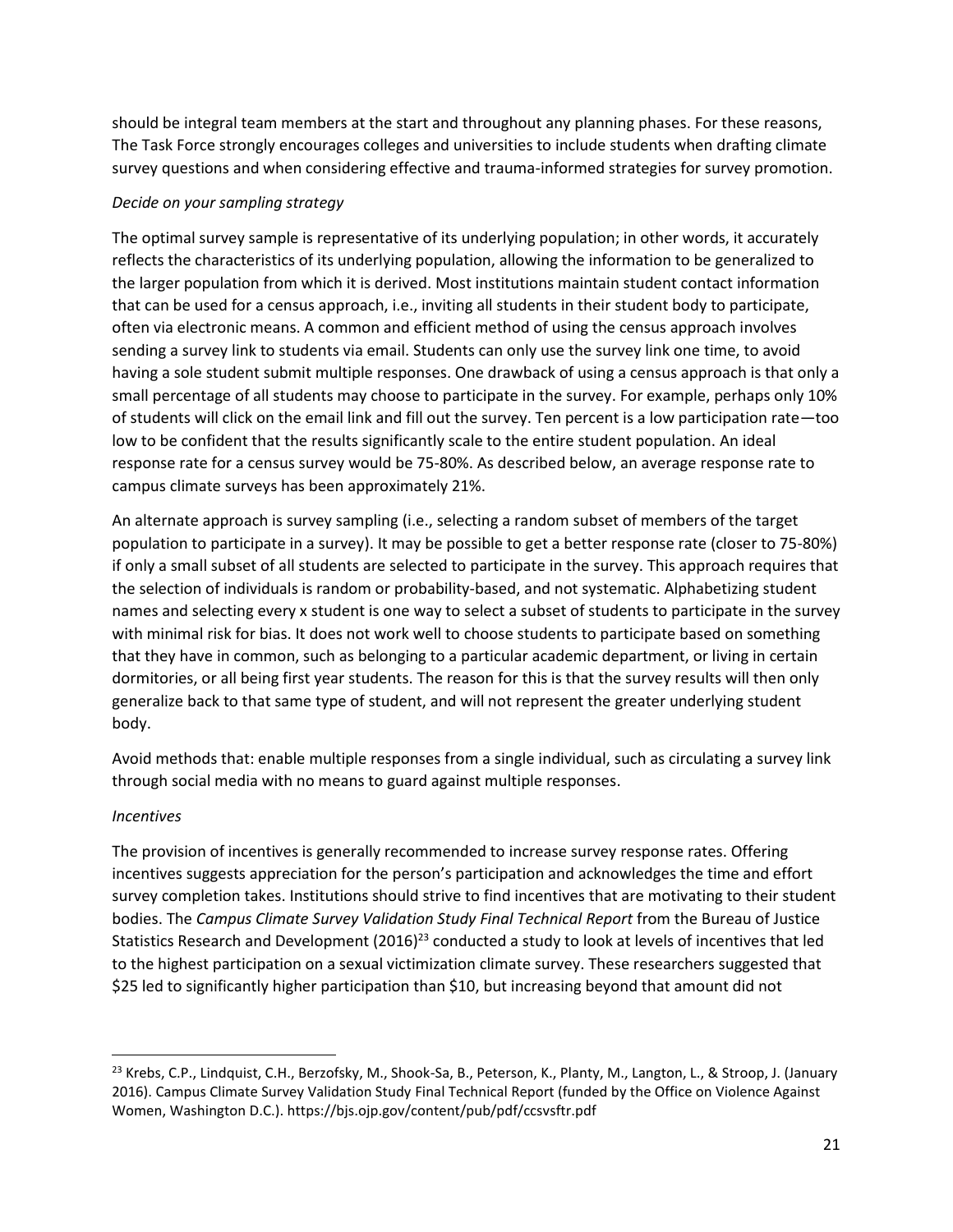improve response rates. Institutions, however, clearly must consider the costs of these incentives when deciding on surveying their entire student body as opposed to a subsample.

## *Why Recruitment Matters*

Response rates, (i.e., the number of survey participants divided by the number of people in the total sample group) are a primary indicator of "reach" or "coverage" into the target population. Response rates for climate surveys vary widely. In the 2019 AAU Campus Climate Survey on Sexual Assault and Misconduct, response rates ranged from 6% to 68%, with an average response rate of 21.9% across the 33 participating institutions.<sup>24</sup> Low response rates are problematic in two ways, specifically: 1) they indicate poor reach or coverage into the population which raises questions about potential biases and generalizability to the broader student body; and 2) they can lead to smaller absolute numbers of participants, which in turn limits statistical power and estimate precision. The Task Force recommends institutions familiarize themselves with strategies to examine response rates, outlined in the "Considerations for Data Analysis" below.

## **Considerations for Survey Design**

Survey results can be affected by non-response bias, which occurs when survey subjects who do not participate in the survey at all have something in common that is also related to the outcome of interest. Another consideration is bias that is introduced by the way a survey is organized. Question wording and question order can influence how people respond to a survey. This is a good reason to use survey questions that have already been vetted and used elsewhere.

## *Order of Survey Questions*

Survey instruments should lead with simple questions<sup>25</sup> that are relevant to the topic at hand and engaging to a survey participant. Survey respondents are more likely to drop out of a survey when multiple questions in a row are difficult to answer and/or irrelevant to their situation. As a result, the Task Force recommends that when possible, survey questions should generally lead with the most important questions first, and demographic questions should be saved for later in the survey.

The Task Force also recommends that whenever possible, institutions use survey designs that allow for routing participants to particular sections of the questionnaire. This can help keep the interest of survey participants by maximizing the number of questions they see that are relevant to their experience. Additionally, utilization of "skip" patterns should be used so that respondents will not have to answer questions about situations they have already said they have no experience in, allowing them to skip such questions and move on to the next question quickly.

<sup>24</sup> https://www.aau.edu/sites/default/files/AAU-Files/Key-Issues/Campus-Safety/Revised%20Aggregate%20report%20%20and%20appendices%201-7\_(01-16-2020\_FINAL).pdf

<sup>&</sup>lt;sup>25</sup> "Simple" questions are questions focused on one item at a time. Other ways to reduce the cognitive load on survey participants are to use positive language (e.g. avoiding words with un-, in-, anti-, or not-) and provide fully labeled, verbal response options (e.g. "very good" instead of the number "4").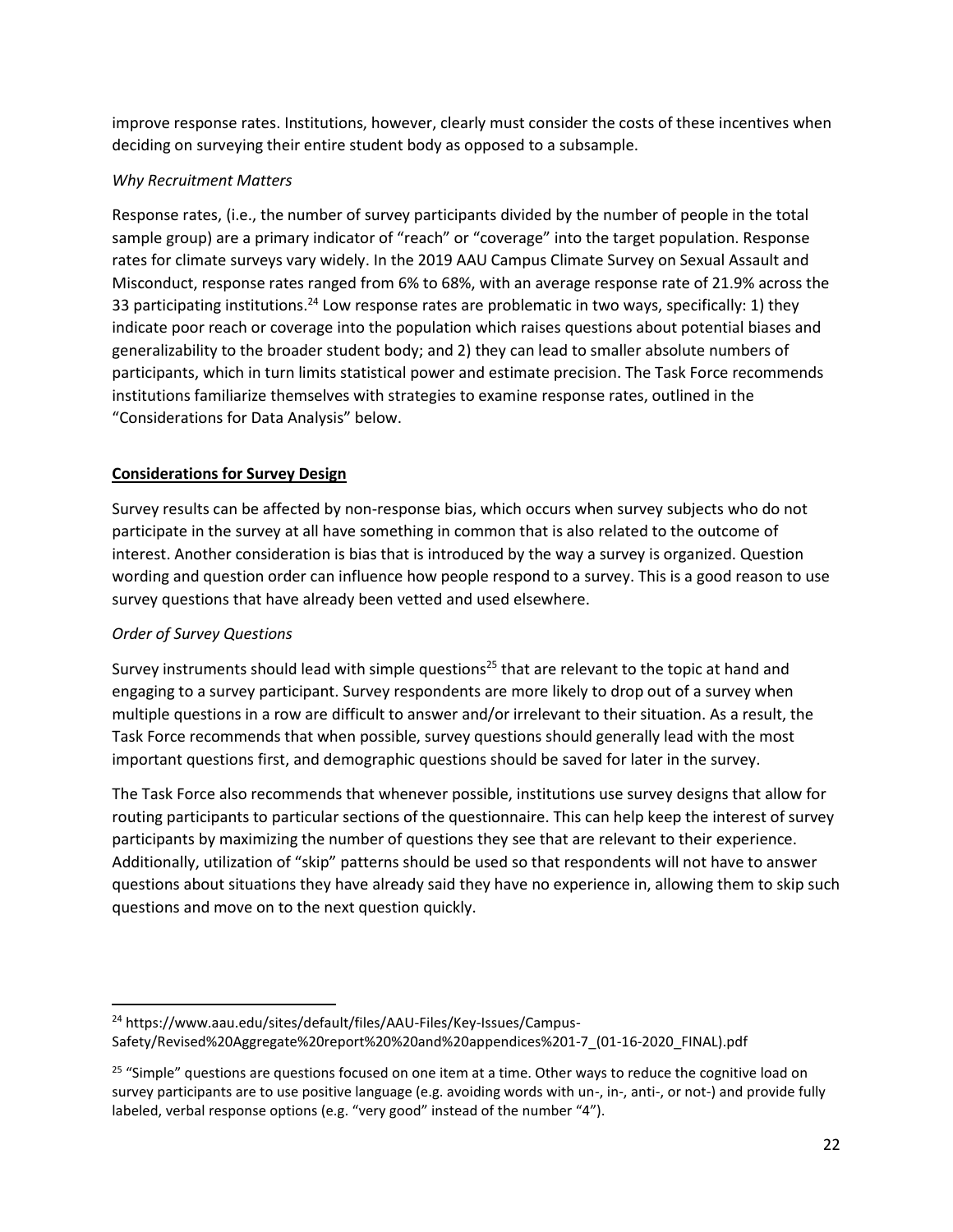## *Alignment Across Survey Questions, within a Survey & Over Time*

Regardless of which survey an institution uses, institutions should confirm that survey participants are provided with the MA statute's definition of "sexual misconduct" and any behaviors asked about that fall under that umbrella term. Note however, as the model questions reflect, the survey questions (as opposed to module headings) should ask about particular conduct or behavior (e.g., Did someone kiss you?) rather than whether someone engaged in "sexual misconduct" towards the student.

For institutions that plan to track trends over time, the context preceding and following an individual survey item should remain relatively consistent across survey administrations to support multi-year analyses.

In addition, whenever possible, surveys should group related questions together on the same page. If the survey becomes excessively lengthy—for example, takes more than 20-30 minutes to complete—the institution should consider breaking the survey into "modules" and rotating the modules each year so that the overall survey length is shorter. For reference, the ARC3 survey (which includes questions about perpetration as well as victimization) consists of nineteen modules and takes an average of 30 minutes to complete.

In addition, the Task Force recommends the clear use of timelines and benchmarks within the survey because the survey questions ask participant to recall past events. Asking respondents to recall incidents within the current academic year or semester are more likely to elicit accurate responses than asking respondents to recall incidents over a more general time period.

## *Timing of Survey Administration*

Because sexual misconduct and gender-based violence surveys are only one part of a higher education institution's survey activity, it is possible that these surveys will be administered close to other student, faculty and staff surveys on campus. The Task Force recommends that offices within a higher education institution coordinate survey activities where possible so that potential survey participants are not fatigued from receiving many survey requests in a short period of time.

## *Other Considerations*

- $\triangleright$  Lengthy surveys compromise response rates keep survey length in check. Many of the campus climate surveys reviewed by Task Force members take 20-30 minutes to complete; some participants may need more time if many sections of the survey apply to their experiences.
- $\triangleright$  Gather input from stakeholders on length and flow of the survey instrument before launching.
- $\triangleright$  Ensure that the survey can be visualized on a range of electronic devices including mobile phones and tablets.

## **Considerations for Data Analysis**

## *Calculating Response Bias*

Low response rates can raise questions about the accuracy of results and generalizability to the broader student body, while limiting statistical power and precision of estimates. Evaluating survey results for bias is one way to address the concerns of low response rates. Institutional analysts can evaluate survey results for bias in coverage by comparing the demographic characteristics of survey participants to those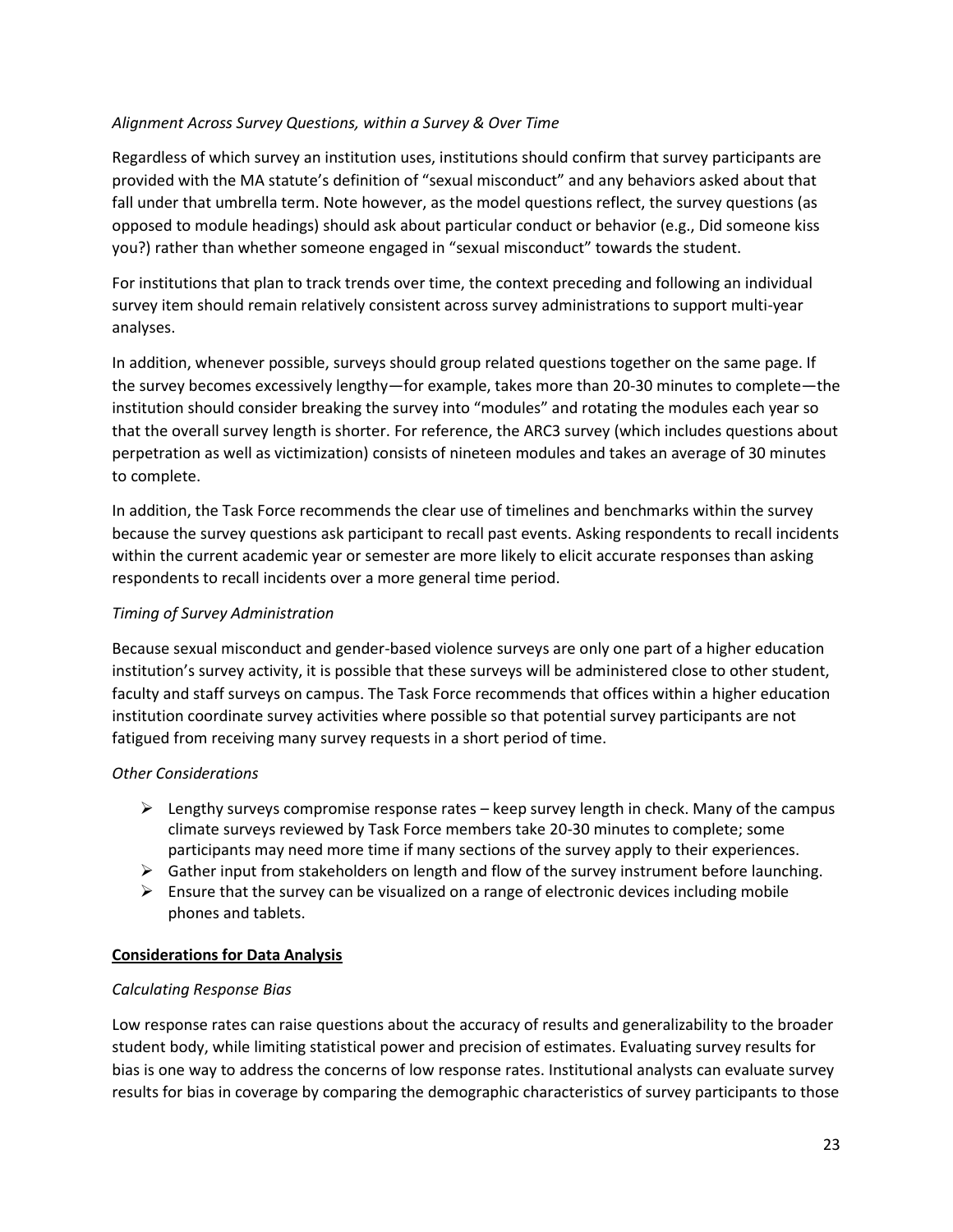of the underlying population as illustrated in Table 1 below. Differences in the demographic characteristics of survey participants and the broader student body (or college community, if faculty and staff are included) can signal potential biases in survey participation. By contrast, a low response rate with no evidence of bias is disappointing but less problematic.

|                                 | Climate survey participants<br>%<br>(# / total climate survey<br>participants) | Underlying student body<br>%<br>(# / total student body) |
|---------------------------------|--------------------------------------------------------------------------------|----------------------------------------------------------|
| Academic year                   |                                                                                |                                                          |
| First                           |                                                                                |                                                          |
| Second                          |                                                                                |                                                          |
| Race/ethnicity                  |                                                                                |                                                          |
| Category A                      |                                                                                |                                                          |
| Category B                      |                                                                                |                                                          |
| Gender                          |                                                                                |                                                          |
| Category A                      |                                                                                |                                                          |
| Category B                      |                                                                                |                                                          |
| <b>Sexual Orientation</b>       |                                                                                |                                                          |
| Category A                      |                                                                                |                                                          |
| Category B                      |                                                                                |                                                          |
| Age                             |                                                                                |                                                          |
| Academic                        |                                                                                |                                                          |
| Department/Major                |                                                                                |                                                          |
| Financial<br>Dependency Status, |                                                                                |                                                          |
| etc                             |                                                                                |                                                          |

*Table IV-1: Sample Table Comparing Survey Participants with Broader Population*

## *Weighting to Account for Survey Sampling and Response Biases*

Institutions that decide to sample participants instead of using a census-based approach will need to account for the sampling design by using survey weights. Those who identify response biases may wish to consider post-estimation weights to enhance generalizability to the underlying population. These weights are constructed to account for the assumption that a sampled individual response represents more than themselves as an individual. While the scope of those analytical requirements are beyond the scope of this report, the Task Force recommends that institutions incorporating analytic weights in their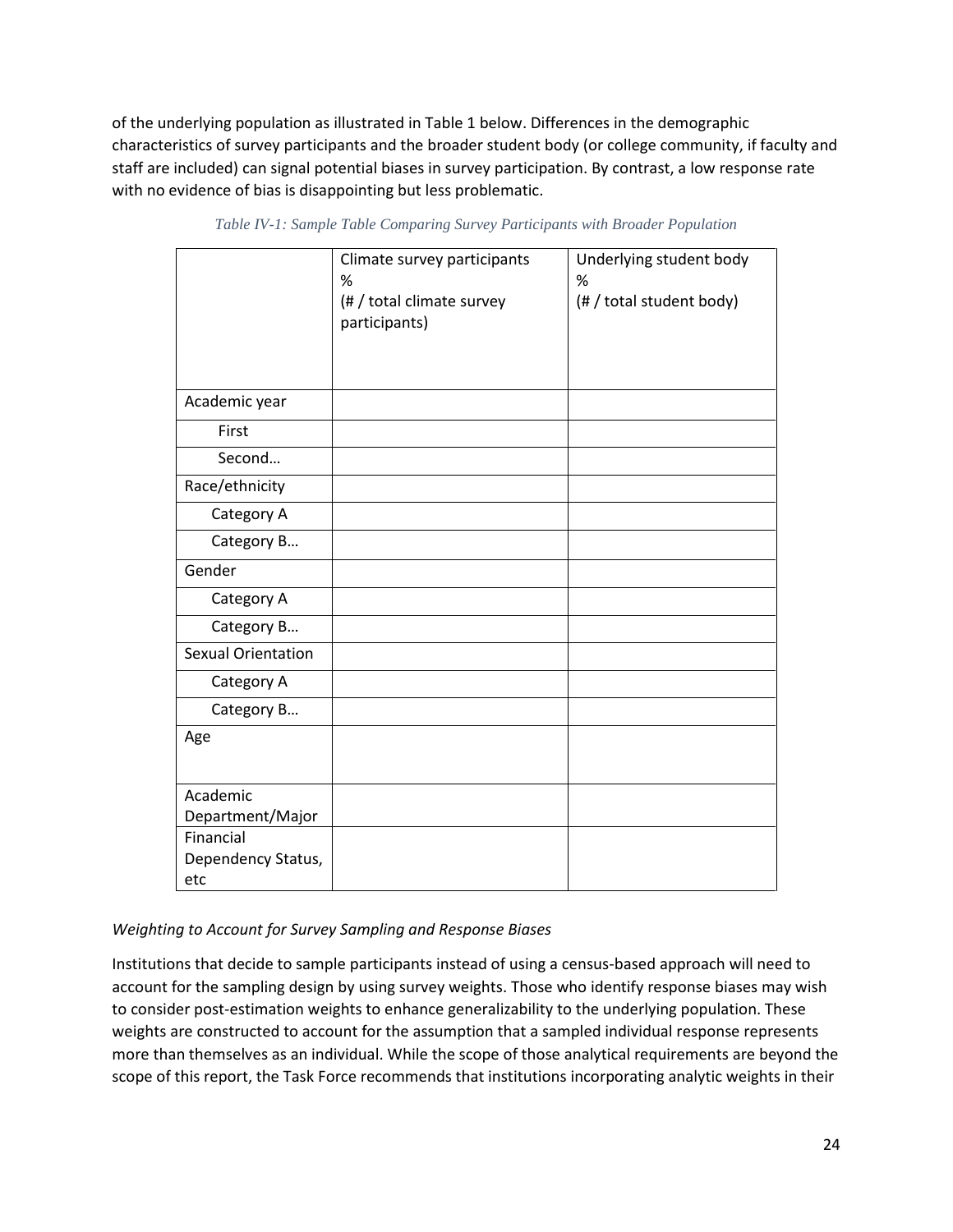analyses internally examine both weighted and unweighted results and publicly report whether analytic weights were used to calculate any published results.

## **Considerations for Reporting Results**

## *Disseminating Results*

When data have been collected and analyzed, the results should be shared with the college or university community and the public, including the following stakeholder groups: undergraduate and graduate students, faculty, staff, administrators, and members of the public. M.G.L. c. 6, § 168D(e) of the MA statute requires that within 120 days after completion and analysis of a sexual misconduct climate survey, each institution post a summary of the results on the institution's website.

The way that results are presented, and by whom, can make a difference in terms of how they are received. IHEs should consider making results available in tables or other user-friendly formats. A brief written description of the major findings that are presented in the table, in sentence format, should accompany the table. An accompanying infographic that relays the most important, high-level results is also useful. Attention should be paid to making the results accessible for diverse end-users, in terms of legibility, using headings and clear document structure, using meaningful hyperlinks, simple language for readability, and using "alt text" for images and charts. In addition, institutions may consider making online or in-person presentations to the community. Presentations can be an opportunity to partner with student groups and academic departments, to engage campus community members in dialogues about the results and their implications. Using podcasts, radio shows, and video to further enhance access to results and engage members of the community in discussion about the meaning of the survey findings can further dissemination, generate richer discourse, and inspire productive next steps.

Whenever results are presented, openness to critique about survey method limitations and bias, and transparent acknowledgement of the weaknesses of the methodology are advantageous. These acknowledgements can include reporting survey response rates and publishing information on the survey instrument and sampling strategy. Reporting this additional information beyond the main results can assist the public in contextualizing differences in results across campuses and institutions. Some differences in results across institutions and over time may be attributable to differences in survey administration, or the instrument itself, rather than substantial differences in campus climate.

## *Sharing Survey Responses*

Because of the sensitive nature of the data to be collected, institutions should think carefully about data sharing policies. In other words, can any member of the public, or of the academic community (*e.g.*, a statistics class) request the data for secondary analysis purposes? The institution should determine how such requests will be reviewed and by whom. Because the identity of individuals who participated in the survey could be guessed using demographic information, if the institution shares data, variables with less than five respondents in any one response option category should be suppressed, as well as, minimally, the next lowest category of response options, where exclusion of a suppressed category could be determined by simply subtracting the sum of the remaining categories from the total.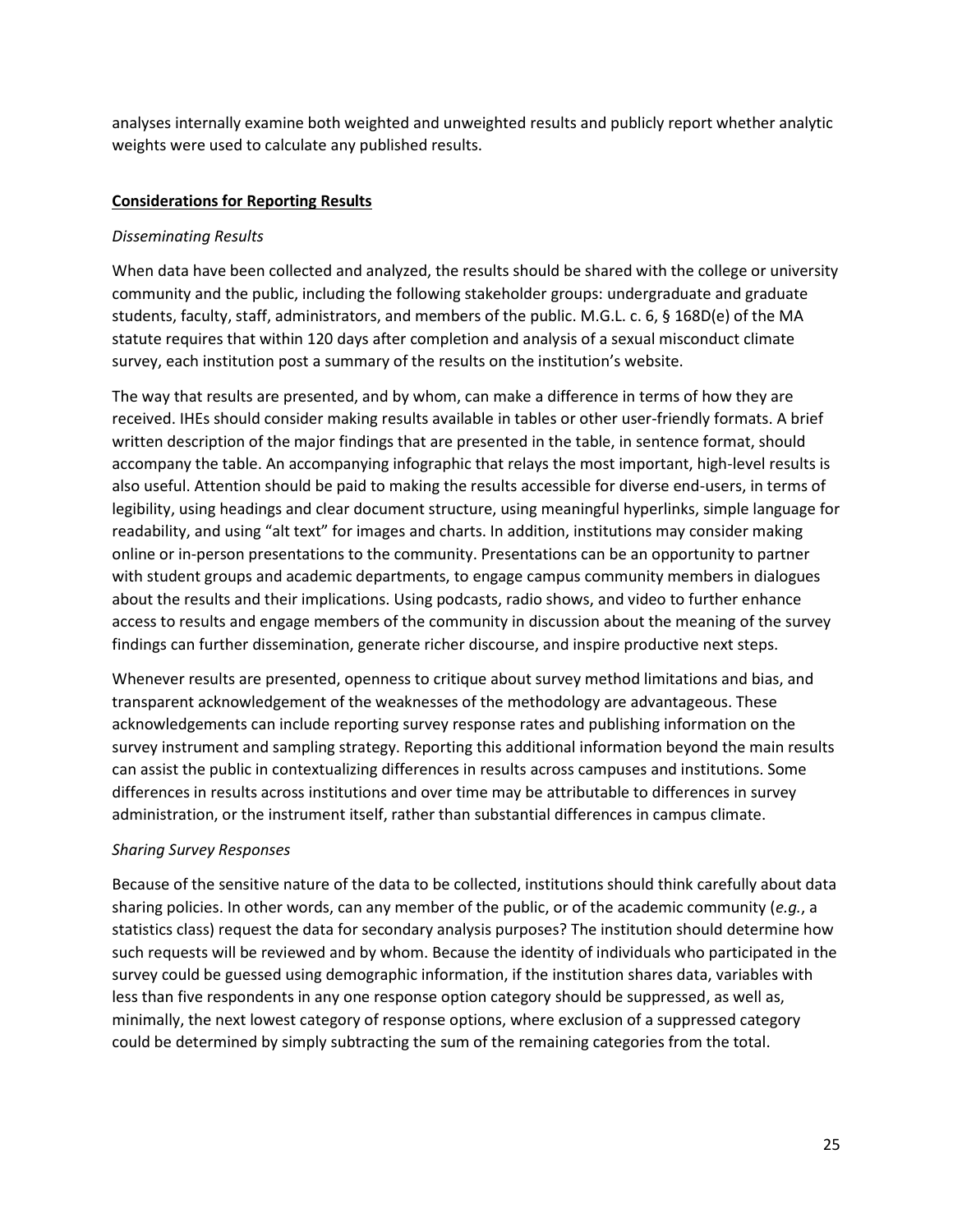## *Convene stakeholders for evidence-informed action planning*

High-quality campus climate survey data provides essential insights to guide prevention and response strategies. The stakeholders convened in the planning phase, including Title IX, wellness, confidential resources, students and administrators should be convened to review results and generate an action plan that targets the needs identified.

## **Considerations for Institutional Review Boards**

Each of the considerations above as related to a sexual misconduct survey may fall under the purview on an institutional review board (IRB), particularly given the sensitivity of the subject at hand and the required publication of results. IRBs can help ensure the safety and wellbeing of participants and provide a review of practices associated with the survey (e.g. participant recruitment, incentives, etc). Although campus climate surveys may fall under an exemption for review, the Task Force recommends that institutions consult with their local IRB to confirm any relevant application procedures. This is especially important given the potential range of IRB practices and sensitive nature of sexual misconduct surveys.

Other key ethical considerations the IRB may address, include, but may not be limited to:

- Age of research participants. Some college students are not yet 18 years of age, which means they may not legally be able to provide consent to do the survey themselves.
- **EXECT** Informed consent. Participants will need to indicate their consent to participate in the survey and understand what that means.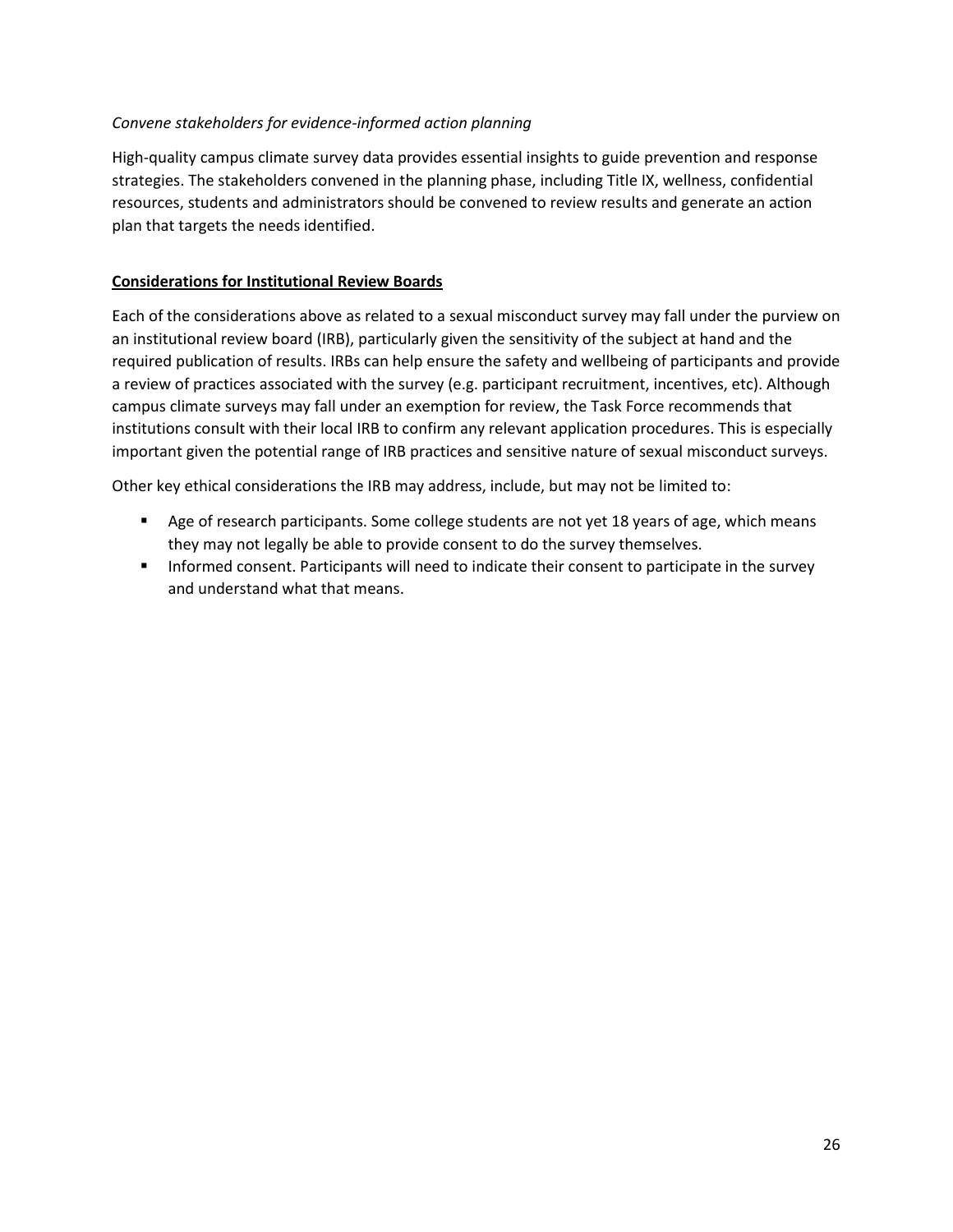## <span id="page-26-0"></span>V. Conclusion

The Massachusetts statute requires each institution in the Commonwealth, public and private, to conduct a sexual misconduct climate survey of all students at the institution not less than once every 4 years, and post a summary of the results on its website within 120 days after completion and analysis of a sexual misconduct climate survey. This Task Force was charged with providing recommendations to the Commissioner that serve as a roadmap for institutions to accomplish this. While there remains a lot of work to be done on the part of the IHEs to successfully implement a sexual misconduct survey, the Task Force hopes this report provides a clear path forward, with the end goal of supplementing the institution's strategy to address sexual misconduct on their campus(es).

## <span id="page-26-1"></span>VI. Acknowledgements & Final Considerations

The Task Force wishes to express appreciation and acknowledgement of the MA Legislature, the Governor's Office, DHE and DPH for their work and leadership in this area. Task Force members especially wish to acknowledge the leadership of the co-chairs Dena Papanikolaou and Judy Clancy, and the efforts of Amanda Robbins, Alex Nally, Mark Bergeron-Naper and Jennifer Davis for facilitating Task Force meetings, synthesizing information across sometimes conflicting sources, and drafting the report. We also express appreciation to the survivors, advocacy organizations, and institutional administrators outside the Task Force that helped ground each of us in our service here.

Finally, while the statute focuses on sexual misconduct surveys to all students at an IHE, the Task Force encourages the legislature, institutions and other stakeholders to also consider the experiences and perspectives of non-student campus community members, specifically faculty and staff, with respect to sexual misconduct prevention, reporting, and response on campus. There is an increasing recognition, by IHEs across the country, that a broadening of the conversation to include the experiences of faculty and staff, is beneficial in developing a holistic and workable approach to the problem of sexual misconduct on campus, particularly in the area of prevention and awareness. In addition, many faculty and staff members may be unaware of the resources that are available to them for the reporting of sexual misconduct. Non-student climate surveys provide a mechanism for capturing the extent of that lack of awareness so that IHEs can take meaningful steps to address and rectify the problem. Finally, the act of soliciting input from faculty and staff, as well as students, sends a message that the IHE is committed to the creation and maintenance of a safe environment for every member of its community.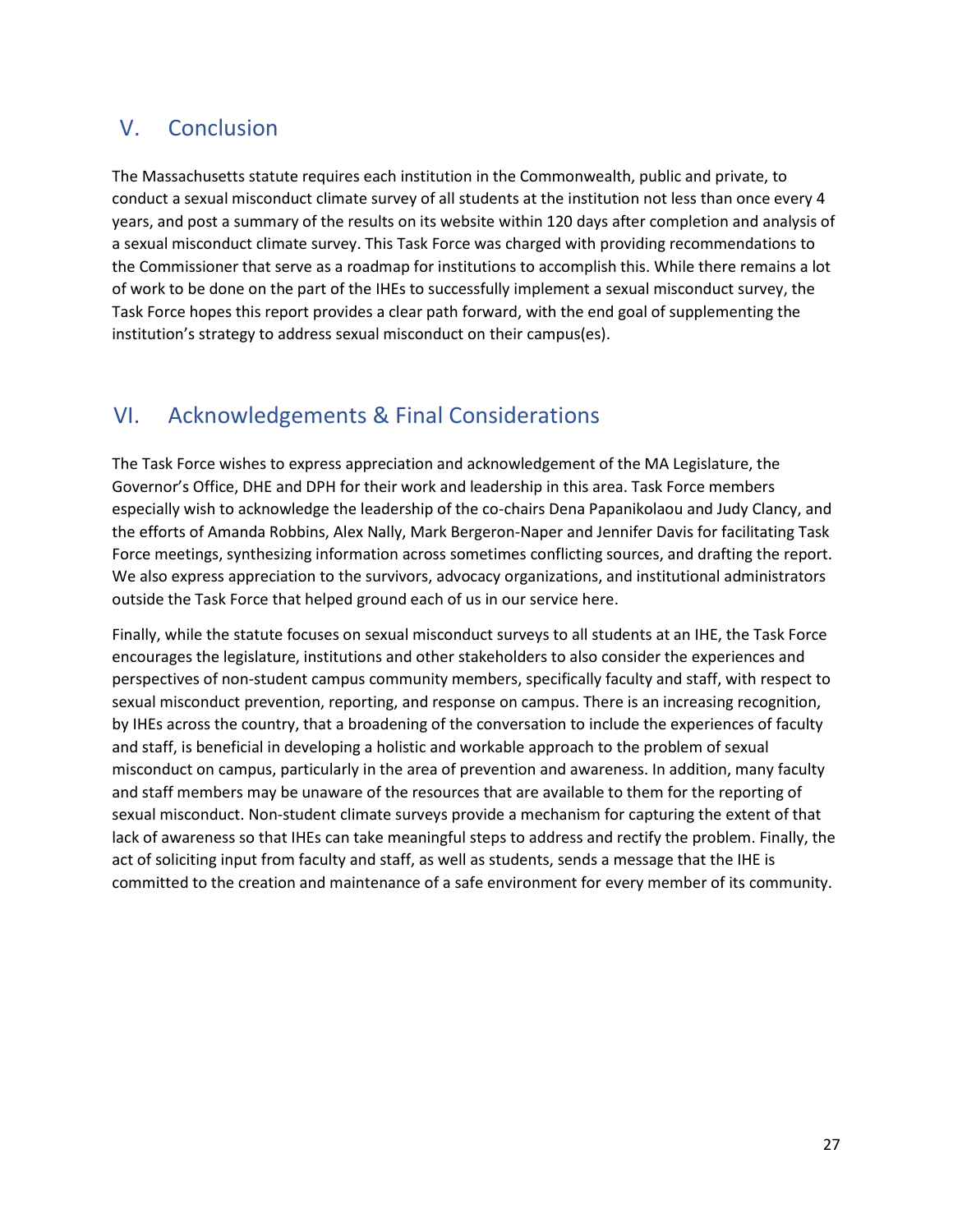## <span id="page-27-0"></span>Appendix A: Applicable Language in the Statute

## M.G.L. c. 6, § 168D of **[Chapter 337 of the Acts of 2020](https://malegislature.gov/Laws/SessionLaws/Acts/2020/Chapter337#:~:text=AN%20ACT%20PROVIDING%20FOR%20VIRTUAL,CHALLENGES%20RELATED%20TO%20COVID%2D19.&text=AN%20ACT%20CREATING%20A%20NEXT%2DGENERATION%20ROADMAP%20FOR%20MASSACHUSETTS%20CLIMATE%20POLICY.&text=AN%20ACT%20RELATIVE%20TO%20JUSTICE,LAW%20ENFORCEMENT%20IN%20THE%20COMMONWEALTH.)** provides the requirements for the sexual misconduct survey portion of the law. It is in its entirety below.

M.G.L. c. 6, § 168D. (a) For the purposes of this section, the following terms shall have the following meanings unless the context clearly requires otherwise:

"Institution", a public or independent institution of higher education located in the commonwealth and authorized to grant degrees pursuant to any general or special law.

"Sexual misconduct", an incident of sexual violence, dating violence, domestic violence, genderbased violence, violence based on sexual orientation or gender identity or expression, sexual assault, sexual harassment or stalking.

(b)(1) Each institution shall conduct a sexual misconduct climate survey of all students at the institution not less than once every 4 years.

(2) The sexual misconduct climate surveys shall gather information on topics including, but not limited to: (i) the number of reported and unreported incidents of sexual misconduct at the institution; (ii) when and where incidents of sexual misconduct occurred; (iii) student awareness of institutional policies and procedures related to campus sexual misconduct; (iv) whether a student reported the sexual misconduct and, if so, to which campus resource the report was made; (v) whether a student was informed of or referred to local, state, campus or other resources or victim support services, including appropriate medical care and legal services; (vi) whether a student was provided with information about resources for protection from retaliation, access to school-based supportive measures and civil justice and criminal justice remedies; (vii) contextual factors, such as whether the incident of sexual misconduct involved force, incapacitation or coercion; (viii) demographic information that could be used to identify at-risk groups; and (ix) perceptions of campus safety among members of the campus community and confidence in the institution's ability to protect against and respond to incidents of sexual misconduct.

(c) There shall be a task force on sexual misconduct surveys. The task force shall consist of: the commissioner of higher education or a designee, who shall serve as co-chair; the commissioner of public health or a designee, who shall serve as co-chair; the secretary of public safety and security or a designee; the attorney general or a designee; 1 member of the house of representatives to be appointed by the speaker of the house of representatives; 1 member of the senate to be appointed by the senate president; and 21 persons to be appointed by the governor, 1 of whom shall be a student attending a community college, 1 of whom shall be a student attending a public university, 2 of whom shall be students attending an independent institution of higher education in the commonwealth, 1 of whom shall be a representative of the University of Massachusetts recommended by the president of the university, 1 of whom shall be a representative of the state universities recommended by the Massachusetts State Colleges Council of Presidents, 1 of whom shall be a representative of community colleges recommended by the Massachusetts Association of Community Colleges, 2 of whom shall be representatives of private colleges and universities recommended by the Association of Independent Colleges and Universities in Massachusetts, Inc., 1 of whom shall be a representative recommended by Jane Doe, Inc.: the Massachusetts Coalition Against Sexual Assault And Domestic Violence, 1 of whom shall be a representative recommended by the Victim Rights Law Center, Inc., 2 of whom shall be representatives recommended by sexual assault crisis service centers and counseling centers located in an urban and rural region of the commonwealth, 2 of whom shall be representatives recommended by community-based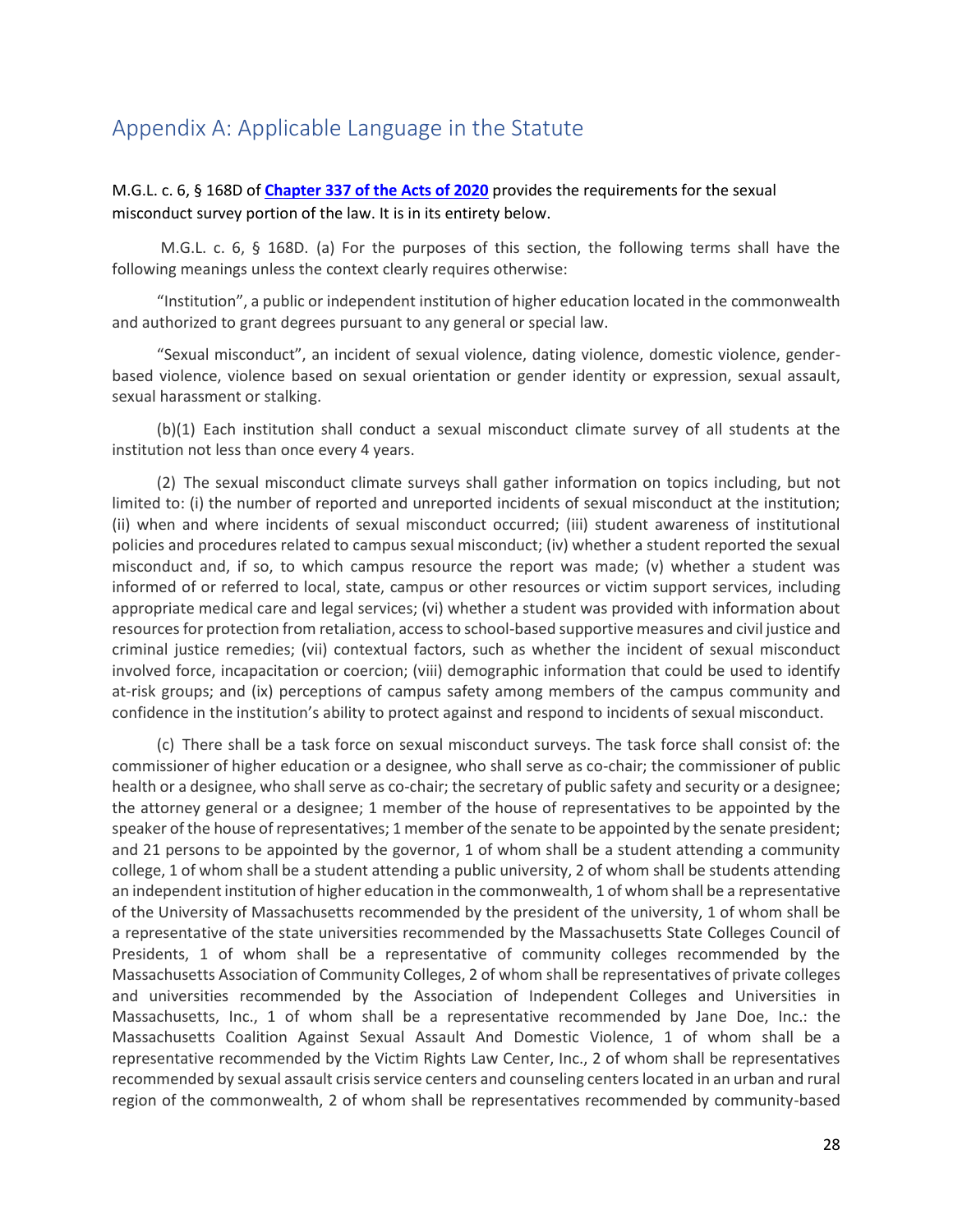sexual assault crisis service centers funded by the department of public health, 1 of whom shall be a representative recommended by the Massachusetts commission on lesbian, gay, bisexual, transgender, queer and questioning youth, 1 of whom shall be a representative recommended by the Every Voice Coalition or any successor organization, 2 of whom shall be researchers with experience in the development and design of sexual misconduct climate surveys and 2 of whom who shall have experience in higher education survey analysis and be researchers of: (i) statistics; (ii) data analytics; or (iii) econometrics. Membership on the task shall be reflective of the gender, racial and geographic diversity of the commonwealth and preference shall be given to those with background, education and experience in the fields of public health, survey design or Title IX.

(d)(1) The task force shall develop model questions for use by institutions in sexual misconduct climate surveys. The task force shall provide the model questions to the commissioner of higher education with related recommendations respecting the content, timing and application of the surveys. The recommendations shall include, but not be limited to, recommendations on achieving statistically valid response rates and on addressing non-response bias.

(2) The sexual misconduct climate survey model questions shall include a subset of questions taken from or consistent with questions in the Administrator-Researcher Campus Climate Collaborative survey or another sexual misconduct climate survey that is currently in use by institutions and that the task force deems high-quality. The subset of model questions shall generate responses related to topics including, but not limited to: (i) the prevalence of sexual misconduct on campus; (ii) student knowledge of and familiarity with campus practices for reporting and addressing sexual misconduct; and (iii) services available to victims of sexual misconduct.

(3) In developing the sexual misconduct climate survey model questions, the task force shall: (i) utilize best practices from peer-reviewed research and consult with individuals with expertise in the development and use of sexual misconduct climate surveys by institutions of higher education; (ii) review sexual misconduct climate surveys that have been developed and previously utilized by institutions of higher education; (iii) provide opportunities for written comment from organizations that work directly with survivors of sexual misconduct to align questions with a trauma-informed approach and to ensure the adequacy and appropriateness of the proposed content; (iv) consult with institutions of higher education on strategies for optimizing the effectiveness of the survey; (v) provide opportunities for written comment from advocates to ensure that the survey impartially addresses campus sexual misconduct; and (vi) account for the diverse needs of and differences between the commonwealth's institutions of higher education.

(4) The commissioner of higher education shall review and approve the sexual misconduct climate survey model questions provided by the task force and shall periodically review and make recommendations for changes to the model questions and to the content and timing of the sexual misconduct climate surveys. In addition, the task force may be revived at any time by the commissioner. The commissioner shall provide a copy of the model questions to all institutions; provided, however, that an institution may develop and use its own campus-specific survey if the survey: (i) is designed to provide the institution with data to inform policies to prevent and respond to sexual misconduct; (ii) meets quality standards determined by the commissioner; and (iii) includes the subset of model questions described in paragraph (2).

(e) Within 120 days after completion and analysis of a sexual misconduct climate survey, each institution shall post a summary of the results on the institution's website.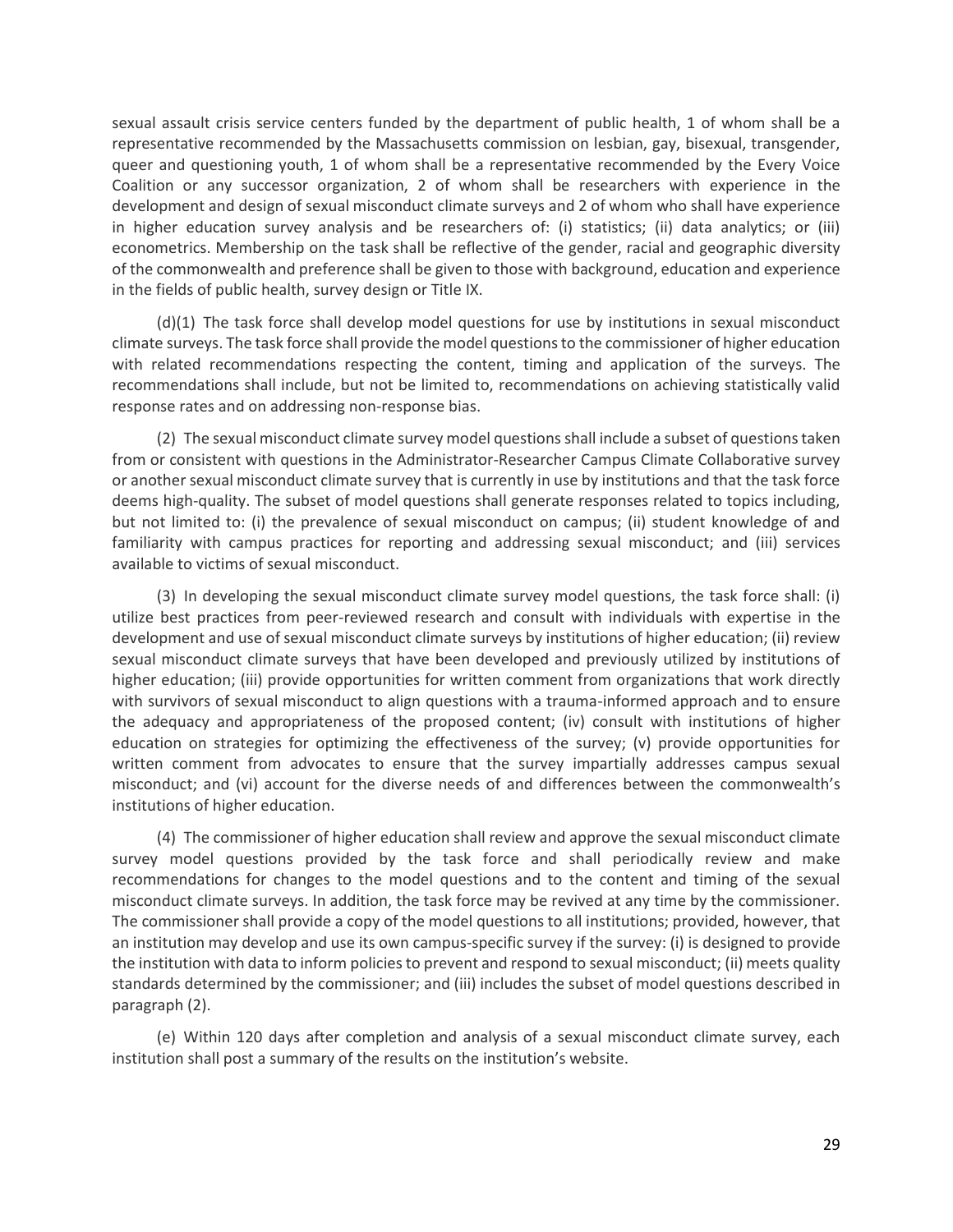(f) A sexual misconduct climate survey, including any campus-specific surveys developed and implemented by an institution, shall collect anonymous responses and shall prohibit the disclosure of identifying information.

(g) The department of higher education shall promulgate regulations necessary to implement this section.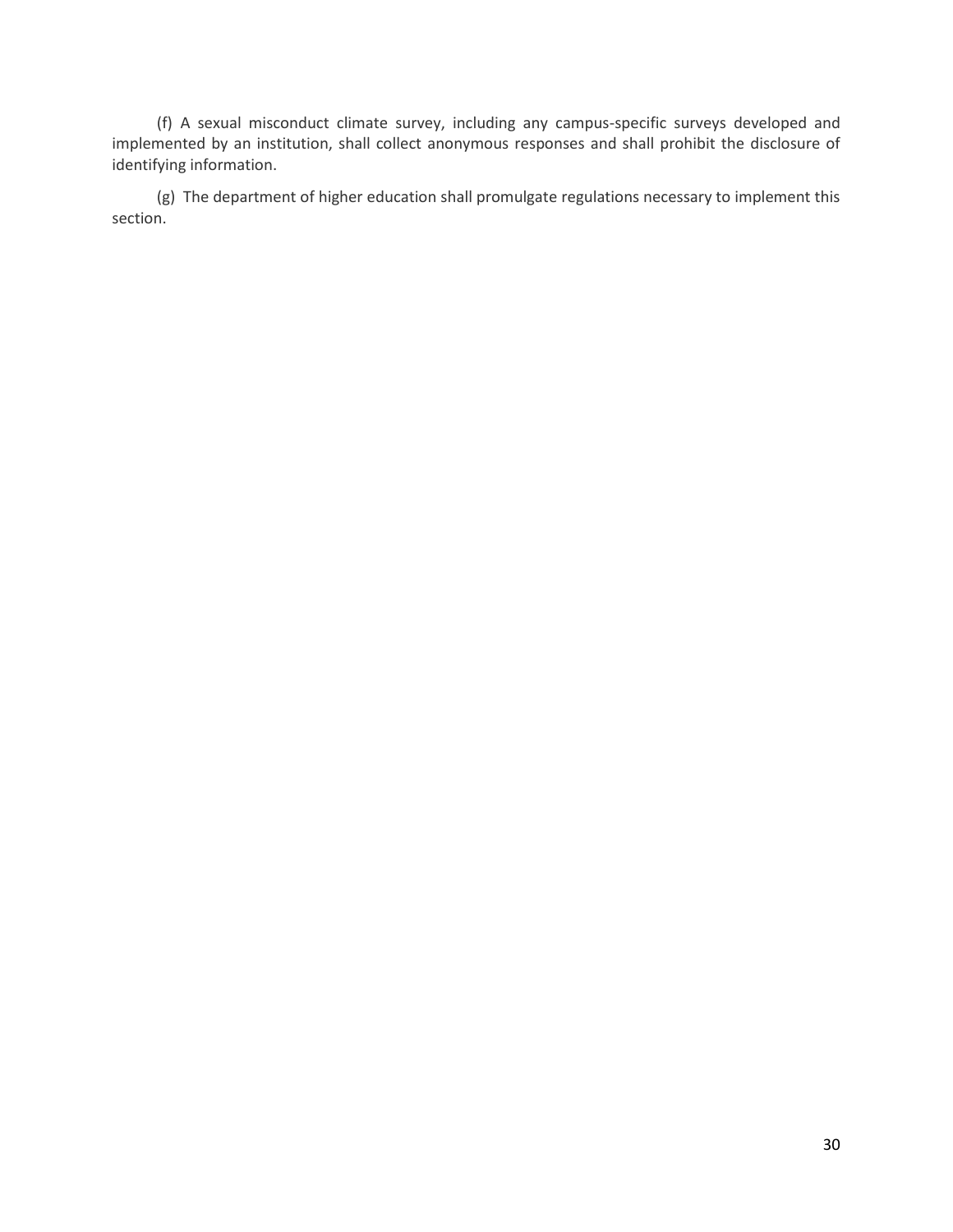# <span id="page-30-0"></span>Appendix B: Model Questions

\*Please note that some of these instructions in [] refer to an electronic survey administered that has skip logic and other features.

## <span id="page-30-1"></span>❖ Prevalence of Sexual Misconduct on Campus

The Task Force provides the following model questions regarding the prevalence of sexual misconduct on their campuses. Proposed modifications to the text of the ARC3 survey (as updated in 2021) are noted in red. All other text in the model questions was drawn directly from the ARC3 survey and remains unchanged.

## **Sexual Violence Victimization (ARC3 Module 11)**

## *A. Sexual Violence Victimization Prevalence*

*Instructions: The following questions concern incidents of sexual contact that you may have had that were unwanted. We know that these are personal questions, so we did not ask your name or other identifying information. Your information is completely confidential. We hope that this helps you to feel comfortable answering each question honestly. Fill the bubble showing the number of times each incident has happened to you.<sup>26</sup> If several incidents occurred on the same occasion – for example, if one night someone told you some lies and had sex with you when you were drunk, you should indicate both.*

*We want to know about incidents since you were enrolled at [INSTITUTION]. These incidents could occur on or off campus, when school is in session or when you are on a break.<sup>27</sup>*

- **1. Someone fondled, kissed, or rubbed up against the private areas of my body (lips, breast/chest, crotch, or butt) or removed some of my clothes without my consent (but did not attempt sexual penetration) by:**
- **•** Telling lies, threatening to end the relationship, threatening to spread rumors about me, making promises I knew were untrue, or continually verbally pressuring me after I said I didn't want to. 0 times/1 time/ 2 times/ 3+ times
- **•** Showing displeasure, criticizing my sexuality or attractiveness, getting angry but not using physical force, after I said I didn't want to. 0 times/1 time/ 2 times/ 3+ times
- Taking advantage of me when I was too drunk, high, asleep, or out of it to stop what was happening.

 $26$  These model questions are not presented with "bubbles" in this report. IHEs may wish to present the questions in the original "bubble" format.

<sup>&</sup>lt;sup>27</sup> The MA statute only requires IHEs to obtain data about prevalence of sexual misconduct on campus but the Task Force recommends inclusion of off-campus incidents (as ARC3 does). The IHE might want to include, in its institution-specific introduction to the survey, a description of what the survey covers and the Task Force recommends that it be broad enough to encompass incidents that occur off-campus but within the student's institution-related environment (*e.g.,* an off-campus fraternity house, a program abroad, *etc.*)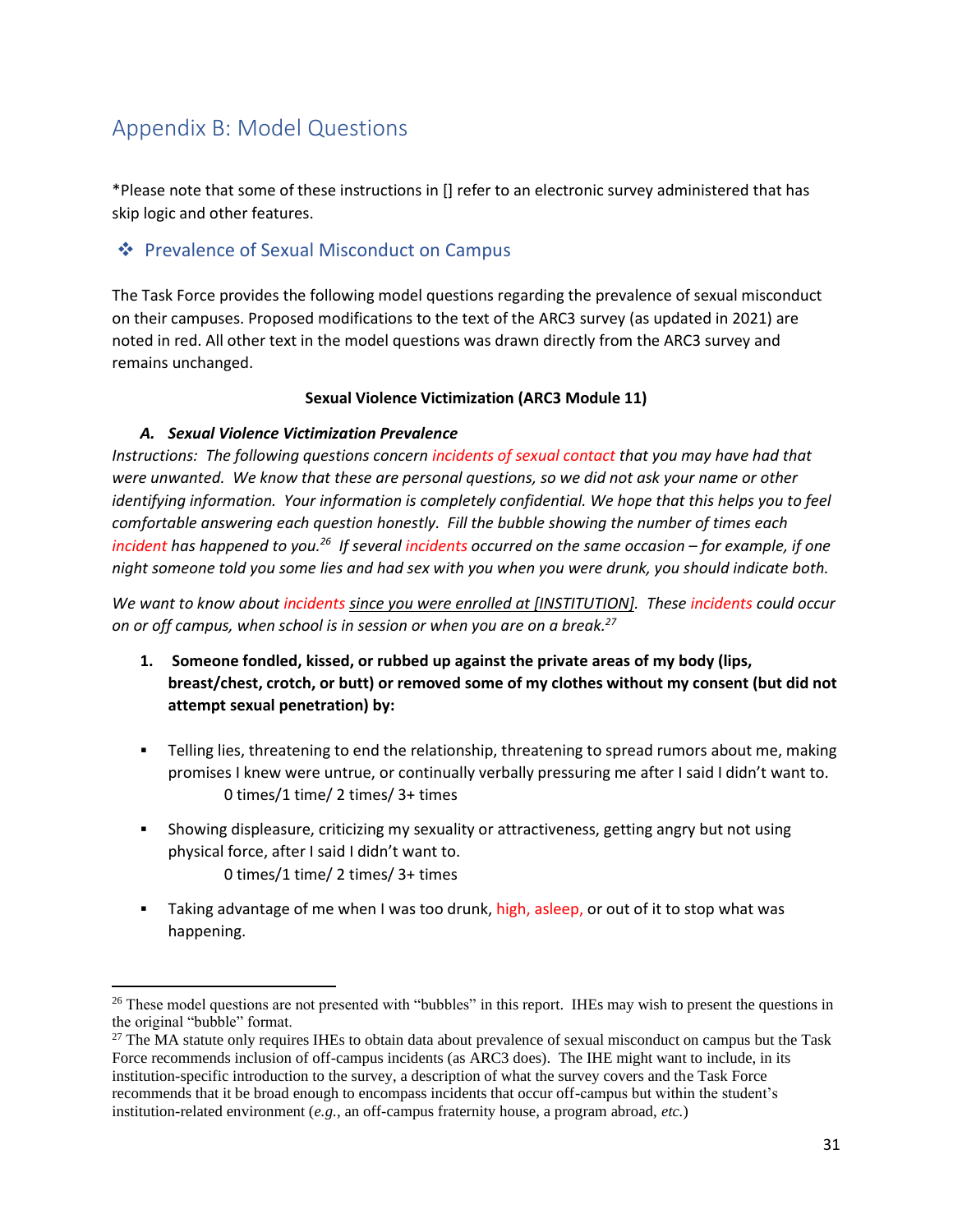0 times/1 time/ 2 times/ 3+ times

- Taking advantage of a disability I have (or had) that prevented me from communicating what I felt or stopping what was happening. 0 times/1 time/ 2 times/ 3+ times
- **•** Threatening to physically harm me or someone close to me. 0 times/1 time/ 2 times/ 3+ times
- Using force, for example holding me down with their body weight, pinning my arms, or having a weapon.

0 times/1 time/ 2 times/ 3+ times

- **2. Someone had oral sex with me or made me have oral sex with them without my consent by:**
- **•** Telling lies, threatening to end the relationship, threatening to spread rumors about me, making promises I knew were untrue, or continually verbally pressuring me after I said I didn't want to. 0 times/1 time/ 2 times/ 3+ times
- **•** Showing displeasure, criticizing my sexuality or attractiveness, getting angry but not using physical force, after I said I didn't want to. 0 times/1 time/ 2 times/ 3+ times
- **■** Taking advantage of me when I was too drunk, high, asleep, or out of it to stop what was happening.

0 times/1 time/ 2 times/ 3+ times

- Taking advantage of a disability (I have (or had) that prevented me from communicating what I felt or stopping what was happening. 0 times/1 time/ 2 times/ 3+ times
- Threatening to physically harm me or someone close to me. 0 times/1 time/ 2 times/ 3+ times
- Using force, for example holding me down with their body weight, pinning my arms, or having a weapon.
	- 0 times/1 time/ 2 times/ 3+ times
- **3. Someone put their penis, fingers, or other objects into my vagina without my consent by:**
- **•** Telling lies, threatening to end the relationship, threatening to spread rumors about me, making promises I knew were untrue, or continually verbally pressuring me after I said I didn't want to. 0 times/1 time/ 2 times/ 3+ times
- **•** Showing displeasure, criticizing my sexuality or attractiveness, getting angry but not using physical force, after I said I didn't want to. 0 times/1 time/ 2 times/ 3+ times
- **E** Taking advantage of me when I was too drunk, high, asleep, or out of it to stop what was happening.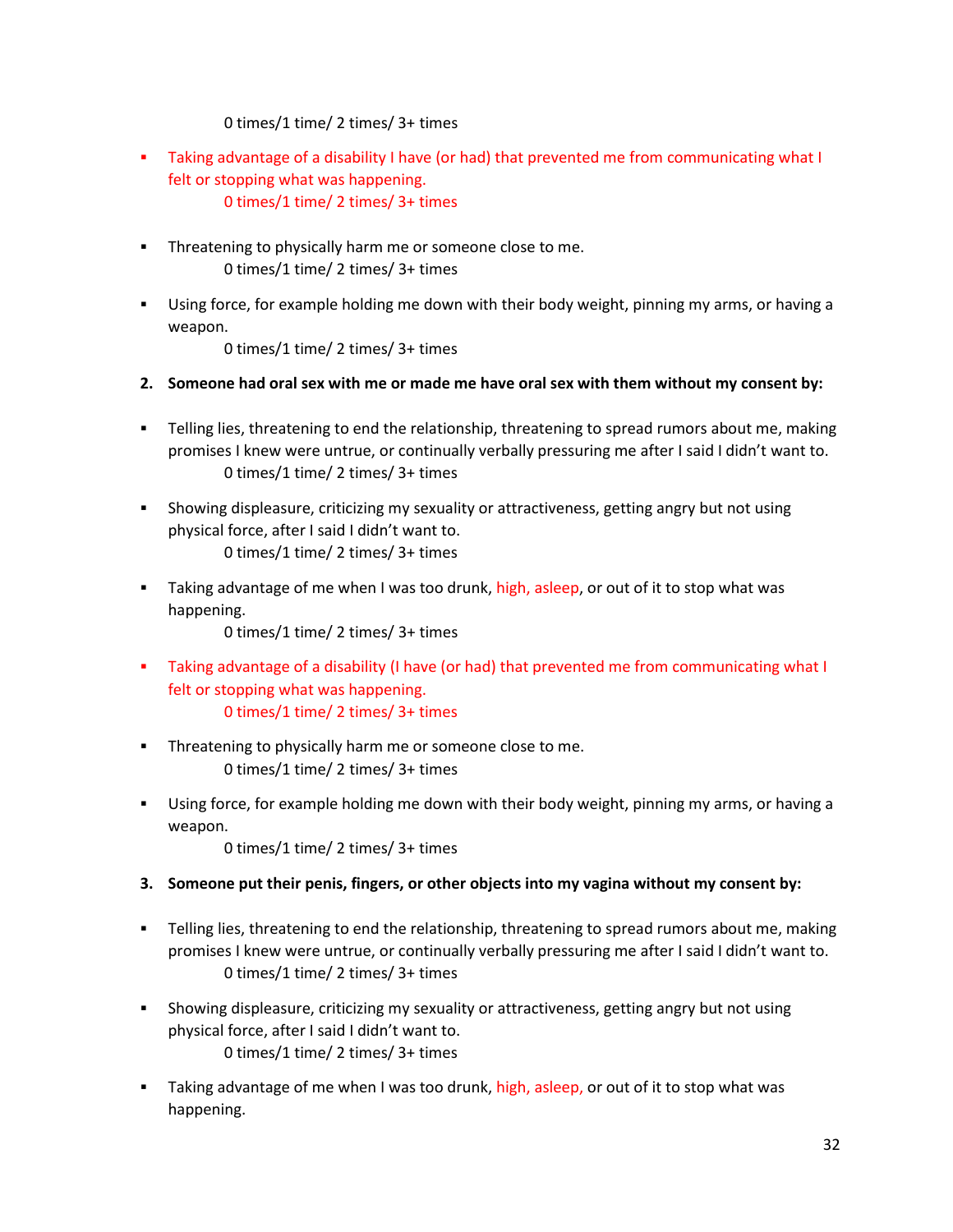0 times/1 time/ 2 times/ 3+ times

- Taking advantage of a disability I have (or had) that prevented me from communicating what I felt or stopping what was happening. 0 times/1 time/ 2 times/ 3+ times
- **•** Threatening to physically harm me or someone close to me. 0 times/1 time/ 2 times/ 3+ times
- Using force, for example holding me down with their body weight, pinning my arms, or having a weapon.

0 times/1 time/ 2 times/ 3+ times

- **4. Someone put their penis, fingers, or other objects into my butt without my consent by:**
- **•** Telling lies, threatening to end the relationship, threatening to spread rumors about me, making promises I knew were untrue, or continually verbally pressuring me after I said I didn't want to. 0 times/1 time/ 2 times/ 3+ times
- **•** Showing displeasure, criticizing my sexuality or attractiveness, getting angry but not using physical force, after I said I didn't want to. 0 times/1 time/ 2 times/ 3+ times
- **E** Taking advantage of me when I was too drunk, high, asleep, or out of it to stop what was happening.

0 times/1 time/ 2 times/ 3+ times

- Taking advantage of a disability I have (or had) that prevented me from communicating what I felt or stopping what was happening. 0 times/1 time/ 2 times/ 3+ times
- **•** Threatening to physically harm me or someone close to me. 0 times/1 time/ 2 times/ 3+ times
- **■** Using force, for example holding me down with their body weight, pinning my arms, or having a weapon.

0 times/1 time/ 2 times/ 3+ times

- **5. Even though it didn't happen, someone TRIED to have oral, anal, or vaginal sex with me without my consent by:**
- **•** Telling lies, threatening to end the relationship, threatening to spread rumors about me, making promises I knew were untrue, or continually verbally pressuring me after I said I didn't want to. 0 times/1 time/ 2 times/ 3+ times
- **•** Showing displeasure, criticizing my sexuality or attractiveness, getting angry but not using physical force, after I said I didn't want to. 0 times/1 time/ 2 times/ 3+ times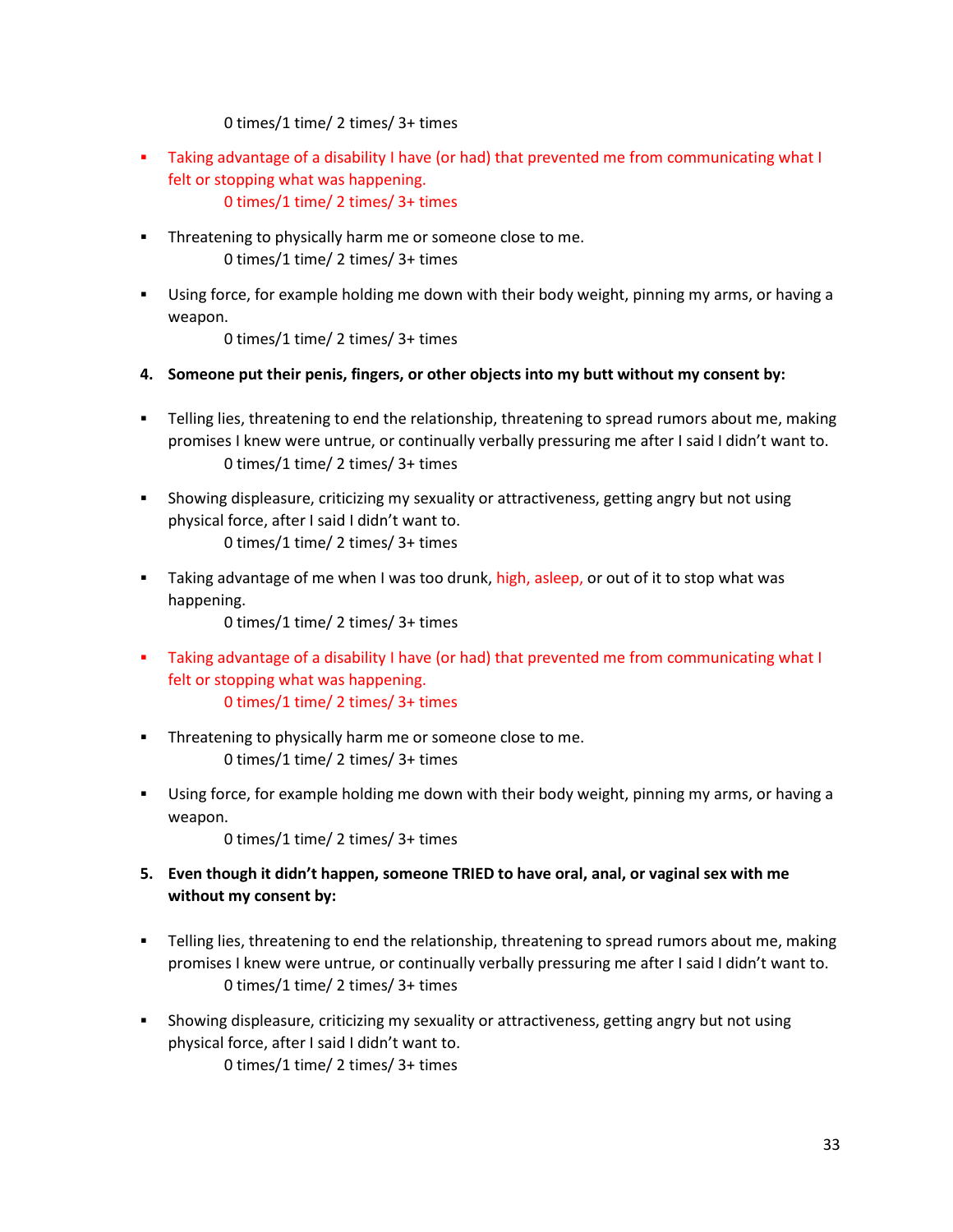Taking advantage of me when I was too drunk, high, or asleep or out of it to stop what was happening.

0 times/1 time/ 2 times/ 3+ times

- Taking advantage of a disability I have (or had) that prevented me from communicating what I felt or stopping what was happening. 0 times/1 time/ 2 times/ 3+ times
- **•** Threatening to physically harm me or someone close to me. 0 times/1 time/ 2 times/ 3+ times
- Using force, for example holding me down with their body weight, pinning my arms, or having a weapon.

0 times/1 time/ 2 times/ 3+ times

**The Task Force proposes the following two model questions (taken from the Association of American Universities ("AAU") 2019 survey) to be included after the Sexual Violence Victimization questions above in order to elicit data about the prevalence of sexual assault defined as non-consensual sexual encounters not involving violence, coercion, or incapacitation:**

- 6. Since you have been a student at [INSTITUTION], has someone had contact with you involving penetration or oral sex without your active, ongoing voluntary agreement? Examples include someone:
	- **·** initiating sexual activity despite your refusal
	- **E** ignoring your cues to stop or slow down
	- went ahead without checking in or while you were still deciding
	- otherwise failed to obtain your consent

0 times/1 time/ 2 times/ 3+ times

- 7. Since you have been a student at [INSTITUTION], has someone kissed or sexually touched you without your active, ongoing voluntary agreement? Examples include someone:
	- **E** initiating sexual activity despite your refusal
	- ignoring your cues to stop or slow down
	- went ahead without checking in or while you were still deciding
	- otherwise failed to obtain your consent

0 times/1 time/ 2 times/ 3+ times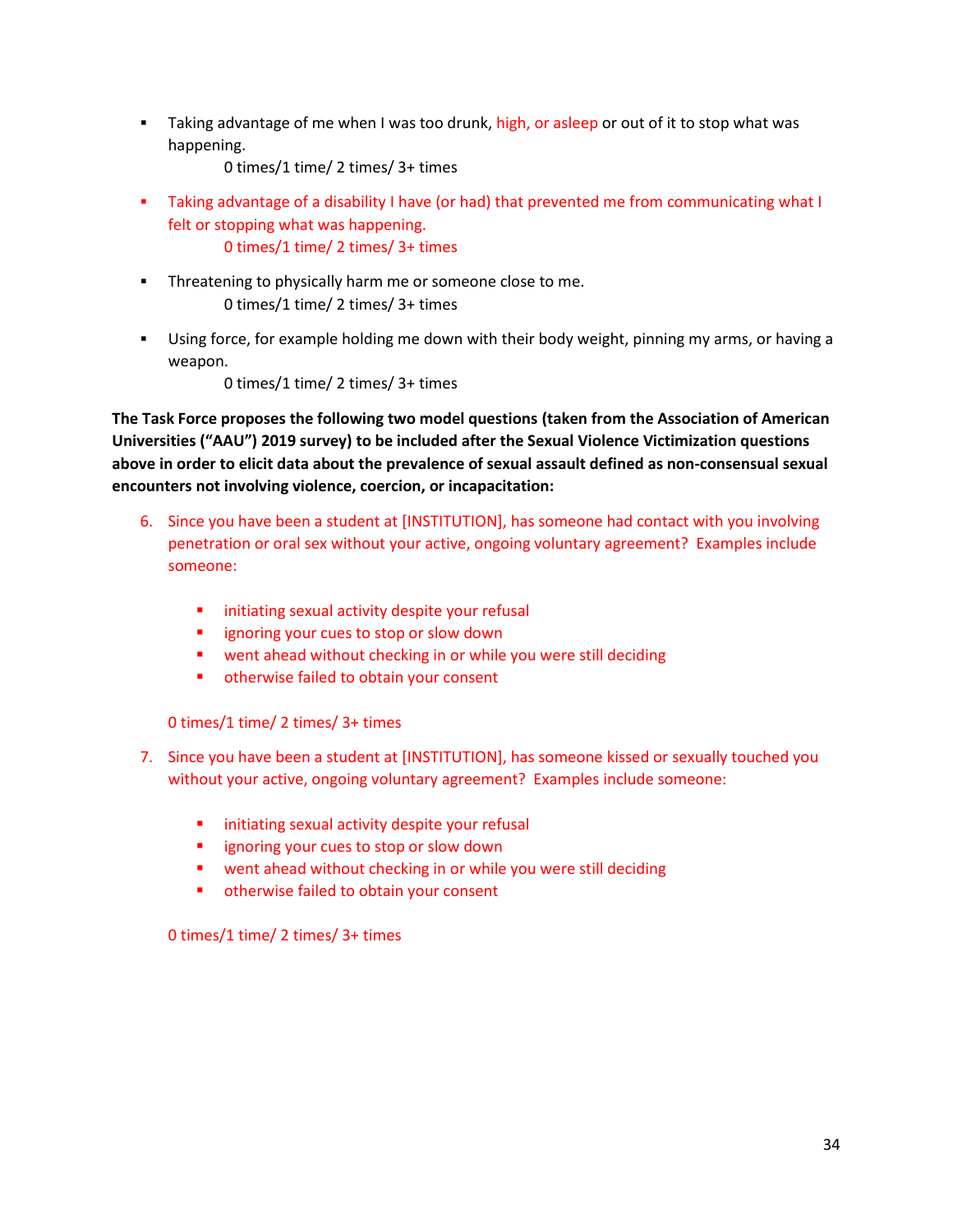*B. Sexual Violence Follow-Up Questions (back to ARC3 Module 11)*

## *[DISPLAY THESE ITEMS IF more than one incident of non-consensual oral, anal, or vaginal sex is reported]*

1. On the last several pages of the survey, you reported that someone had oral, anal, or vaginal sex with you without your consent, either multiple times or using multiple strategies since you enrolled at [INSTITUTION].

All of the incidents were with the same person.

These incidents were with more than one person. (If you chose this, please enter the number of people in the box.)

## *[DISPLAY THESE ITEMS IF more than one incident of both non-consensual sex and attempted sex is reported]*

1. On the last several pages of the survey, you reported that since you enrolled at [INSTITUTION] someone had oral, anal, or vaginal sex with you without your consent.

*And*

Even though it didn't happen, that someone TRIED to have oral, anal, or vaginal sex with you without your consent.

\_\_\_\_ All of the experiences were with the same person.

\_\_\_\_ These experiences were with more than one person. (If you chose this, please enter the number of people in the box.)

2. On how many different days did someone either try to have oral, anal, or vaginal sex with you without your consent since you enrolled at [INSTITUTION]?

[Dropdown multiple choice: 1-9 or more]

## *[DISPLAY THESE QUESTIONS IF Any Sexual Violence Victimization Question is Greater Than 0.]*

*Instructions: Think about the incident(s) that you have identified on the last screen(s). [Endorsed incidents will be listed here] Now choose one of the incidents you have identified that had a significant effect on you and answer the following questions about that incident.<sup>28</sup>*

 $28$  The ARC3 survey asks the student to choose the incident that had the "most significant" effect on him/her/them and then to provide more details about that incident. The Task Force has modified this (in the questions regarding prevalence of sexual violence, dating violence, other gender-based or sexual orientation-based violence, sexual harassment, and stalking) to allow the student to select whatever incident he/she/they want(s) to describe more fully. The Task Force believes that such an approach is preferable because it allows the student to maintain more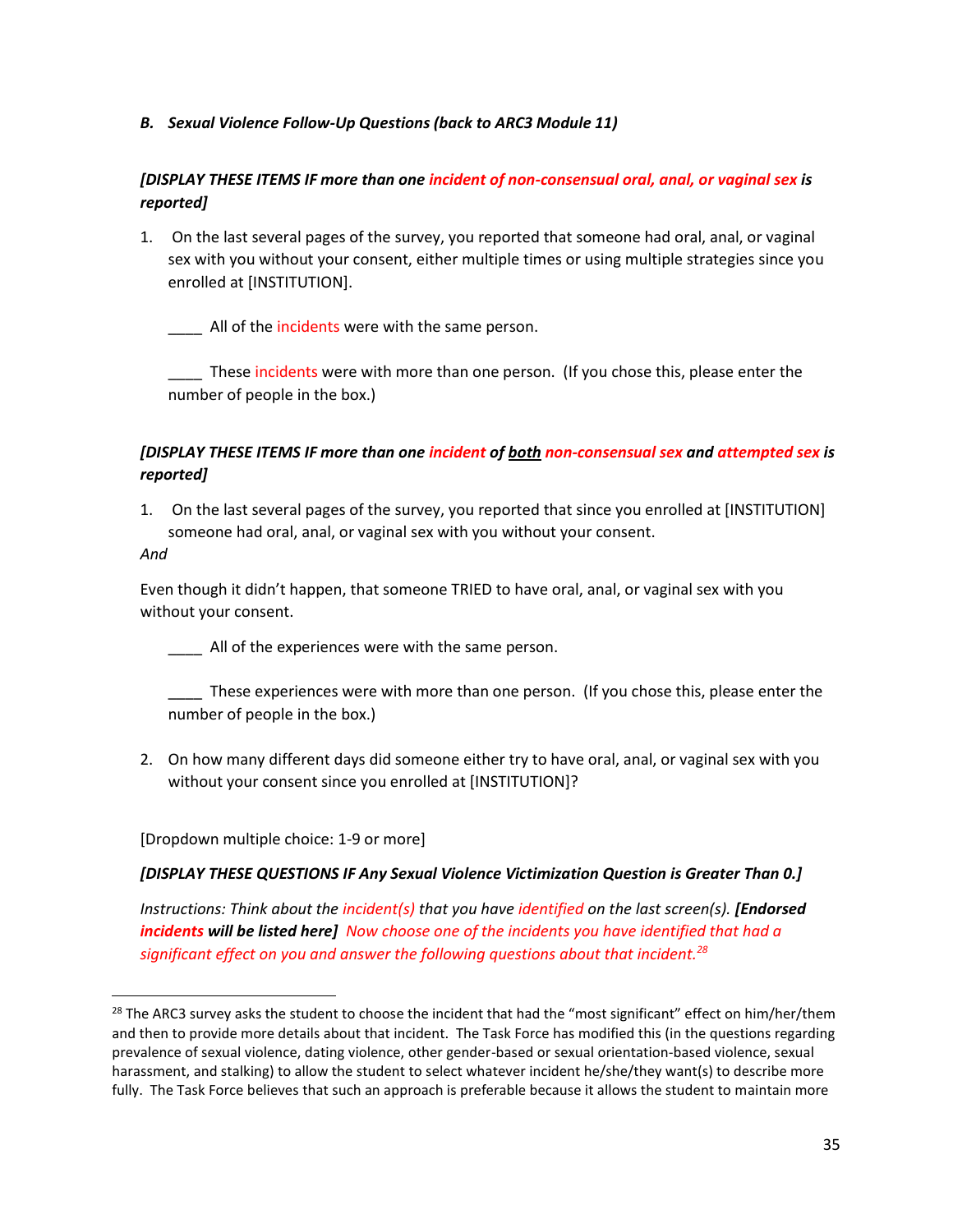- 1. How would you describe the gender of the person(s) who engaged in the conduct towards you?
	- a. Male
	- b. Female
	- c. Gender Non-Binary
	- d. Another gender not listed; please specify \_\_\_\_\_\_\_\_\_\_\_\_\_\_\_\_\_\_\_\_\_\_\_\_\_\_\_\_\_\_\_\_\_\_\_
	- e. Don't know
	- f. I prefer not to answer
	- g. More than one person:
		- i. Males
			- ii. Females
		- iii. Gender Non-Binary people
		- iv. Males and Females
		- v. Male(s) and Gender Non-Binary person/people
		- vi. Female(s) and Gender Non-Binary person/people
		- vii. Male(s), Female(s), and Gender Non-Binary person/people
		- viii. Don't know
		- ix. I prefer not to answer
- 2. What was your relationship to the other person or persons (check all that apply?

\_\_\_ stranger

- \_\_\_ acquaintance
- \_\_\_friend
- \_\_\_romantic partner
- \_\_\_former romantic partner
- \_\_\_relative/family
- \_\_\_[INSTITUTION] faculty/staff
- 3. Was the person (or persons) a student(s) at [INSTITUTION]?

\_\_\_YES \_\_\_NO \_\_\_I DON'T KNOW

4. Did this happen on campus?

 $YES$  \_\_NO

5. Had the other person or persons been using alcohol or drugs just prior to the incident?

\_\_\_ They had been using alcohol

- \_\_\_ They had been using drugs
- \_\_\_ They had been using both alcohol and drugs
- \_\_\_ They had not been using either alcohol or drugs

control, minimizes the possibility of inadvertent triggering, and enhances the likelihood that the student will complete the survey.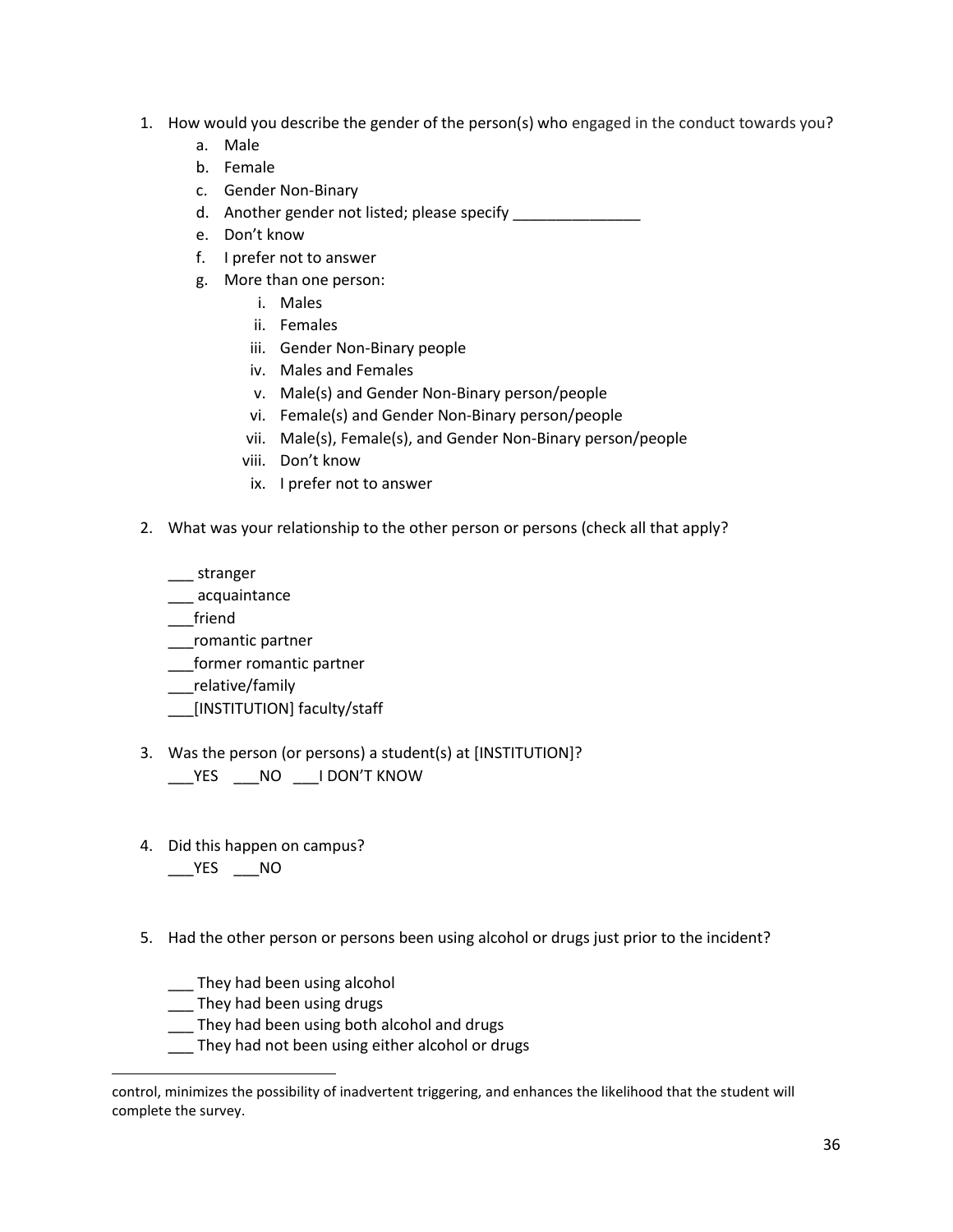\_\_\_ I don't know

- 6. Had you been using alcohol or drugs just prior to the incident?
	- \_\_\_ I had been using alcohol
	- \_\_\_ I had been using drugs
	- \_\_\_ I had been using both alcohol and drugs
	- \_\_\_ I had not been using either alcohol or drugs
- 7. During the incident to what extent did you feel:
	- Scared \_\_\_Not at all \_\_\_Slightly \_\_\_Somewhat \_\_\_Very \_\_\_Extremely
	- Like your life was in danger \_\_\_Not at all \_\_\_Slightly \_\_\_Somewhat \_\_\_Very \_\_\_Extremely
	- Like the other person(s) would hurt you if you didn't go along \_\_\_Not at all \_\_\_Slightly \_\_\_Somewhat \_\_\_Very \_\_\_Extremely
- 8. How do you label this experience?

## **The Task Force proposes inclusion of the following model question:**

- 9. Do you believe that any aspect of your identity played a role in any of the incidents of sexual violence you have identified above? If YES, please select all that apply:
	- $\overline{\phantom{0}}$  No
	- \_\_\_ Yes, Gender
- \_ \_\_ Yes, Gender identity
	- \_\_\_ Yes, Sexual Orientation
	- \_\_\_ Yes, Gender expression
	- \_\_\_ Yes, Racial identity
	- \_\_\_ Yes, National identity
	- \_\_\_ Yes, Citizenship status
	- \_\_\_ Yes, Ability status
	- \_\_\_ Yes, Religious identity
	- Yes, Other: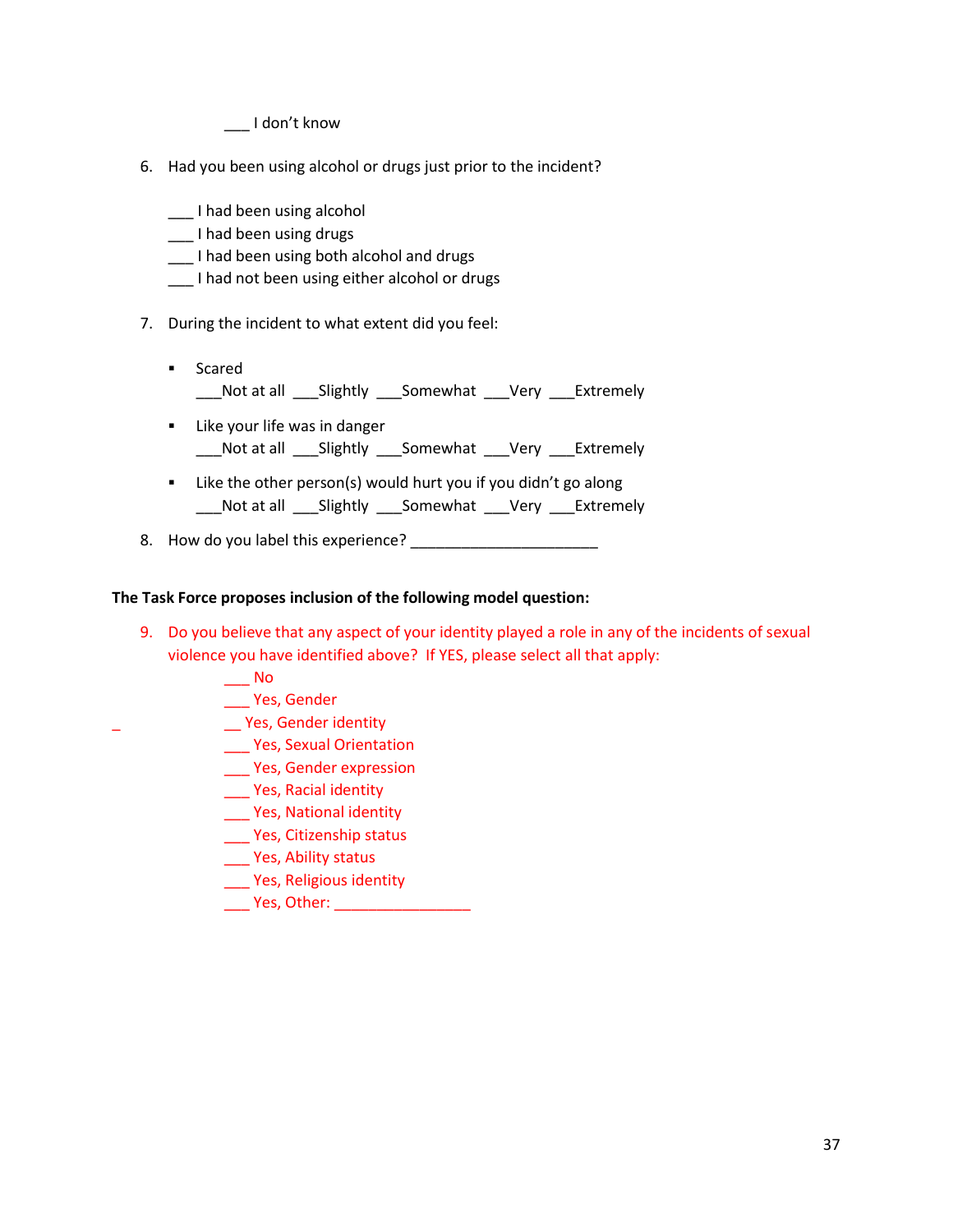## **Dating Violence Victimization (ARC3 Module 9)**

#### *A. Dating Violence Victimization Prevalence*

*Instructions: Answer the next questions about any hook-up, partner, or spouse you have had, including exes, regardless of the length of the relationship, since you enrolled at [INSTITUTION].*

1. Not including horseplay or joking around, the person threatened to hurt me and I thought I might really get hurt.

\_\_\_ Never \_\_\_Once or twice \_\_\_Sometimes \_\_\_ Often \_\_\_ Many Times

- 2. Not including horseplay or joking around, the person pushed, grabbed, or shook me. \_\_\_ Never \_\_\_Once or twice \_\_\_Sometimes \_\_\_ Often \_\_\_ Many Times
- 3. Not including horseplay or joking around, the person hit me. \_\_\_ Never \_\_\_Once or twice \_\_\_Sometimes \_\_\_ Often \_\_\_ Many Times
- 4. Not including horseplay or joking around, the person beat me up. \_\_\_ Never \_\_\_Once or twice \_\_\_Sometimes \_\_\_ Often \_\_\_ Many Times
- 5. Not including horseplay or joking around, the person stole or destroyed my property. \_\_\_ Never \_\_\_Once or twice \_\_\_Sometimes \_\_\_ Often \_\_\_ Many Times
- 6. Not including horseplay or joking around, the person can scare me without laying a hand on me. \_\_\_ Never \_\_\_Once or twice \_\_\_Sometimes \_\_\_ Often \_\_\_ Many Times

## *B. Dating Violence Follow-Up Questions [DISPLAY THESE ITEMS IF Any Dating Violence Victimization Question is Greater Than 0.]*

*Instructions: Think about the incident(s) that you have identified on the last screen(s). [Endorsed incidents will be listed here] Now choose one of the incidents you have identified that had a significant effect on you and answer the following questions about that incident.*

- 1. How would you describe the gender of the person(s) who engaged in the conduct towards you?
	- a. Male
	- b. Female
	- c. Gender Non-Binary
	- d. Another gender not listed; please specify
	- e. Don't know
	- f. I prefer not to answer
	- g. More than one person:
		- i. Males
		- ii. Females
		- iii. Gender Non-Binary people
		- iv. Males and Females
		- v. Male(s) and Gender Non-Binary person/people
		- vi. Female(s) and Gender Non-Binary person/people
		- vii. Male(s), Female(s), and Gender Non-Binary person/people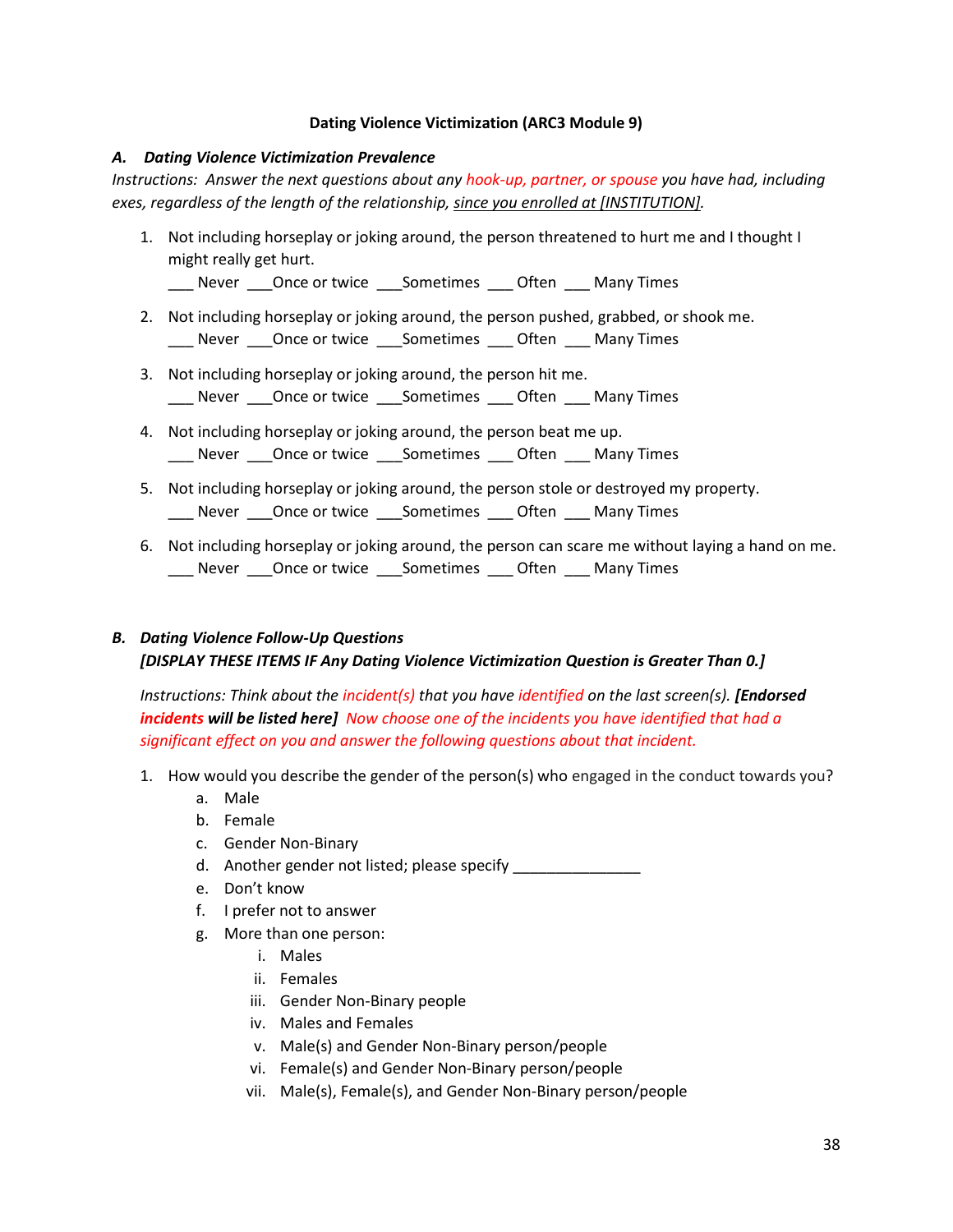- viii. Don't know
- ix. I prefer not to answer
- 2. What was your relationship to the other person (including hook-up, person met on dating app, *etc.*)?
	-
	- \_\_\_ stranger \_\_\_ acquaintance
	- \_\_\_friend
	- \_\_\_romantic partner
	- \_\_\_former romantic partner
	- \_\_\_faculty/staff
- 3. Was the person a student at [INSTITUTION]? \_\_\_YES \_\_\_NO \_\_\_I DON'T KNOW
- 4. Did this happen on campus?
	- $\rule{1em}{0.15mm}$  YES  $\rule{1em}{0.15mm}$  NO
- 5. Had the other person been using alcohol or drugs just prior to the incident?
	- \_\_\_ They had been using alcohol
	- \_\_\_ They had been using drugs
	- \_\_\_ They had been using both alcohol and drugs
	- \_\_\_ They had not been using either alcohol or drugs
	- \_\_\_ I don't know
- 6. Had you been using alcohol or drugs just prior to the incident?
	- \_\_\_ I had been using alcohol
	- \_\_\_ I had been using drugs
	- \_\_\_ I had been using both alcohol and drugs
	- \_\_\_ I had not been using either alcohol or drugs

## **The Task Force proposes inclusion of the following model question:**

- 7. Do you believe that any aspect of your identity played a role in any of the incidents of dating violence you have identified above? If YES, please select all that apply:
	- $\overline{\phantom{0}}$  No
	- \_\_\_ Yes, Gender
	- \_\_\_ Yes, Gender identity
	- \_\_\_ Yes, Sexual Orientation
	- \_\_\_ Yes, Gender expression
	- \_\_\_ Yes, Racial identity
	- \_\_\_ Yes, National identity
	- \_\_\_ Yes, Citizenship status
	- \_\_\_ Yes, Ability status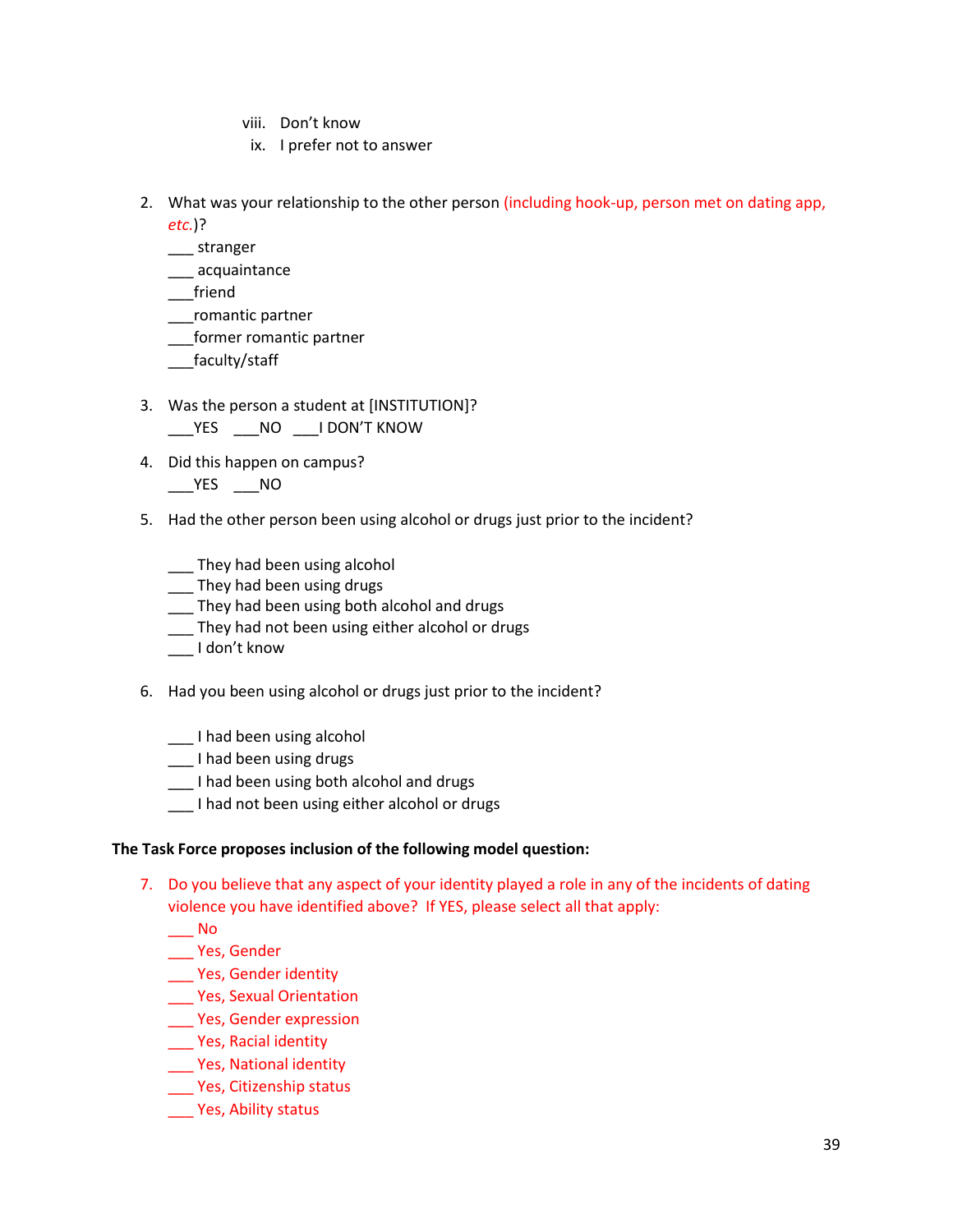\_\_\_ Yes, Religious identity Yes, Other: **William** 

**The Task Force proposes that the following Module be included after the Dating Violence Victimization module above in order to elicit data about non-sexual violence based on gender, gender identity, gender expression and sexual orientation:**

**Other Gender-Based or Sexual Orientation-Based Violence Victimization (TASK FORCE)**

*A. Other Gender-Based or Sexual Orientation-Based Violence Victimization Prevalence Instructions: Answer the next questions concerning any violence you have experienced since you enrolled at [INSTITUTION] that someone other than a partner, hook-up or spouse engaged in towards you, that you feel was based on your gender or sexual orientation and that was not sexual in nature.*

*1. Have you experienced any non-sexual violence since you enrolled at [INSTITUTION] that you felt was based on your gender, gender identity, gender expression or sexual orientation?*

Never **Once or twice** Sometimes Often Many Times

## *[DISPLAY THESE ITEMS 2-7 IF Any Other Gender-Based or Sexual Orientation-Based Violence Victimization Question is Greater Than 0.]*

2. Not including horseplay or joking around, the person threatened to hurt me and I thought I might really get hurt.

\_\_\_ Never \_\_\_Once or twice \_\_\_Sometimes \_\_\_ Often \_\_\_ Many Times

- 3. Not including horseplay or joking around, the person pushed, grabbed, or shook me. \_\_\_ Never \_\_\_Once or twice \_\_\_Sometimes \_\_\_ Often \_\_\_ Many Times
- 4. Not including horseplay or joking around, the person hit me. \_\_\_ Never \_\_\_Once or twice \_\_\_Sometimes \_\_\_ Often \_\_\_ Many Times
- 5. Not including horseplay or joking around, the person beat me up. \_\_\_ Never \_\_\_Once or twice \_\_\_Sometimes \_\_\_ Often \_\_\_ Many Times
- 6. Not including horseplay or joking around, the person stole or destroyed my property. \_\_\_ Never \_\_\_Once or twice \_\_\_Sometimes \_\_\_ Often \_\_\_ Many Times
- 7. Not including horseplay or joking around, the person can scare me without laying a hand on me. \_\_\_ Never \_\_\_Once or twice \_\_\_Sometimes \_\_\_ Often \_\_\_ Many Times

## *B. Other Gender-Based or Sexual Orientation-Based Violence Follow-Up Questions [DISPLAY THESE ITEMS IF Any Other Gender-Based or Sexual Orientation-Based Violence Victimization Question is Greater Than 0.]*

*Instructions: Think about the incident(s) that you have identified on the last screen(s). [Endorsed incidents will be listed here] Now choose one of the incidents you have identified that had a significant effect on you and answer the following questions about that incident.*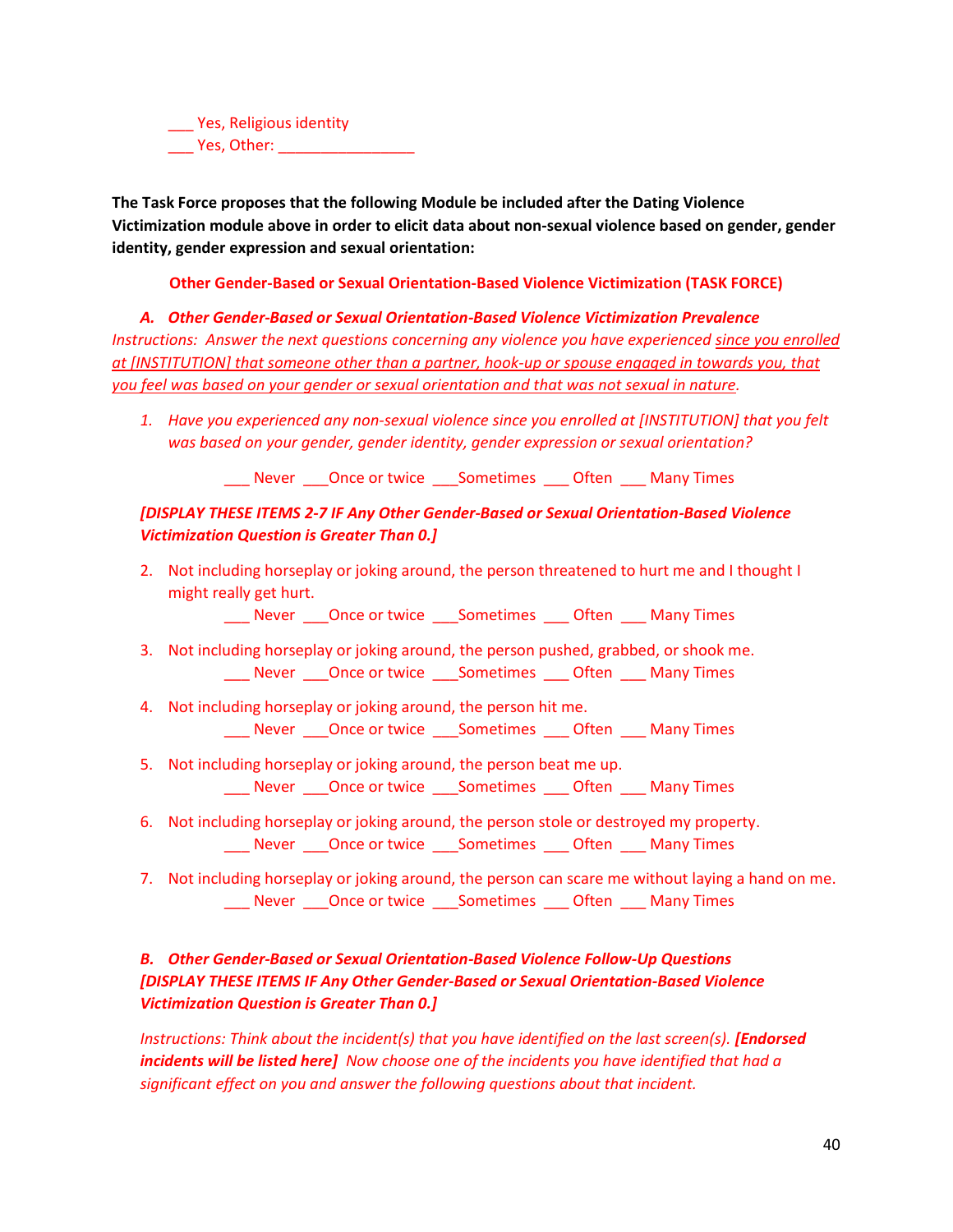- 1. How would you describe the gender of the person(s) who engaged in the conduct towards you?
	- a. Male
	- b. Female
	- c. Gender Non-Binary
	- d. Another gender not listed; please specify
	- e. Don't know
	- f. I prefer not to answer
	- g. More than one person:
		- i. Males
			- ii. Females
			- iii. Gender Non-Binary people
			- iv. Males and Females
			- v. Male(s) and Gender Non-Binary person/people
			- vi. Female(s) and Gender Non-Binary person/people
			- vii. Male(s), Female(s), and Gender Non-Binary person/people
			- viii. Don't know
			- ix. I prefer not to answer
- 2. Which aspect of you identity did you feel this violence was based on?

\_\_\_gender

- \_\_gender identity
- \_\_\_gender expression
- \_\_\_sexual orientation
- 3. What was your relationship to the other person or persons?

\_\_\_ stranger

\_\_\_ acquaintance

\_\_\_friend

- \_\_\_romantic partner
- \_\_\_former romantic partner
- \_\_\_faculty/staff
- 4. Was the person or persons a student(s) at [INSTITUTION]?

\_\_\_YES \_\_\_NO \_\_\_I DON'T KNOW

- 5. Did this happen on campus? \_\_\_YES \_\_\_NO
- 6. Had the other person(s) been using alcohol or drugs just prior to the incident?

\_\_\_ They had been using alcohol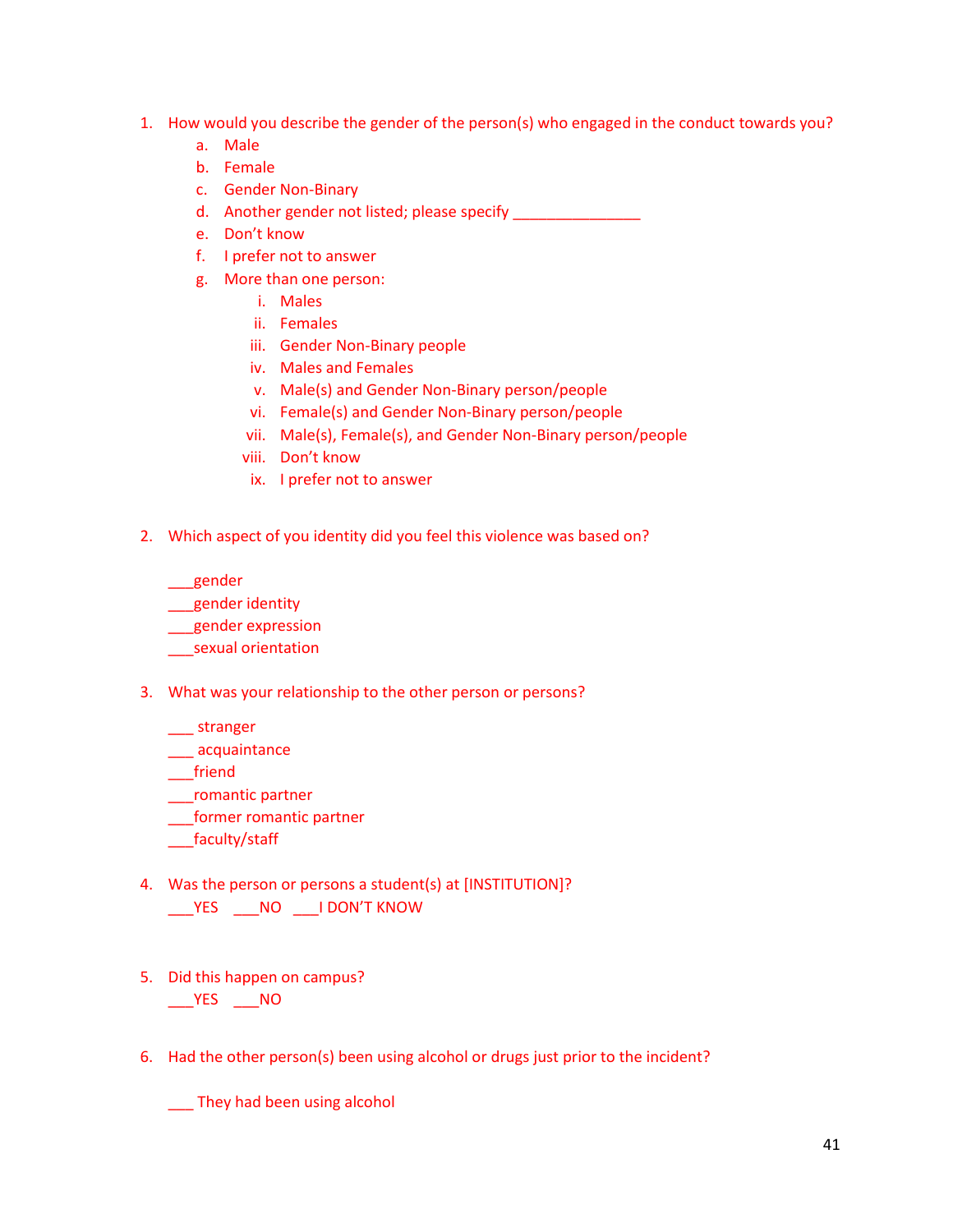- \_\_\_ They had been using drugs
- \_\_\_ They had been using both alcohol and drugs
- \_\_\_ They had not been using either alcohol or drugs
- \_\_\_ I don't know
- 7. Had you been using alcohol or drugs just prior to the incident?
	- \_\_\_ I had been using alcohol
	- \_\_\_ I had been using drugs
	- \_\_\_ I had been using both alcohol and drugs
	- I had not been using either alcohol or drugs

#### **Stalking Victimization (ARC3 Module 7)**

#### *A. Stalking Victimization Prevalence*

*Instructions: How many times have one or more people done the following things to you since you enrolled at [INSTITUTION]?*

1. Watched or followed you from a distance, or spied on you with a listening device, camera, or GPS [global positioning system]?

\_\_\_ None \_\_\_1-2 \_\_\_3-5 \_\_\_ 6-8 \_\_\_ More than 8

2. Approached you or showed up in places, such as your home, workplace, or school when you didn't want them to be there?

\_\_\_ None \_\_\_1-2 \_\_\_3-5 \_\_\_ 6-8 \_\_\_ More than 8

- 3. Left strange or potentially threatening items for you to find? None 1-2 3-5 6-8 More than 8
- 4. Sneaked into your home or car and did things to scare you by letting you know they had been there?

\_\_\_ None \_\_\_1-2 \_\_\_3-5 \_\_\_ 6-8 \_\_\_ More than 8

- 5. Left you unwanted messages (including text or voice messages)? \_\_\_ None \_\_\_1-2 \_\_\_3-5 \_\_\_ 6-8 \_\_\_ More than 8
- 6. Made unwanted phone calls to you, including hang up calls? \_\_\_ None \_\_\_1-2 \_\_\_3-5 \_\_\_ 6-8 \_\_\_ More than 8
- 7. Sent you unwanted emails, instant messages, or sent messages through social media apps? \_\_\_ None \_\_\_1-2 \_\_\_3-5 \_\_\_ 6-8 \_\_\_ More than 8
- 8. Left you cards, letters, flowers, or present when they knew you didn't want them to? \_\_\_ None \_\_\_1-2 \_\_\_3-5 \_\_\_ 6-8 \_\_\_ More than 8
- 9. Made rude or mean comments to you online? \_\_\_ None \_\_\_1-2 \_\_\_3-5 \_\_\_ 6-8 \_\_\_ More than 8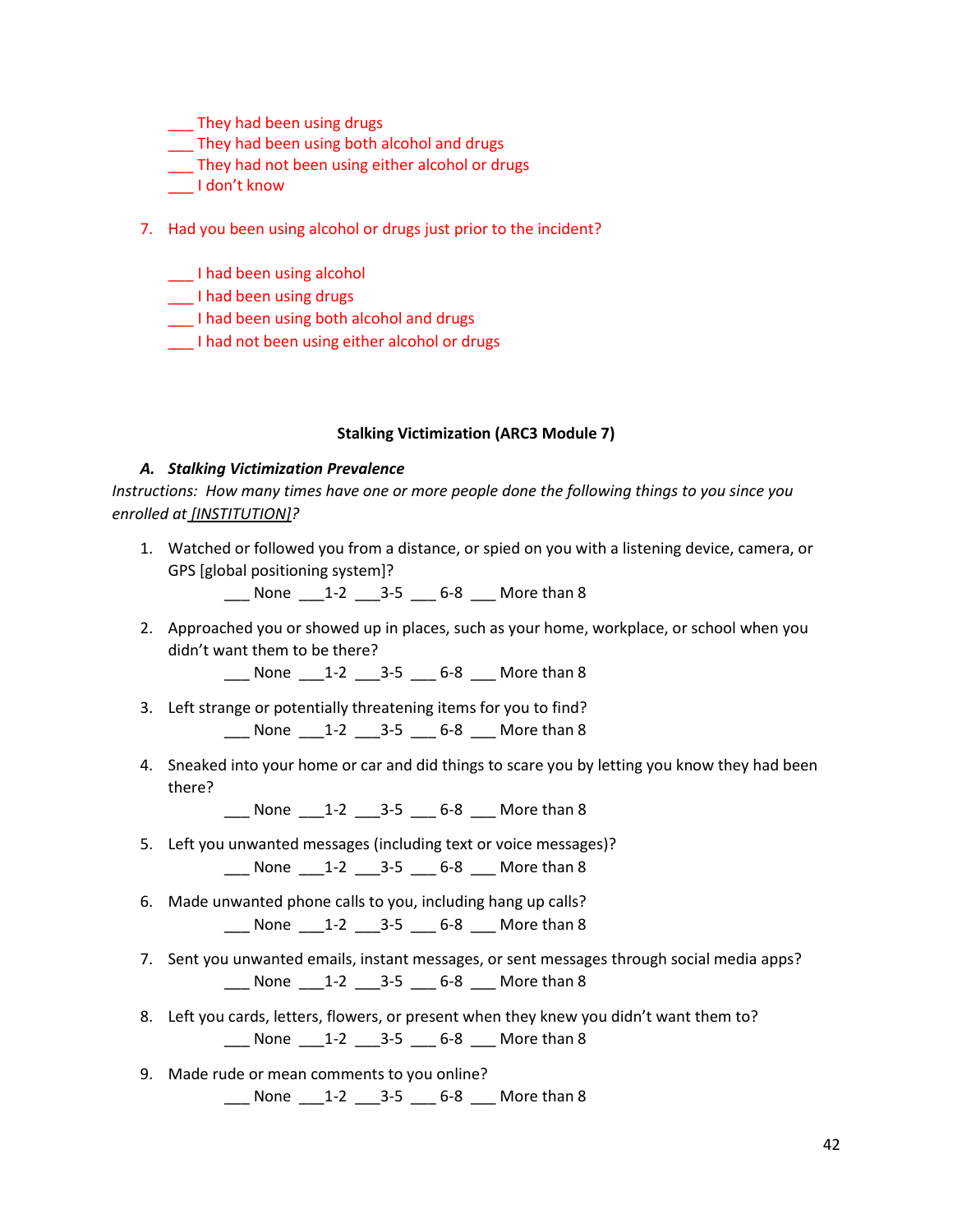10. Spread rumors about you online, whether they were true or not?

\_\_\_ None \_\_\_1-2 \_\_\_3-5 \_\_\_ 6-8 \_\_\_ More than 8

## *B. Stalking Violence Follow-Up Questions [DISPLAY THESE QUESTIONS IF Any Stalking Victimization Question is Greater Than 0.]*

*Instructions: Think about the incident(s) that you have identified on the last screen(s). [Endorsed incidents will be listed here] Now choose one of the incidents you have identified that had a significant effect on you and answer the following questions about that incident.*

- 1. How would you describe the gender of the person(s) who engaged in the conduct towards you?
	- a. Male
	- b. Female
	- c. Gender Non-Binary
	- d. Another gender not listed; please specify
	- e. Don't know
	- f. I prefer not to answer
	- g. More than one person:
		- i. Males
		- ii. Females
		- iii. Gender Non-Binary people
		- iv. Males and Females
		- v. Male(s) and Gender Non-Binary person/people
		- vi. Female(s) and Gender Non-Binary person/people
		- vii. Male(s), Female(s), and Gender Non-Binary person/people
		- viii. Don't know
		- ix. I prefer not to answer
- 2. What was your relationship to the other person?
	- \_\_\_ stranger
	- \_\_\_ acquaintance
	- \_\_\_friend
	- \_\_\_romantic partner
	- \_\_\_former romantic partner
	- \_\_\_ relative/family
	- \_\_\_faculty/staff
- 3. Was the person a student at [INSTITUTION]? YES NO IDON'T KNOW
- 4. Did this happen on campus?  $\rule{1em}{0.15mm}$  YES  $\rule{1em}{0.15mm}$  NO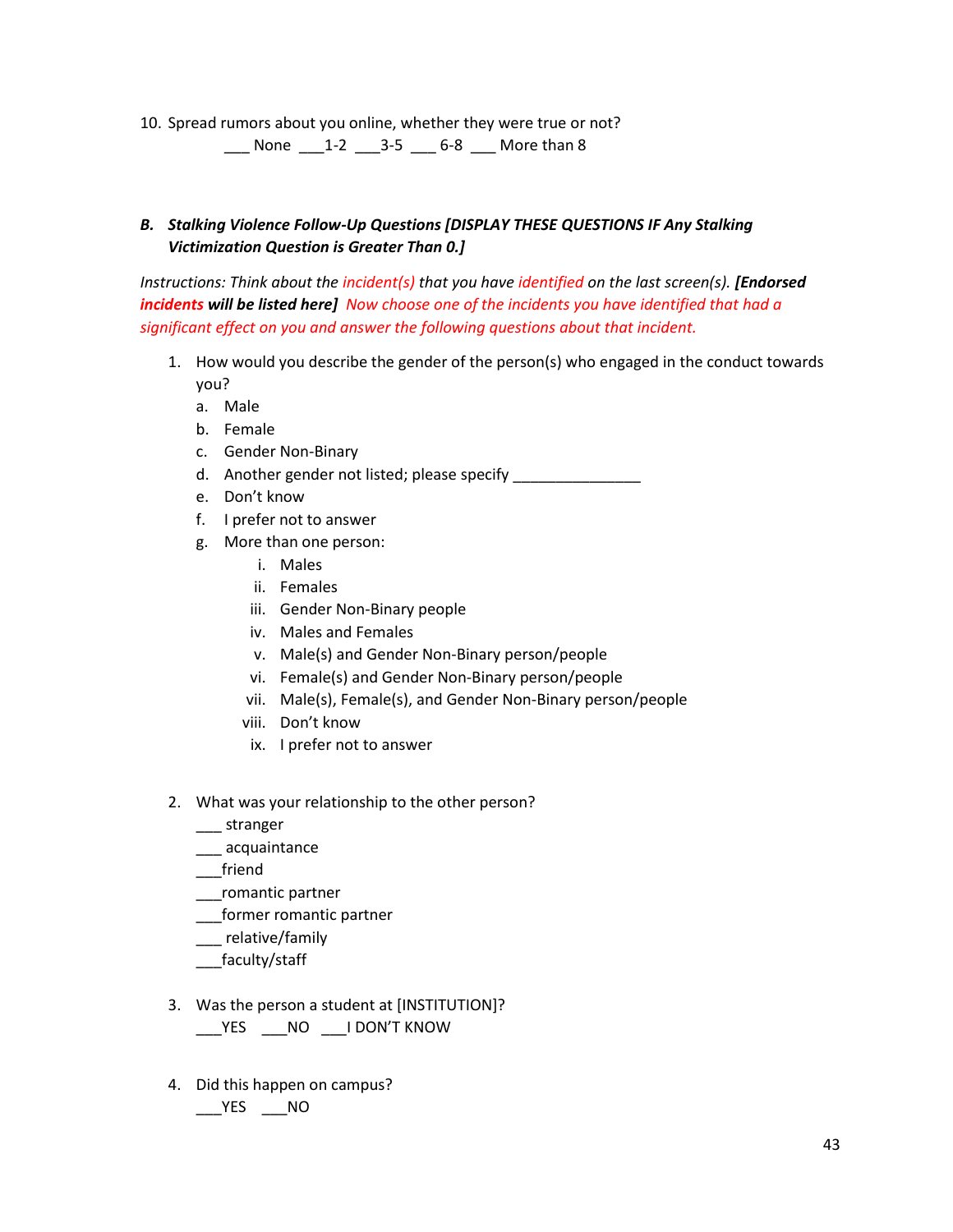- 5. Had the other person been using alcohol or drugs just prior to the incident?
	- \_\_\_ They had been using alcohol
	- \_\_\_ They had been using drugs
	- \_\_\_ They had been using both alcohol and drugs
	- \_\_\_ They had not been using either alcohol or drugs
	- \_\_\_ I don't know
- 6. Had you been using alcohol or drugs just prior to the incident?
	- \_\_\_ I had been using alcohol
	- \_\_\_ I had been using drugs
	- \_\_\_ I had been using both alcohol and drugs
	- \_\_\_ I had not been using either alcohol or drugs

#### **The Task Force proposes inclusion of the following model question:**

- 7. Do you believe that any aspect of your identity played a role in any of the incidents of dating violence you have identified above? If YES, please select all that apply:
	- \_\_\_ No
	- \_\_\_ Yes, Gender
	- \_\_\_ Yes, Gender identity
	- \_\_\_ Yes, Sexual Orientation
	- \_\_\_ Yes, Gender expression
	- \_\_\_ Yes, Racial identity
	- \_\_\_ Yes, National identity
	- \_\_\_ Yes, Citizenship status
	- \_\_\_ Yes, Ability status
	- \_\_\_ Yes, Religious identity
	- \_\_\_\_ Yes, Other: \_\_\_\_\_\_\_\_\_\_\_\_\_\_\_\_\_

## **Sexual Harassment By Faculty/Staff (ARC3 Module 5)**

## *A. Sexual Harassment Victimization*

*Instructions: Since you enrolled at [INSTITUTION], have you been in a situation in which a faculty member, instructor, or staff member:*

1. Treated you "differently" because of your sex (for example, mistreated, slighted, or ignored you)?

\_\_\_ Never \_\_\_ Once or Twice \_\_\_ Sometimes \_\_\_ Often \_\_\_ Many Times

2. Displayed, used, or distributed sexist or suggestive materials (for example, pictures, stories, or pornography which you found offensive)?

\_\_\_ Never \_\_\_ Once or Twice \_\_\_ Sometimes \_\_\_ Often \_\_\_ Many Times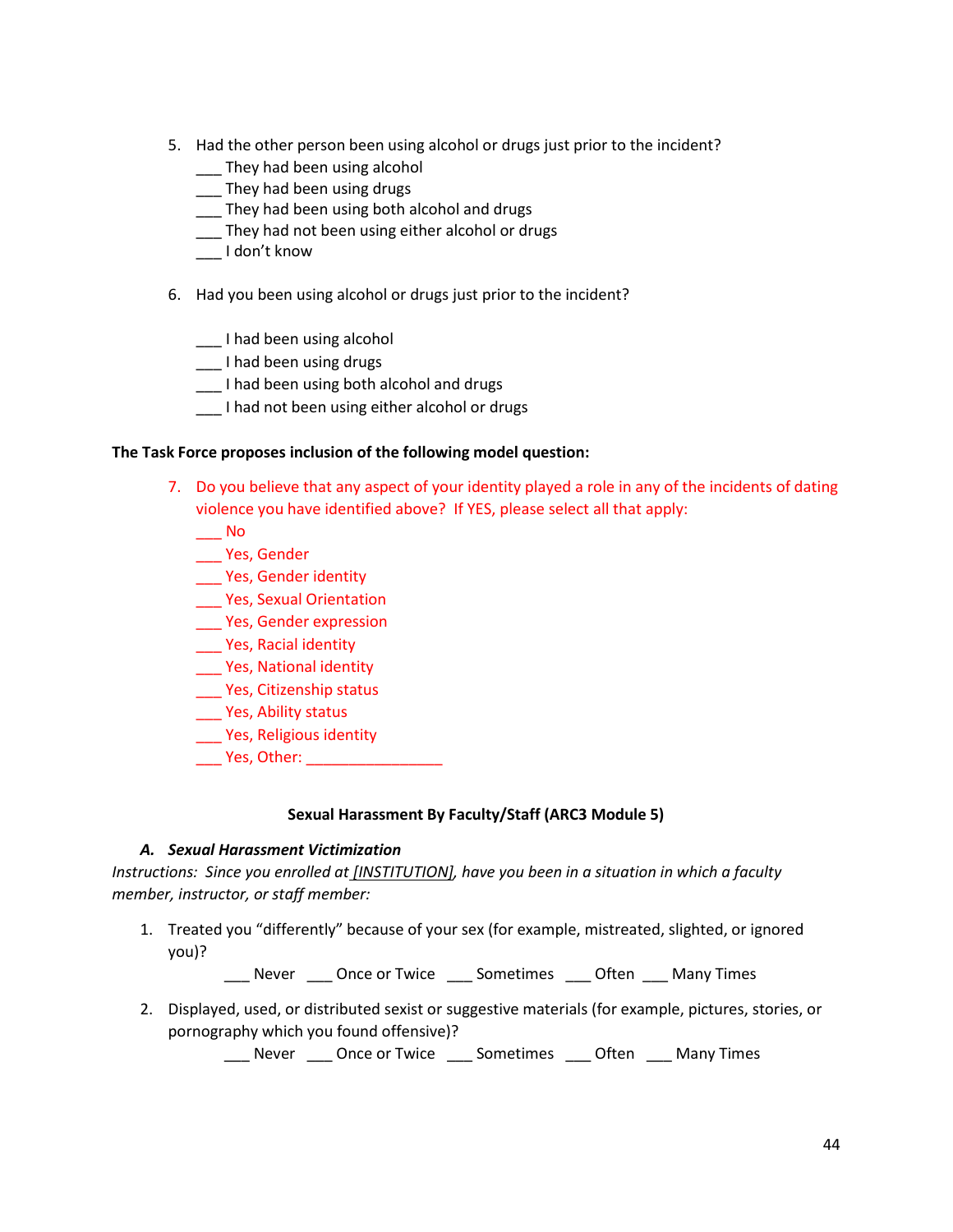- 3. Made offensive sexist remarks (for example, suggesting that people of your sex are not suited for the kind of work you do)?
	- \_\_\_ Never \_\_\_ Once or Twice \_\_\_ Sometimes \_\_\_ Often \_\_\_ Many Times
- 4. Put you down or was condescending to you because of your sex? Never Qnce or Twice Sometimes Qften Many Times
- 5. Repeatedly told sexual stories or jokes that were offensive to you)? Never Qnce or Twice Sometimes Qften Many Times
- 6. Made unwelcome attempts to draw you into a discussion of sexual matters (for example, attempted to discuss or comment on your sex life)?

\_\_\_ Never \_\_\_ Once or Twice \_\_\_ Sometimes \_\_\_ Often \_\_\_ Many Times

- 7. Made offensive remarks about your appearance, body, or sexual activities? \_\_\_ Never \_\_\_ Once or Twice \_\_\_ Sometimes \_\_\_ Often \_\_\_ Many Times
- 8. Made gestures or used body language of a sexual nature which embarrassed or offended you? \_\_\_ Never \_\_\_ Once or Twice \_\_\_ Sometimes \_\_\_ Often \_\_\_ Many Times
- 9. Made unwanted attempts to establish a romantic relationship with you despite your efforts to discourage it?

\_\_\_ Never \_\_\_ Once or Twice \_\_\_ Sometimes \_\_\_ Often \_\_\_ Many Times

- 10. Continued to ask you for dates, drinks, dinner, etc., even though you said, "No"? \_\_\_ Never \_\_\_ Once or Twice \_\_\_ Sometimes \_\_\_ Often \_\_\_ Many Times
- 11. Touched you in a way that you found uncomfortable? \_\_\_ Never \_\_\_ Once or Twice \_\_\_ Sometimes \_\_\_ Often \_\_\_ Many Times
- 12. Made unwanted attempts to stroke, fondle, or kiss you? \_\_\_ Never \_\_\_ Once or Twice \_\_\_ Sometimes \_\_\_ Often \_\_\_ Many Times
- 13. Made you feel like you were being bribed with some sort of a reward or special treatment to engage in sexual behavior?

Never Donce or Twice Sometimes Often Many Times

- 14. Made you feel threatened with some sort of retaliation for not being sexually cooperative (for example, by mentioning an upcoming review)?
	- \_\_\_ Never \_\_\_ Once or Twice \_\_\_ Sometimes \_\_\_ Often \_\_\_ Many Times
- 15. Treated you badly for refusing to have sex? \_\_\_ Never \_\_\_ Once or Twice \_\_\_ Sometimes \_\_\_ Often \_\_\_ Many Times
- 16. Implied better treatment if you were sexually cooperative?

\_\_\_ Never \_\_\_ Once or Twice \_\_\_ Sometimes \_\_\_ Often \_\_\_ Many Times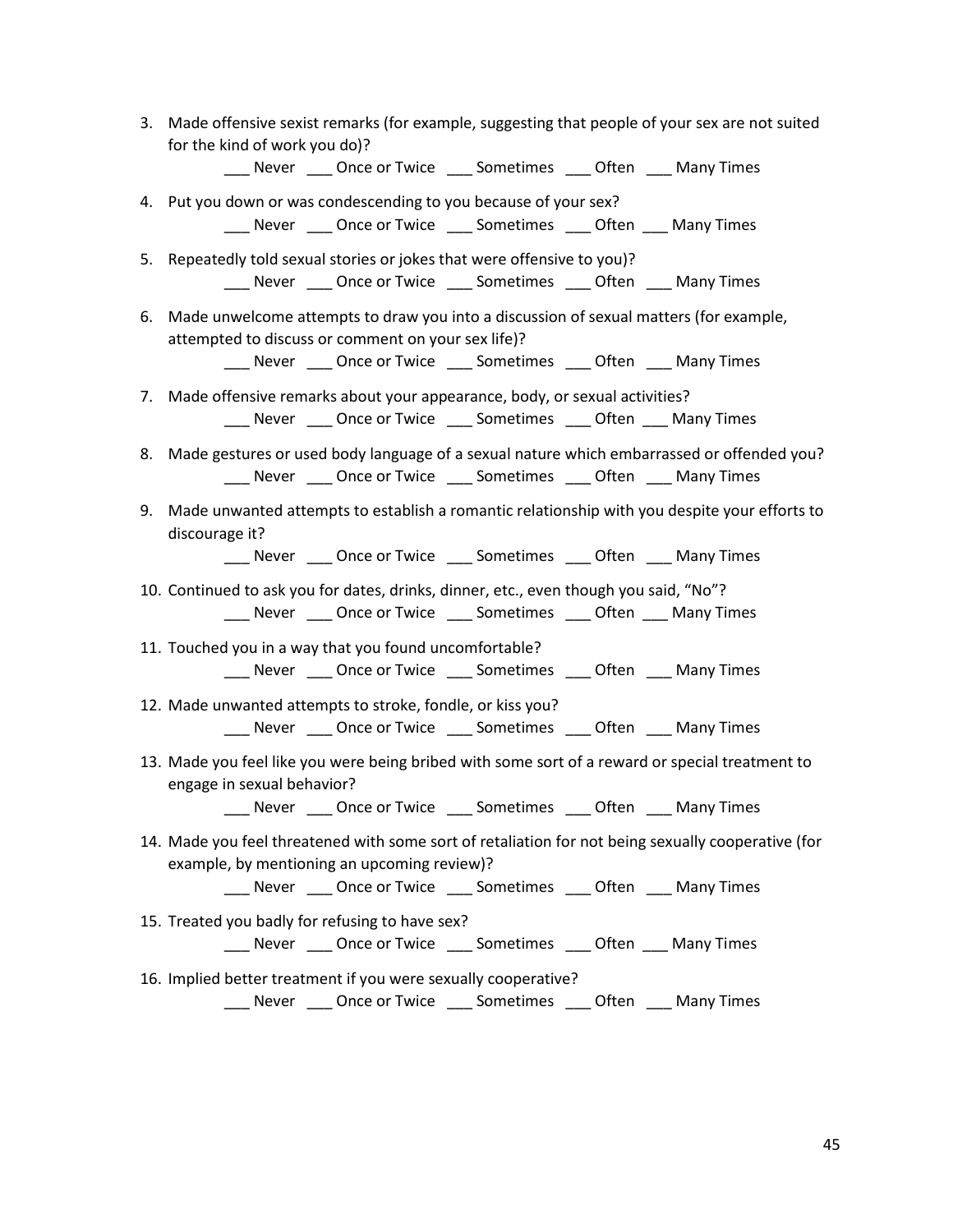*B. Sexual Harassment Victimization Follow-Up Questions [DISPLAY THESE QUESTIONS IF Any Sexual Harassment Victimization Question is Greater Than 1.]*

*Instructions: Think about the incident(s) that you have identified on the last screen(s). [Endorsed incidents will be listed here] Now choose one of the incidents you have identified that had a significant effect on you and answer the following questions about that incident.*

- 1. The situation involved (check all that apply)
	- \_\_\_Sexist or sexually offensive language, gestures, or pictures
	- \_\_\_Unwanted sexual attention
	- \_\_\_Unwanted touching
	- \_\_\_Subtle or explicit bribes or threats
- 2. How would you describe the gender of the person(s) who engaged in the conduct towards you?
	- a. Male
	- b. Female
	- c. Gender Non-Binary
	- d. Another gender not listed; please specify \_\_\_\_\_\_\_\_\_\_\_\_\_\_\_\_\_\_\_\_\_\_\_\_\_\_\_\_\_\_\_\_\_\_\_
	- e. Don't know
	- f. I prefer not to answer
	- g. More than one person:
		- i. Males
		- ii. Females
		- iii. Gender Non-Binary people
		- iv. Males and Females
		- v. Male(s) and Gender Non-Binary person/people
		- vi. Female(s) and Gender Non-Binary person/people
		- vii. Male(s), Female(s), and Gender Non-Binary person/people
		- viii. Don't know
		- ix. I prefer not to answer

Status at [INSTITUTION] (check all that apply):

- 1. Faculty member
- 2. Staff member
- 3. Graduate student instructor
- 4. Other (please specify)
- 3. Did this happen on campus?

 $YES$  \_\_NO

4. Please tell us how you reacted to the situation (check all that apply)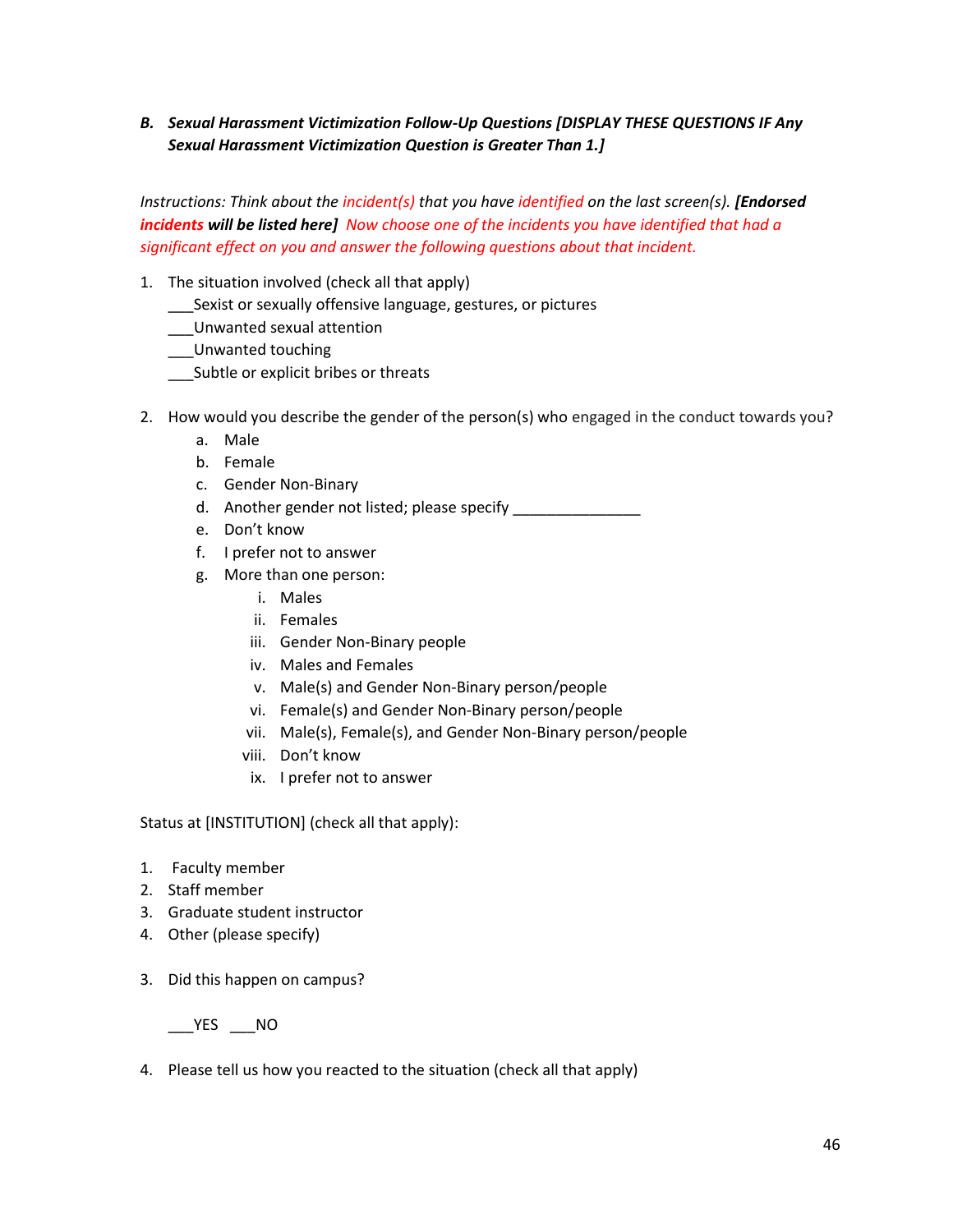- a. I did not outwardly react to the situation
- b. I avoided the person(s) as much as possible.
- c. I treated it like a joke.
- d. I told the person(s) to stop.
- e. I reported the person(s).
- f. I asked someone for advice and/or support.

#### **The Task Force proposes inclusion of the following model question:**

5. Do you believe that any aspect of your identity played a role in any of the incidents of sexual harassment you have identified above? If YES, please select all that apply:

\_\_\_ No

- \_\_\_ Yes, Gender
- \_\_\_ Yes, Gender identity
- \_\_\_ Yes, Sexual Orientation
- \_\_\_ Yes, Gender expression
- \_\_\_ Yes, Racial identity
- \_\_\_ Yes, National identity
- \_\_\_ Yes, Citizenship status
- \_\_\_ Yes, Ability status
- \_\_\_ Yes, Religious identity
- Yes, Other: **William**

## **Sexual Harassment By Students (ARC3 Module 6)**

## *A. Sexual Harassment Victimization*

*Instructions: Since you enrolled at [INSTITUTION], have you been in a situation in which a student or students:*

1. Treated you "differently" because of your sex (for example, mistreated, slighted, or ignored you)?

\_\_\_ Never \_\_\_ Once or Twice \_\_\_ Sometimes \_\_\_ Often \_\_\_ Many Times

2. Displayed, used, or distributed sexist or suggestive materials (for example, pictures, stories, or pornography which you found offensive)?

\_\_\_ Never \_\_\_ Once or Twice \_\_\_ Sometimes \_\_\_ Often \_\_\_ Many Times

3. Made offensive sexist remarks (for example, suggesting that people of your sex are not suited for the kind of work you do)?

\_\_\_ Never \_\_\_ Once or Twice \_\_\_ Sometimes \_\_\_ Often \_\_\_ Many Times

4. Put you down or was condescending to you because of your sex?

\_\_\_ Never \_\_\_ Once or Twice \_\_\_ Sometimes \_\_\_ Often \_\_\_ Many Times

5. Repeatedly told sexual stories or jokes that were offensive to you)? \_\_\_ Never \_\_\_ Once or Twice \_\_\_ Sometimes \_\_\_ Often \_\_\_ Many Times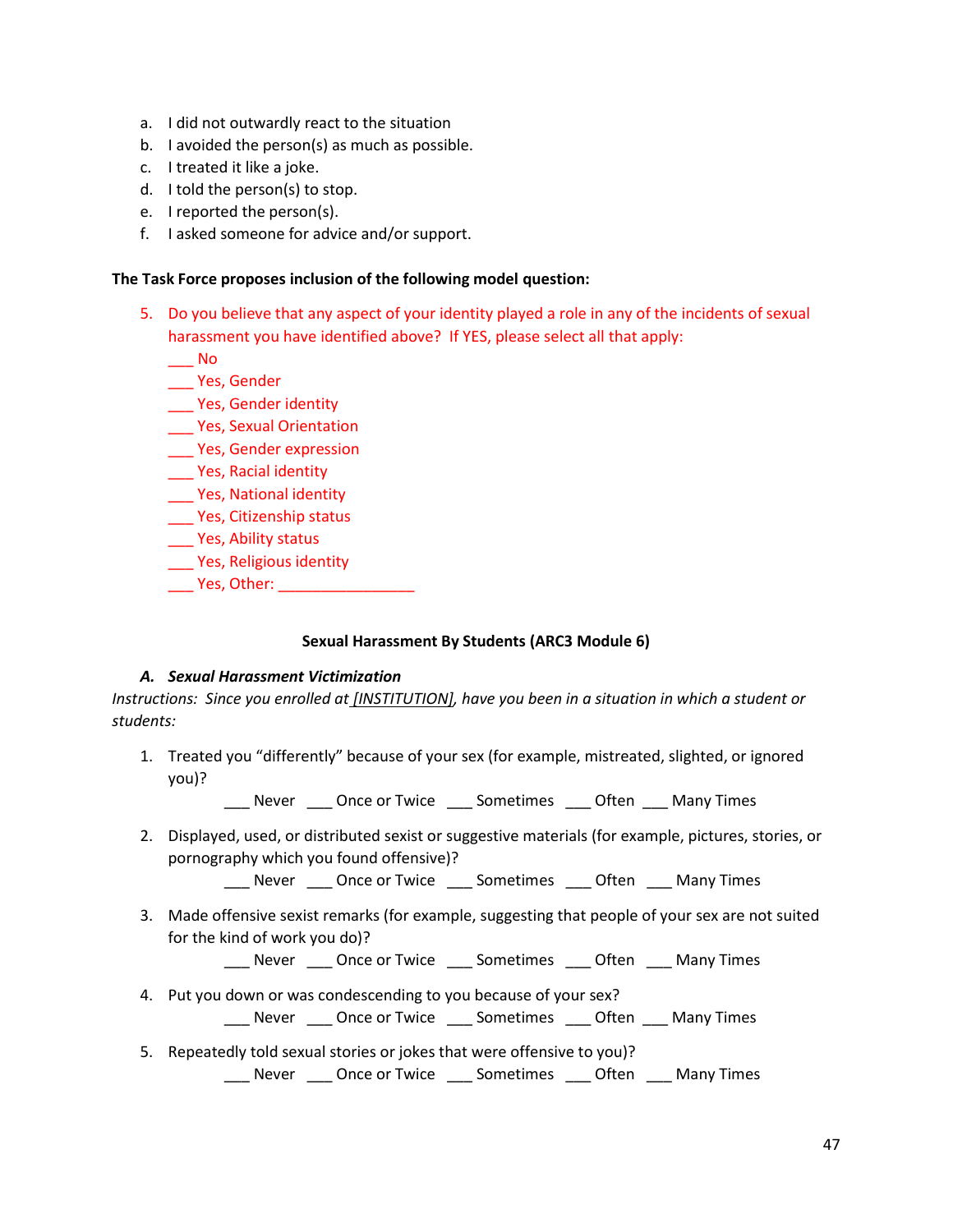6. Made unwelcome attempts to draw you into a discussion of sexual matters (for example, attempted to discuss or comment on your sex life)?

\_\_\_ Never \_\_\_ Once or Twice \_\_\_ Sometimes \_\_\_ Often \_\_\_ Many Times

7. Made offensive sexist remarks (for example, suggesting that people of your sex are not suited for the kind of work you do)? $29$ 

\_\_\_ Never \_\_\_ Once or Twice \_\_\_ Sometimes \_\_\_ Often \_\_\_ Many Times

- 8. Made gestures or used body language of a sexual nature which embarrassed or offended you? \_\_\_ Never \_\_\_ Once or Twice \_\_\_ Sometimes \_\_\_ Often \_\_\_ Many Times
- 9. Made unwanted attempts to establish a romantic relationship with you despite your efforts to discourage it?

\_\_\_ Never \_\_\_ Once or Twice \_\_\_ Sometimes \_\_\_ Often \_\_\_ Many Times

- 10. Continued to ask you for dates, drinks, dinner, etc., even though you said, "No"? \_\_\_ Never \_\_\_ Once or Twice \_\_\_ Sometimes \_\_\_ Often \_\_\_ Many Times
- 11. A choice that indicates attention for this item would be, "once or Twice." \_\_\_ Never \_\_\_ Once or Twice \_\_\_ Sometimes \_\_\_ Often \_\_\_ Many Times
- 12. Sent or posted unwelcome sexual comments, jokes, or pictures by text, email, social media, or other electronic means?

\_\_\_ Never \_\_\_ Once or Twice \_\_\_ Sometimes \_\_\_ Often \_\_\_ Many Times

13. Spread unwelcome sexual rumors about you by text, email, social media, or other electronic means?

Never Donce or Twice Sometimes Often Many Times

14. Targeted you with homophobic or transphobic comments or images by text, email, social media, or other electronic means?

Never Qnce or Twice Sometimes Qften Many Times

*B. Sexual Harassment Victimization Follow-Up Questions [DISPLAY THESE QUESTIONS IF Any Sexual Harassment Victimization Question is Greater Than 1.]*

*Instructions: Think about the incident(s) that you have identified on the last screen(s). [Endorsed incidents will be listed here] Now choose one of the incidents you have identified that had a significant effect on you and answer the following questions about that incident.*

1. The situation involved (check all that apply)

\_\_\_Sexist or sexually offensive language, gestures, or pictures

- \_\_\_Unwanted sexual attention
- \_\_\_Unwanted touching
- \_\_\_Subtle or explicit bribes or threats

<sup>29</sup> ARC3 does repeat this question.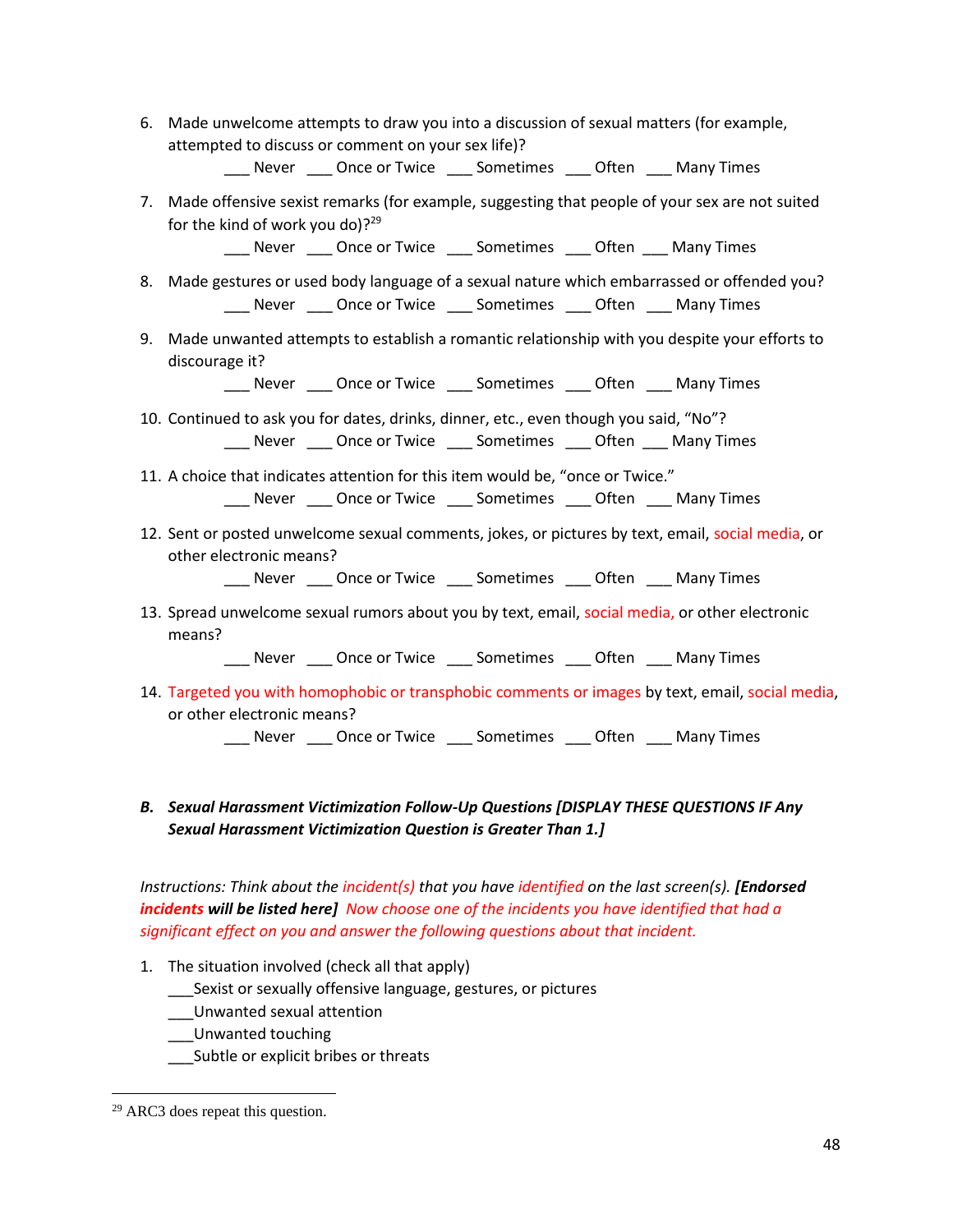- 2. How would you describe the gender of the person(s) who engaged in the conduct towards you?
	- a. Male
	- b. Female
	- c. Gender Non-Binary
	- d. Another gender not listed; please specify \_\_\_\_\_\_\_\_\_\_\_\_\_\_\_\_
	- e. Don't know
	- f. I prefer not to answer
	- g. More than one person:
		- i. Males
		- ii. Females
		- iii. Gender Non-Binary people
		- iv. Males and Females
		- v. Male(s) and Gender Non-Binary person/people
		- vi. Female(s) and Gender Non-Binary person/people
		- vii. Male(s), Female(s), and Gender Non-Binary person/people
		- viii. Don't know
		- ix. I prefer not to answer

Was the person (or persons) an undergraduate student(s) at [INSTITUTION] (check all that apply if more than one person)?

- a. Yes
- b. No
- c. Don't know

Was the other person(s) a graduate or professional student(s) at [INSTITUTION]?

- a) Yes
- b) No
- c) Don't know
- 3. Did this happen on campus?

YES NO

- 4. Please tell us how you reacted to the situation (check all that apply)
- (a) I did not outwardly react to the situation
- (b) I avoided the person(s) as much as possible.
- (c) I treated it like a joke.
- (d) I told the person(s) to stop.
- (e) I reported the person(s).
- (f) I asked someone for advice and/or support.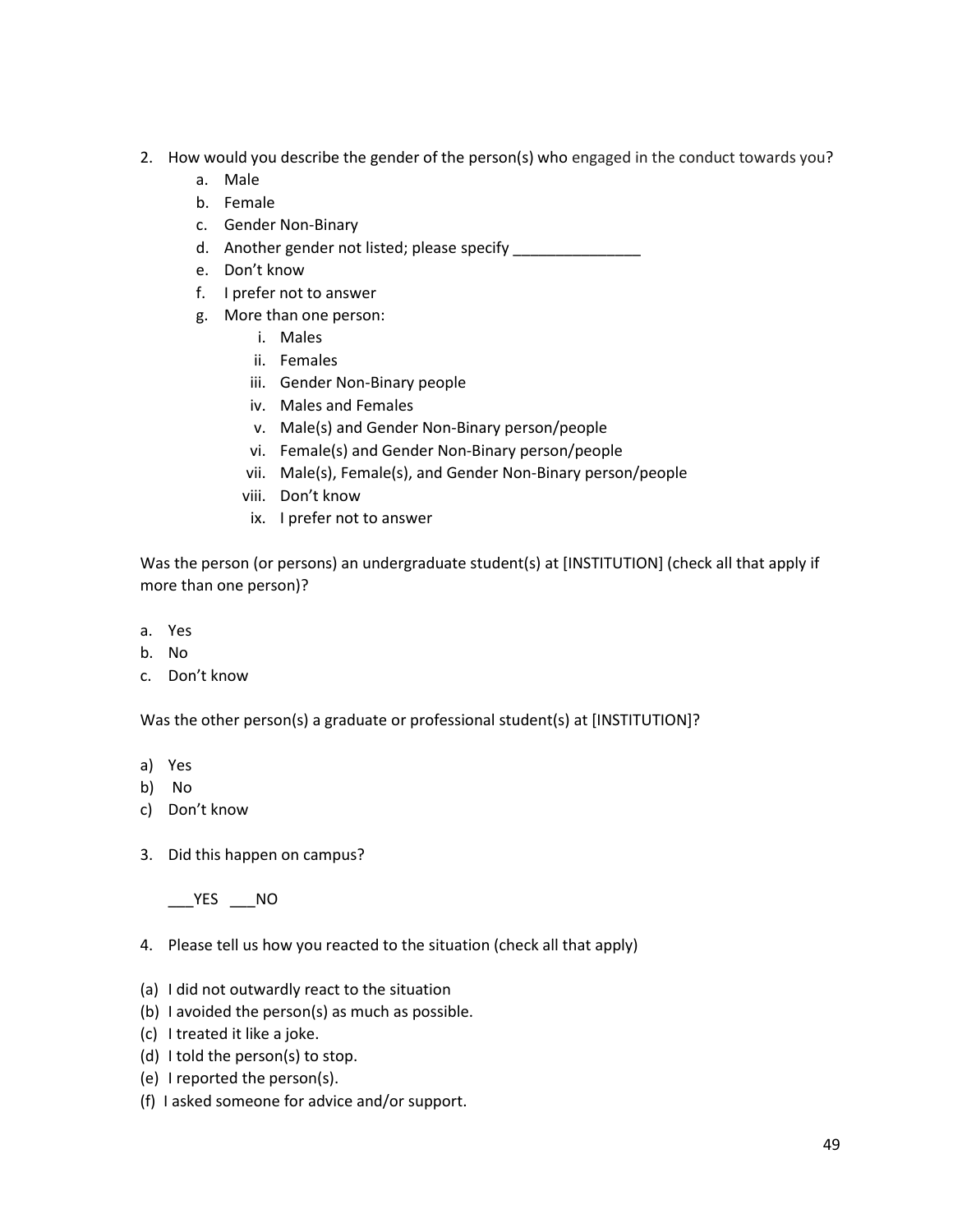- 5. Do you believe that any aspect of your identity played a role in any of the incidents of sexual harassment you have identified above? If YES, please select all that apply:
	- \_\_\_ No
	- \_\_\_ Yes, Gender
	- \_\_\_ Yes, Gender identity
	- \_\_\_ Yes, Sexual Orientation
	- \_\_\_ Yes, Gender expression
	- \_\_\_ Yes, Racial identity
	- \_\_\_ Yes, National identity
	- \_\_\_ Yes, Citizenship status
	- \_\_\_ Yes, Ability status
	- \_\_\_ Yes, Religious identity
	- \_\_\_ Yes, Other: \_\_\_\_\_\_\_\_\_\_\_\_\_\_\_\_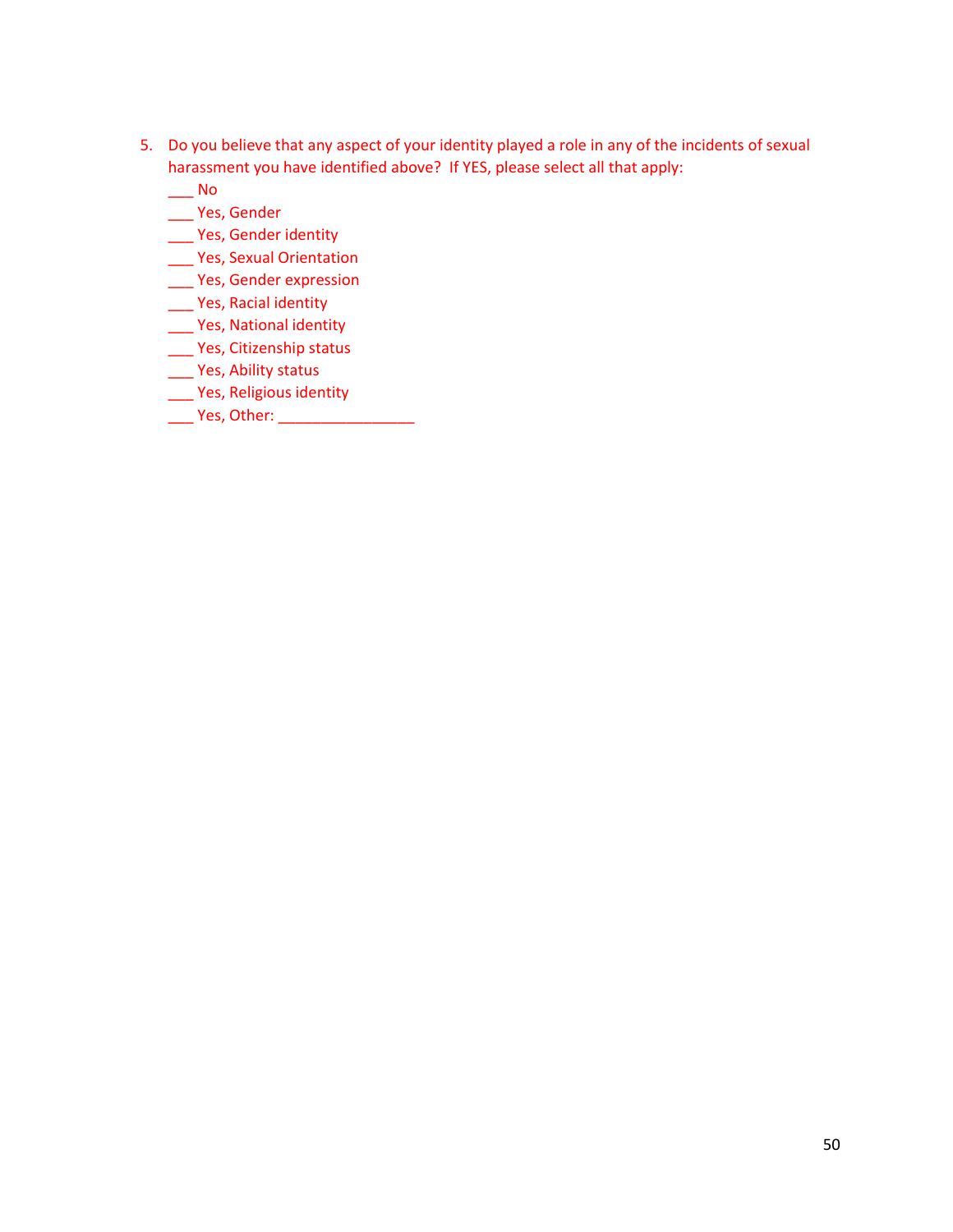## <span id="page-50-0"></span>❖ Student Knowledge of and Familiarity with Campus Practices for Reporting and Addressing Sexual Misconduct

The Task Force provides the following model questions regarding student knowledge of, and familiarity with, their IHE's practices with regard to sexual misconduct. Proposed modifications to the text of the ARC3 survey (as updated in 2021) are noted in red. All other text in the model questions was drawn directly from the ARC3 survey and remains unchanged. Note that the definition of "sexual misconduct" at the beginning of this module has been modified to encompass the MA Statute's definition of sexual misconduct.

## **Perceptions of Campus Climate Regarding Sexual Misconduct (ARC3 Module 4)**

## **A. Institutional Response**

**Sexual Misconduct** refers to physical contact or non-physical conduct of a sexual nature in the absence of clear, knowing, and voluntary consent, as well as gender-based and/or sexual orientation-based violence, even if not sexual in nature. Examples include sexual or gender-based harassment, stalking, dating violence, sexual violence, gender-based violence, sexual-orientation-based violence, and violence based on gender identity or expression.

*Instructions: The following statements describe how [INSTITUTION] might handle it if a student reported an incident of sexual misconduct. Using the scale provided, please indicate the likelihood of each statement.*

| ___Very Unlikely ____Unlikely ____Neutral ____Likely ____Very Likely<br>2. The institution would maintain the privacy of the person making the report.<br>___Very Unlikely ____Unlikely ____Neutral ____Likely ____Very Likely<br>3. The institution would do its best to honor the request of the person about how to go forward with<br>the case.<br>__Very Unlikely ___Unlikely ___Neutral ___Likely ___Very Likely<br>4. The institution would take steps to protect the safety of the person making the report.<br>___Very Unlikely ____Unlikely ____Neutral ____Likely ____Very Likely<br>5. The institution would support the person making the report.<br>___Very Unlikely ____Unlikely ____Neutral ____Likely ____Very Likely<br>6. The institution would provide accommodations to support the person (e.g., academic, housing,<br>safety).<br>___Very Unlikely ____Unlikely ____Neutral ____Likely ____Very Likely<br>7. The institution would take action to address factors that may have led to the sexual misconduct.<br>_Very Unlikely     ____ Unlikely     ____ Neutral     ____ Likely     ____ Very Likely | 1. The institution would take the report seriously. |
|--------------------------------------------------------------------------------------------------------------------------------------------------------------------------------------------------------------------------------------------------------------------------------------------------------------------------------------------------------------------------------------------------------------------------------------------------------------------------------------------------------------------------------------------------------------------------------------------------------------------------------------------------------------------------------------------------------------------------------------------------------------------------------------------------------------------------------------------------------------------------------------------------------------------------------------------------------------------------------------------------------------------------------------------------------------------------------------------------------------------------------|-----------------------------------------------------|
|                                                                                                                                                                                                                                                                                                                                                                                                                                                                                                                                                                                                                                                                                                                                                                                                                                                                                                                                                                                                                                                                                                                                |                                                     |
|                                                                                                                                                                                                                                                                                                                                                                                                                                                                                                                                                                                                                                                                                                                                                                                                                                                                                                                                                                                                                                                                                                                                |                                                     |
|                                                                                                                                                                                                                                                                                                                                                                                                                                                                                                                                                                                                                                                                                                                                                                                                                                                                                                                                                                                                                                                                                                                                |                                                     |
|                                                                                                                                                                                                                                                                                                                                                                                                                                                                                                                                                                                                                                                                                                                                                                                                                                                                                                                                                                                                                                                                                                                                |                                                     |
|                                                                                                                                                                                                                                                                                                                                                                                                                                                                                                                                                                                                                                                                                                                                                                                                                                                                                                                                                                                                                                                                                                                                |                                                     |
|                                                                                                                                                                                                                                                                                                                                                                                                                                                                                                                                                                                                                                                                                                                                                                                                                                                                                                                                                                                                                                                                                                                                |                                                     |
|                                                                                                                                                                                                                                                                                                                                                                                                                                                                                                                                                                                                                                                                                                                                                                                                                                                                                                                                                                                                                                                                                                                                |                                                     |
|                                                                                                                                                                                                                                                                                                                                                                                                                                                                                                                                                                                                                                                                                                                                                                                                                                                                                                                                                                                                                                                                                                                                |                                                     |
|                                                                                                                                                                                                                                                                                                                                                                                                                                                                                                                                                                                                                                                                                                                                                                                                                                                                                                                                                                                                                                                                                                                                |                                                     |
|                                                                                                                                                                                                                                                                                                                                                                                                                                                                                                                                                                                                                                                                                                                                                                                                                                                                                                                                                                                                                                                                                                                                |                                                     |
|                                                                                                                                                                                                                                                                                                                                                                                                                                                                                                                                                                                                                                                                                                                                                                                                                                                                                                                                                                                                                                                                                                                                |                                                     |
|                                                                                                                                                                                                                                                                                                                                                                                                                                                                                                                                                                                                                                                                                                                                                                                                                                                                                                                                                                                                                                                                                                                                |                                                     |
|                                                                                                                                                                                                                                                                                                                                                                                                                                                                                                                                                                                                                                                                                                                                                                                                                                                                                                                                                                                                                                                                                                                                |                                                     |
|                                                                                                                                                                                                                                                                                                                                                                                                                                                                                                                                                                                                                                                                                                                                                                                                                                                                                                                                                                                                                                                                                                                                |                                                     |
|                                                                                                                                                                                                                                                                                                                                                                                                                                                                                                                                                                                                                                                                                                                                                                                                                                                                                                                                                                                                                                                                                                                                |                                                     |
|                                                                                                                                                                                                                                                                                                                                                                                                                                                                                                                                                                                                                                                                                                                                                                                                                                                                                                                                                                                                                                                                                                                                |                                                     |
|                                                                                                                                                                                                                                                                                                                                                                                                                                                                                                                                                                                                                                                                                                                                                                                                                                                                                                                                                                                                                                                                                                                                |                                                     |
|                                                                                                                                                                                                                                                                                                                                                                                                                                                                                                                                                                                                                                                                                                                                                                                                                                                                                                                                                                                                                                                                                                                                |                                                     |
|                                                                                                                                                                                                                                                                                                                                                                                                                                                                                                                                                                                                                                                                                                                                                                                                                                                                                                                                                                                                                                                                                                                                |                                                     |
|                                                                                                                                                                                                                                                                                                                                                                                                                                                                                                                                                                                                                                                                                                                                                                                                                                                                                                                                                                                                                                                                                                                                |                                                     |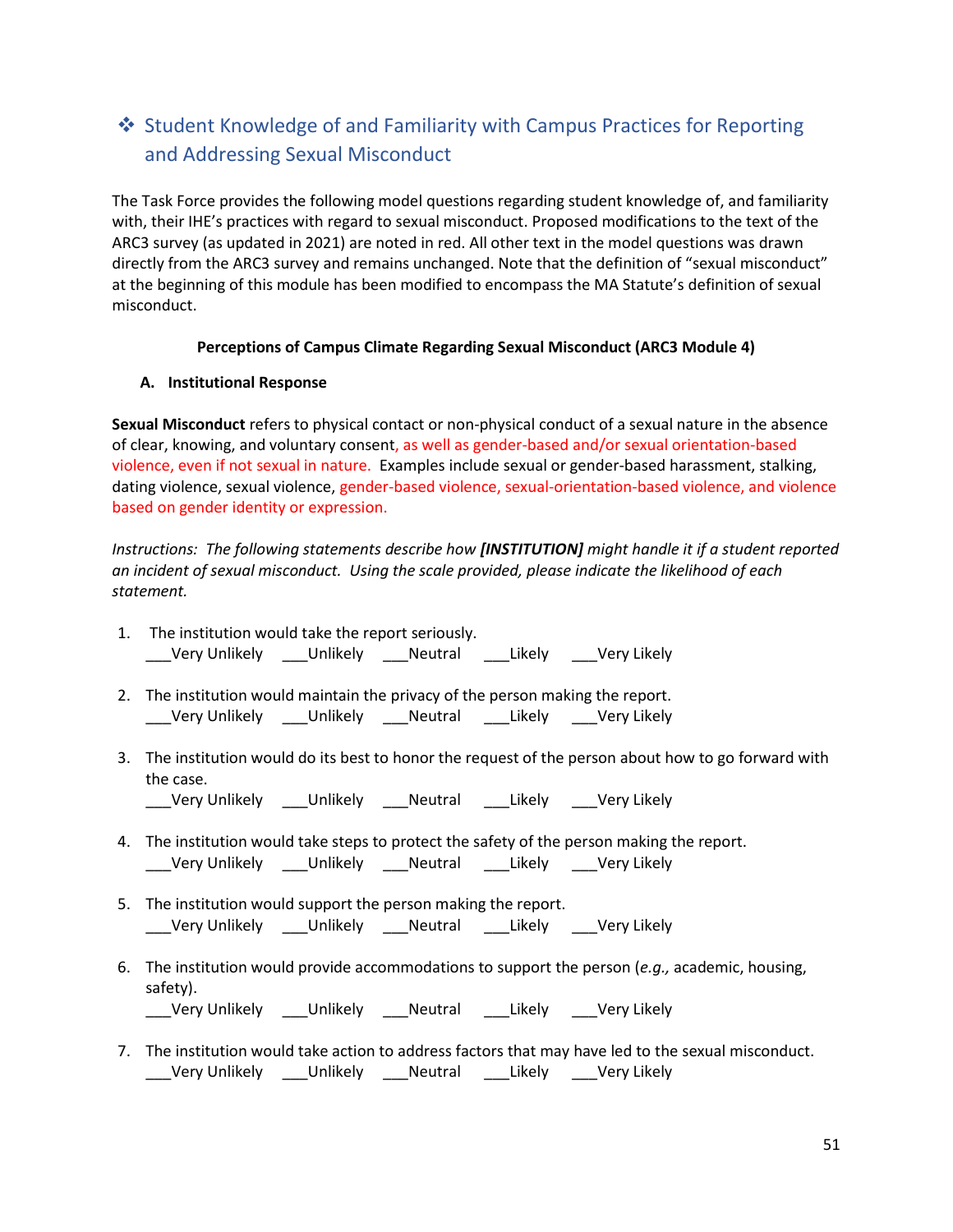- 8. The response to this item will be "Neutral" to indicate attention. \_\_\_Very Unlikely \_\_\_Unlikely \_\_\_Neutral \_\_\_Likely \_\_\_Very Likely
- 9. The institution would handle the report fairly. \_\_\_Very Unlikely \_\_\_Unlikely \_\_\_Neutral \_\_\_Likely \_\_\_Very Likely
- 10. The institution would label the person making the report a troublemaker. \_\_\_Very Unlikely \_\_\_Unlikely \_\_\_Neutral \_\_\_Likely \_\_\_Very Likely
- 11. The institution would have a hard time supporting the person who made the report. \_\_\_Very Unlikely \_\_\_Unlikely \_\_\_Neutral \_\_\_Likely \_\_\_Very Likely
- 12. The institution would punish the person making the report. \_\_\_Very Unlikely \_\_\_Unlikely \_\_\_Neutral \_\_\_Likely \_\_\_Very Likely

## **B. Knowledge of Sexual Misconduct Resources (on and off campus) (ARC3 Module 4B)**

*Instructions: Using the scale provided, please indicate your level of agreement with the following statements:*

1. If a friend or I experienced sexual misconduct, I know where to go to get information, support and help on campus.

Strongly Disagree Disagree Neutral Agree Strongly Agree

2. If a friend or I experienced sexual misconduct, I know where to go to get information, support and help off-campus.

\_\_\_ Strongly Disagree \_\_\_Disagree \_\_\_Neutral \_\_\_Agree \_\_\_Strongly Agree

3. I understand what options a student has for reporting a claim of sexual misconduct at [INSTITUTION].

\_\_\_ Strongly Disagree \_\_\_Disagree \_\_\_Neutral \_\_\_Agree \_\_\_Strongly Agree

- 4. I would know where to go on campus to make a report of sexual misconduct. \_\_\_ Strongly Disagree \_\_\_Disagree \_\_\_Neutral \_\_\_Agree \_\_\_Strongly Agree
	- 5. I understand that I can choose to initiate a formal complaint process at [INSTITUTION] in connection with an incident that happened to me. .
	- \_\_\_ Strongly Disagree \_\_\_Disagree \_\_\_Neutral \_\_\_Agree \_\_\_Strongly Agree
	- 6. I understand that I can speak about an incident in confidence to an individual (or office/resource) on campus and know who and where these confidential resources are.

\_\_\_ Strongly Disagree \_\_\_Disagree \_\_\_Neutral \_\_\_Agree \_\_\_Strongly Agree

7. I would know where to go off-campus (in the community) to make a report of sexual misconduct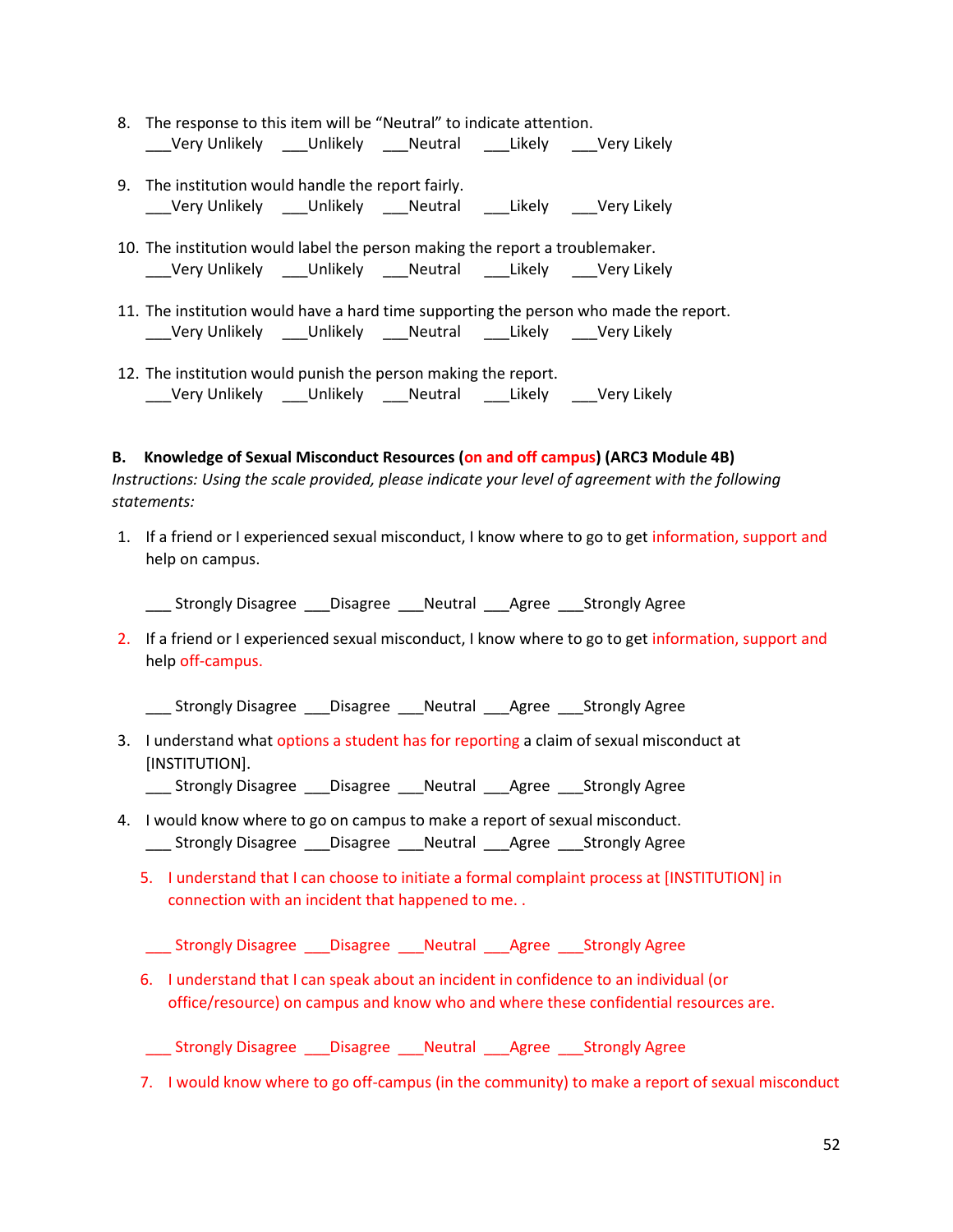\_\_\_ Strongly Disagree \_\_\_Disagree \_\_\_Neutral \_\_\_Agree \_\_\_Strongly Agree

## **C. Exposure to Sexual Misconduct Information/Education (ARC3 Module 4C)**

*Instructions: Using the scales provided, please respond to the following questions.:*

1. Before coming to [INSTITUTION], had you received any information or education (that did not come from [INSTITUTION]) about sexual misconduct?

 $\rule{1em}{0.15mm}$   $\qquad$   $\qquad$   $\qquad$   $\qquad$   $\qquad$   $\qquad$   $\qquad$   $\qquad$   $\qquad$   $\qquad$   $\qquad$   $\qquad$   $\qquad$   $\qquad$   $\qquad$   $\qquad$   $\qquad$   $\qquad$   $\qquad$   $\qquad$   $\qquad$   $\qquad$   $\qquad$   $\qquad$   $\qquad$   $\qquad$   $\qquad$   $\qquad$   $\qquad$   $\qquad$   $\qquad$   $\qquad$   $\qquad$   $\qquad$   $\$ 

- 2. Since you came to [INSTITUTION], which of the following have you done? Please check all that apply.
	- \_\_\_ Discussed sexual misconduct/rape in class
	- \_\_\_ Discussed the topic of sexual misconduct with friends
	- \_\_\_ Discussed sexual misconduct with a family member
	- \_\_\_ Attended an event or program about what you can do as a bystander to stop sexual misconduct
		- \_\_\_ Attended a rally or other campus event about sexual misconduct or sexual assault
		- Seen posters about sexual misconduct (e.g., raising awareness, preventing rape, defining sexual misconduct
		- \_\_\_ Seen or heard campus administrators or staff address sexual misconduct
		- Seen crime alerts about sexual misconduct
		- \_\_\_ Read a report about sexual violence rates at [INSTITUTION]
		- \_\_\_ Visited a [INSTITUTION] website with information on sexual misconduct
		- \_\_\_ Volunteered or interned at an organization that addresses sexual misconduct
		- Seen or heard about sexual misconduct in a student publication or media outlet
		- \_\_\_ Taken a class to learn more about sexual misconduct
		- \_\_\_ [OTHER SPECIFIC ITEMS RELEVANT TO INSTITUTION]
- 3. Since coming to [INSTITUTION], have you received written (e.g., brochures, emails) or verbal information (e.g., presentations, training) from anyone at [INSTTUTION] about the following? Please check all that apply.
	- \_\_\_ The definition of types of sexual misconduct
	- \_\_\_ How to report an incident of sexual misconduct
	- \_\_\_ Where to go and get help if someone you know experiences sexual misconduct
	- \_\_\_ Title IX protections against sexual misconduct
	- \_\_\_ How to help prevent sexual misconduct
	- \_\_\_ Student code of conduct or honor code
	- 4. Please use the following scale to indicate how aware you are of the function of the campus and community resources specifically related to sexual misconduct response at [INSTITUTION] listed below.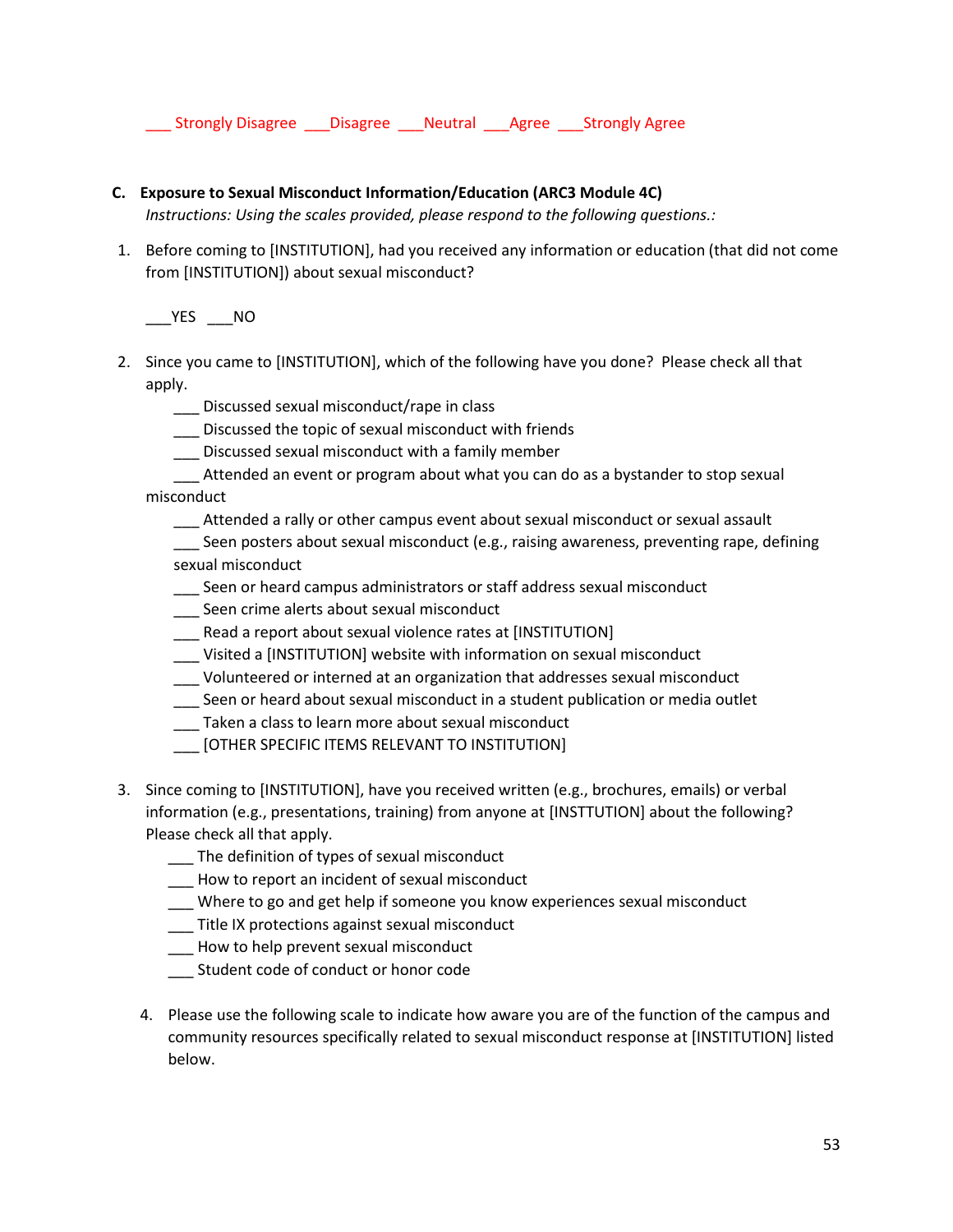**NOTE: The Task Force recommends that each IHE tailor the list of resources below to reflect the resources available to its students. In addition to those included in the ARC3 Module, IHEs will want to add – at a minimum – any resource, office, or process offered or coordinated by the IHE to comply with Title IX, the MA Statute, and any of its anti-bias and non-discrimination policies. These may include all Offices of Equity, Civil Rights Offices, Resource Advocates, Title IX Offices, Human Resources, Bias Incident Response Teams, CARE Teams, Health and Wellness Offices/Programs; Heath Services, Mental Health or Counseling Services, Campus Policy/Public Safety, local Law Enforcement, Area Rape Crisis Centers, etc.**

**The ARC3 questions are listed below as they appear in ARC3. The Task Force recommends that IHEs consider modifying the format of the questions in this module to include fewer options, in order to create a more user-friendly survey and to make data capture less complex. Specifically, the Task Force recommends narrowing the possible responses to: "Not at all aware;" "Somewhat Aware;" and "Very aware."** 

- 1. Office for Violence Prevention and Victim Assistance \_\_\_ Not at all aware \_\_\_ Slightly aware \_\_\_Somewhat aware \_\_\_Very aware \_\_\_Extremely aware 2. Office of Student Conduct \_\_\_ Not at all aware \_\_\_ Slightly aware \_\_\_Somewhat aware \_\_\_Very aware \_\_\_Extremely aware 3. Title IX Compliance \_\_\_ Not at all aware \_\_\_ Slightly aware \_\_\_Somewhat aware \_\_\_Very aware \_\_\_Extremely aware 4. Student Legal Services \_\_\_ Not at all aware \_\_\_ Slightly aware \_\_\_Somewhat aware \_\_\_Very aware \_\_\_Extremely aware 5. Counseling Services \_\_\_ Not at all aware \_\_\_ Slightly aware \_\_\_Somewhat aware \_\_\_Very aware \_\_\_Extremely aware 6. The Office of Employment Equity \_\_\_ Not at all aware \_\_\_ Slightly aware \_\_\_Somewhat aware \_\_\_Very aware \_\_\_Extremely aware 7. Health Services \_\_\_ Not at all aware \_\_\_ Slightly aware \_\_\_Somewhat aware \_\_\_Very aware \_\_\_Extremely aware
- 8. [SUBSTITUTE RESOURCES SPECIFIC TO INSTITUTION] \_\_\_ Not at all aware \_\_\_ Slightly aware \_\_\_Somewhat aware \_\_\_Very aware \_\_\_Extremely aware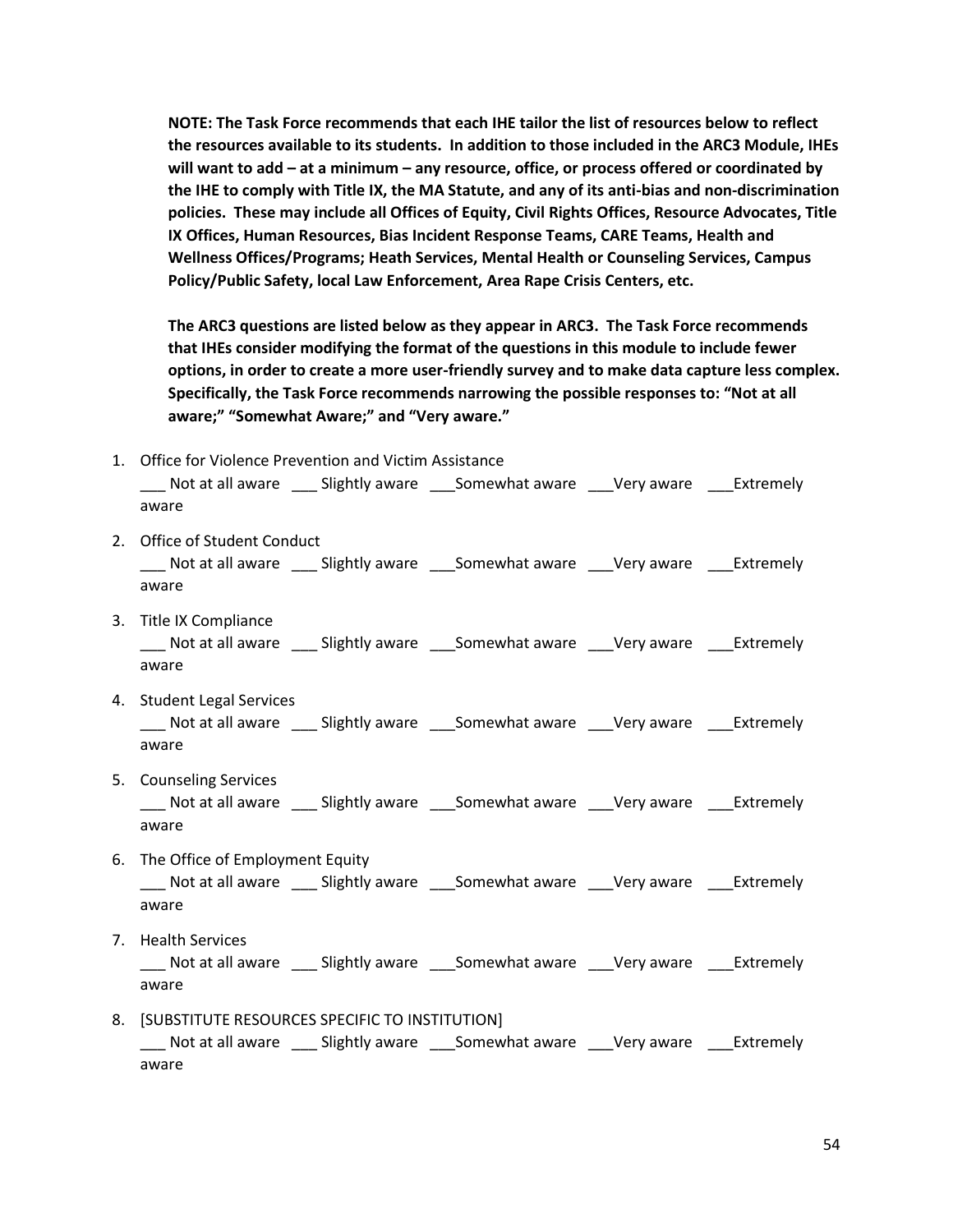## <span id="page-54-0"></span>❖ Services Available to Victims of Sexual Misconduct

The Task Force provides the following model questions regarding services available to victims of sexual misconduct. Proposed modifications to the text of the ARC3 survey (as updated in 2021) are noted in red. All other text in the model questions was drawn directly from the ARC3 survey and remains unchanged.

#### **Institutional Responses (ARC3 Module 13)**

#### **A. Responses to Survivors (OPTIONAL)**

*Instructions: In thinking about the incidents of sexual misconduct described in the previous sections, did [would][INSTITUTION] play a role by…*

1. Actively supporting **[the person]\*** with either formal or informal resources (e.g., counseling, academic services, meetings, or phone calls)?

\_\_\_Yes \_\_\_No \_\_\_N/A

2. Apologizing for what happened to you?

\_\_\_Yes \_\_\_No \_\_\_N/A

3. Believing your report?

\_\_\_Yes \_\_\_No \_\_\_N/A

4. Allowing you to have a say in how your report was handled?

 $\rule{1em}{0.15mm}$   $\qquad$   $\qquad$   $\qquad$   $\qquad$   $\qquad$   $\qquad$   $\qquad$   $\qquad$   $\qquad$   $\qquad$   $\qquad$   $\qquad$   $\qquad$   $\qquad$   $\qquad$   $\qquad$   $\qquad$   $\qquad$   $\qquad$   $\qquad$   $\qquad$   $\qquad$   $\qquad$   $\qquad$   $\qquad$   $\qquad$   $\qquad$   $\qquad$   $\qquad$   $\qquad$   $\qquad$   $\qquad$   $\qquad$   $\qquad$   $\$ 

- 5. Ensuring you were treated as an important member of the institution? \_\_\_Yes \_\_\_No \_\_\_N/A
- 6. Meeting your needs for support and accommodations?

\_\_\_Yes \_\_\_No \_\_\_N/A

- 7. Create an environment where the incident or this type of experience was safe to discuss? \_\_\_Yes \_\_\_No \_\_\_N/A
- 8. Create an environment where this incident or type of experience was recognized as a problem? \_\_\_Yes \_\_\_No \_\_\_N/A
- 9. Not doing enough to prevent this incident or type of experience? \_\_\_Yes \_\_\_No \_\_\_N/A
- 10. Creating an environment in which this incident or experience seemed common or normal? \_\_\_Yes \_\_\_No \_\_\_N/A
- 11. Creating an environment in which this incident or experience seemed more likely to occur? \_\_\_Yes \_\_\_No \_\_\_N/A
- 12. Making it difficult to report the incident/s or experience/s? \_\_\_Yes \_\_\_No \_\_\_N/A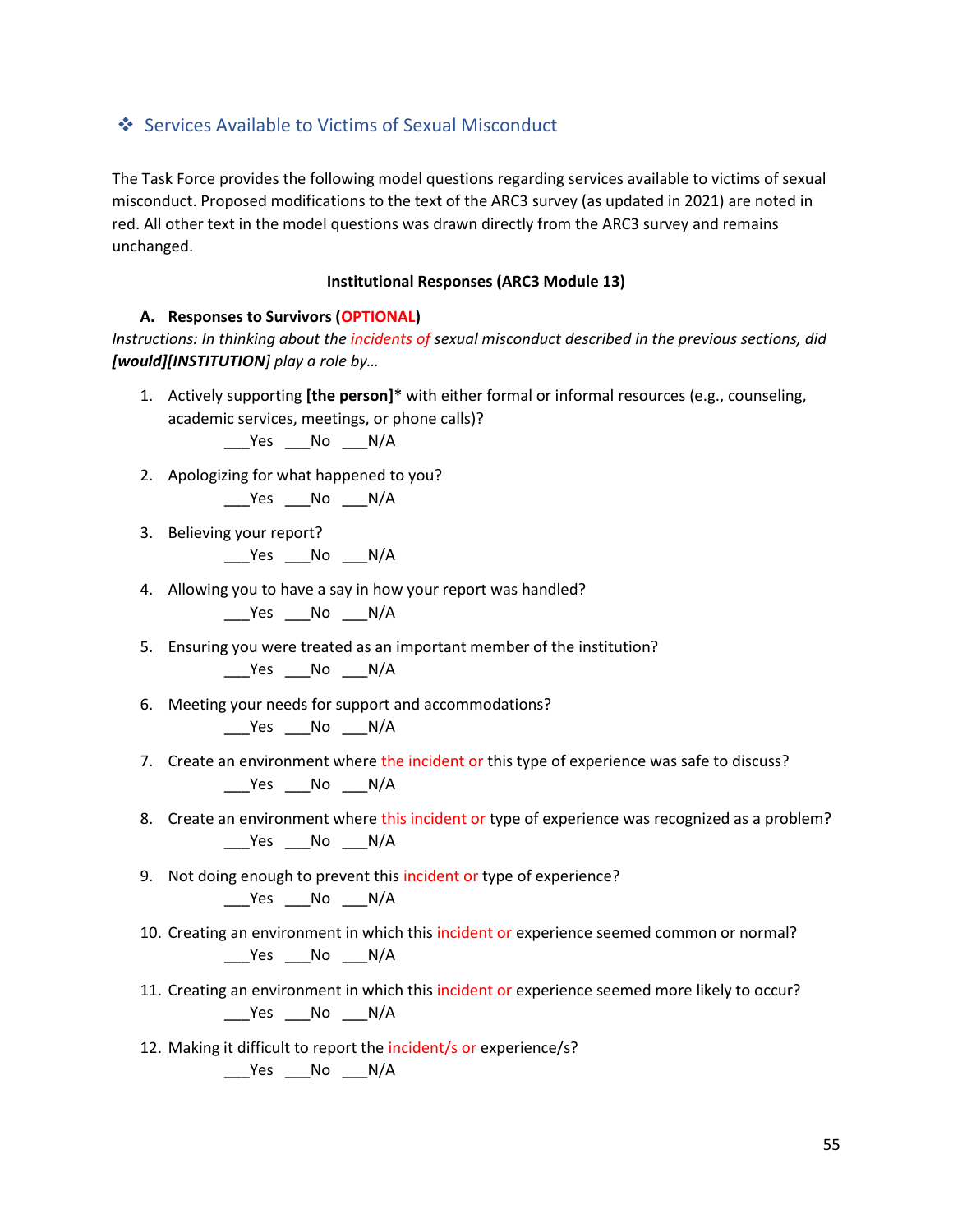- 13. Responding inadequately to the incident/s or experience/s if reported?  $Yes$  No  $N/A$
- 14. Mishandling your case, if disciplinary action was requested? \_\_\_Yes \_\_\_No \_\_\_N/A
- 15. Covering up the incident/s or experience/s?  $Yes$  No  $N/A$
- 16. Denying the incident/s or experience/s in some way?  $Yes$   $No$   $N/A$
- 17. Punishing you in some way for reporting the incident/s or experience/s (e.g., loss of privileges or status)?

Yes No N/A

18. If I am reading each item I will choose "No" for my answer.

 $Yes$  No  $N/A$ 

19. Suggesting that the incident/s or your experience/s might affect the reputation of the institution?

 $\rule{1em}{0.15mm}$  Yes  $\rule{1em}{0.15mm}$  No  $\rule{1em}{0.15mm}$  N/A

- 20. Creating an environment where you no longer felt like a valued member of the institution? \_\_\_Yes \_\_\_No \_\_\_N/A
- 21. Creating an environment where staying at [**INSTITUTION**] was difficult for you?

\_\_\_Yes \_\_\_No \_\_\_N/A

22. Responding differently to the incident/s or your experience/s based on your sexual orientation?<sup>30</sup>

 $\rule{1em}{0.15mm}$ Yes  $\rule{1em}{0.15mm}$ No  $\rule{1em}{0.15mm}$ N/A

23. Creating an environment in which you felty discriminated against based on your sexual orientation?

Yes No N/A

24. Expressing a biased or negative attitude towards you and/or the incident/s and/or your experience/s based on your sexual orientation?

\_\_\_\_Yes \_\_\_\_No \_\_\_\_N/A

25. Responding differently to the incident or your experience based on your race?  $\rule{1em}{0.15mm}$   $\rule{1em}{0.15mm}$   $\rule{1em}{0.15mm}$   $\rule{1em}{0.15mm}$   $\rule{1em}{0.15mm}$   $\rule{1em}{0.15mm}$   $\rule{1em}{0.15mm}$   $\rule{1em}{0.15mm}$   $\rule{1em}{0.15mm}$   $\rule{1em}{0.15mm}$   $\rule{1em}{0.15mm}$   $\rule{1em}{0.15mm}$   $\rule{1em}{0.15mm}$   $\rule{1em}{0.15mm}$   $\rule{1em}{0.15$ 

<sup>&</sup>lt;sup>30</sup> Questions 22-27 of the ARC3 module ask questions about whether the student believed that the institution's response to his/her/their report of sexual misconduct was based in any way on his/her/their sexual orientation or race. If the IHE decided to use a module such as ARC3 Module 13(A), the Task Force recommends that it include the same type of questions with respect to gender identity or expression (Questions 28-30 in the model question above). IHEs may wish to expand these questions to address other identity-linked characteristics such as national origin, disability, religion, *etc.* as well.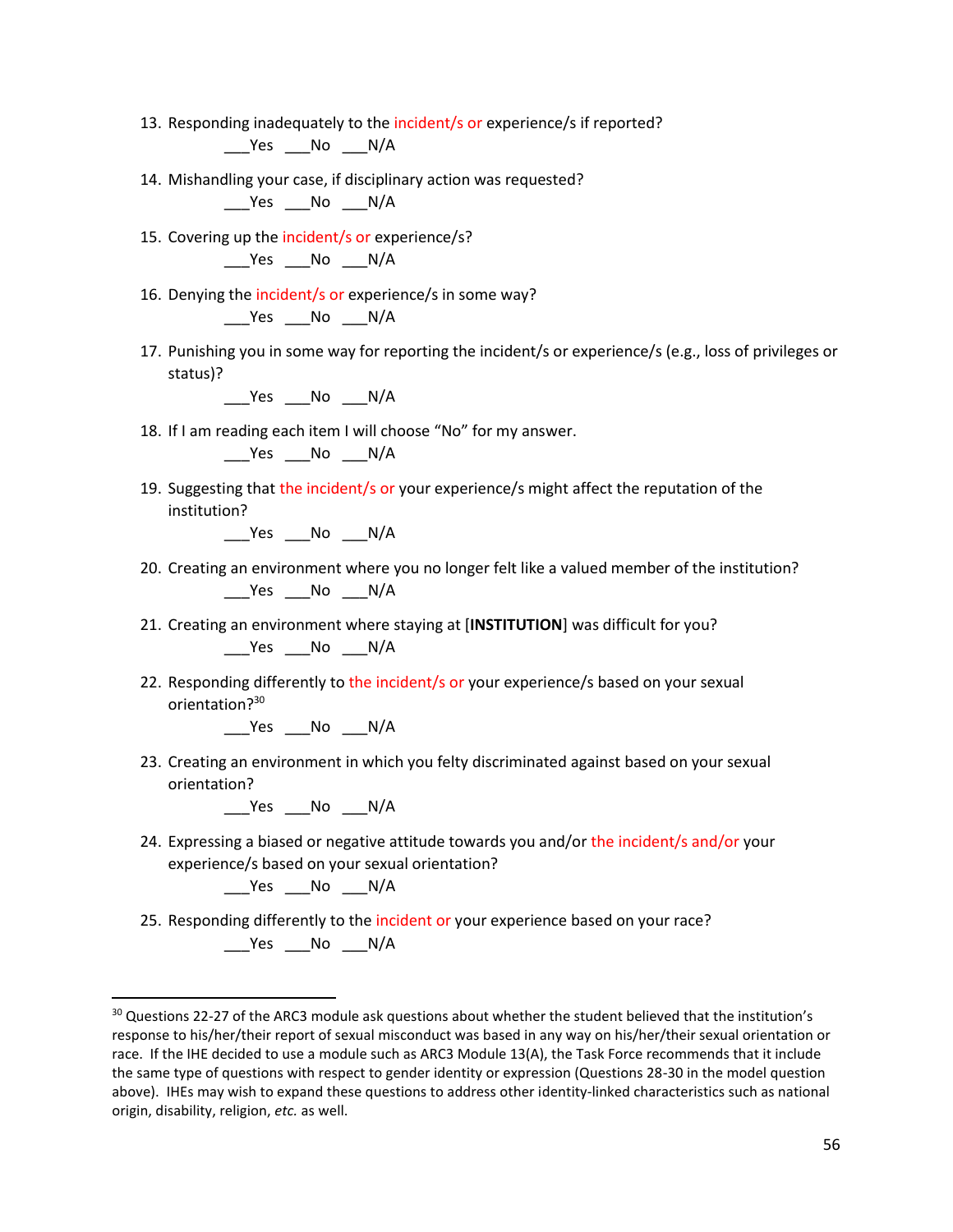- 26. Creating an environment in which you felt discriminated against based on your race?  $Yes$  No  $N/A$
- 27. Expressing a biased or negative attitude towards you and/or the incident/s and/or your experience/s based on your race?

 $Yes$  No  $N/A$ 

28. Responding differently to the incident or your experience based on your gender identity or expression?

Yes No N/A

29. Creating an environment in which you felt discriminated against based on your gender identity or expression?

\_\_\_Yes \_\_\_No \_\_\_N/A

30. Expressing a biased or negative attitude towards you and/or the incident/s and/or your experience/s based on your gender identity or expression?

\_\_\_Yes \_\_\_No \_\_\_N/A

**\*display logic carries through the module**

- **B. Reporting Experiences [ONLY SEEN IF SEXUAL MISCONDUCT INCIDENT IS REPORTED]**
- 1. Did you tell (including by reporting to) anyone about the incident before this questionnaire?

\_\_\_Yes \_\_\_No \_\_\_N/A

## *[DISPLAY THE FOLLOWING QUESTIONS Only if "Yes" to the preceding question.]*

**The Task Force recommends that IHEs consider modifying the format of the questions in this module to include fewer options, in order to create a more user-friendly survey and to make data capture less complex. Specifically, the Task Force recommends narrowing the possible responses to: "Very Useful;" "Somewhat Useful;" and "Not at All Useful."** 

2. Who did you tell (check all that apply) [DISPLAY THIS QUESTION IF *Did you tell (including by reporting to) anyone about this incident before this questionnaire" Yes* is selected.]

| Roommate                              | Off-campus counselor/therapist                 |
|---------------------------------------|------------------------------------------------|
| Close friend other than roommate      | On-campus counselor/therapist                  |
| Intimate partner                      | Institution health service                     |
| __Parent, step-parent, or guardian    | Campus security, public safety, or campus      |
|                                       | police                                         |
| Other family member                   | Local police                                   |
| Doctor/nurse/other health care worker | Title IX Office/Title IX Coordinator or Deputy |
|                                       | Coordinator                                    |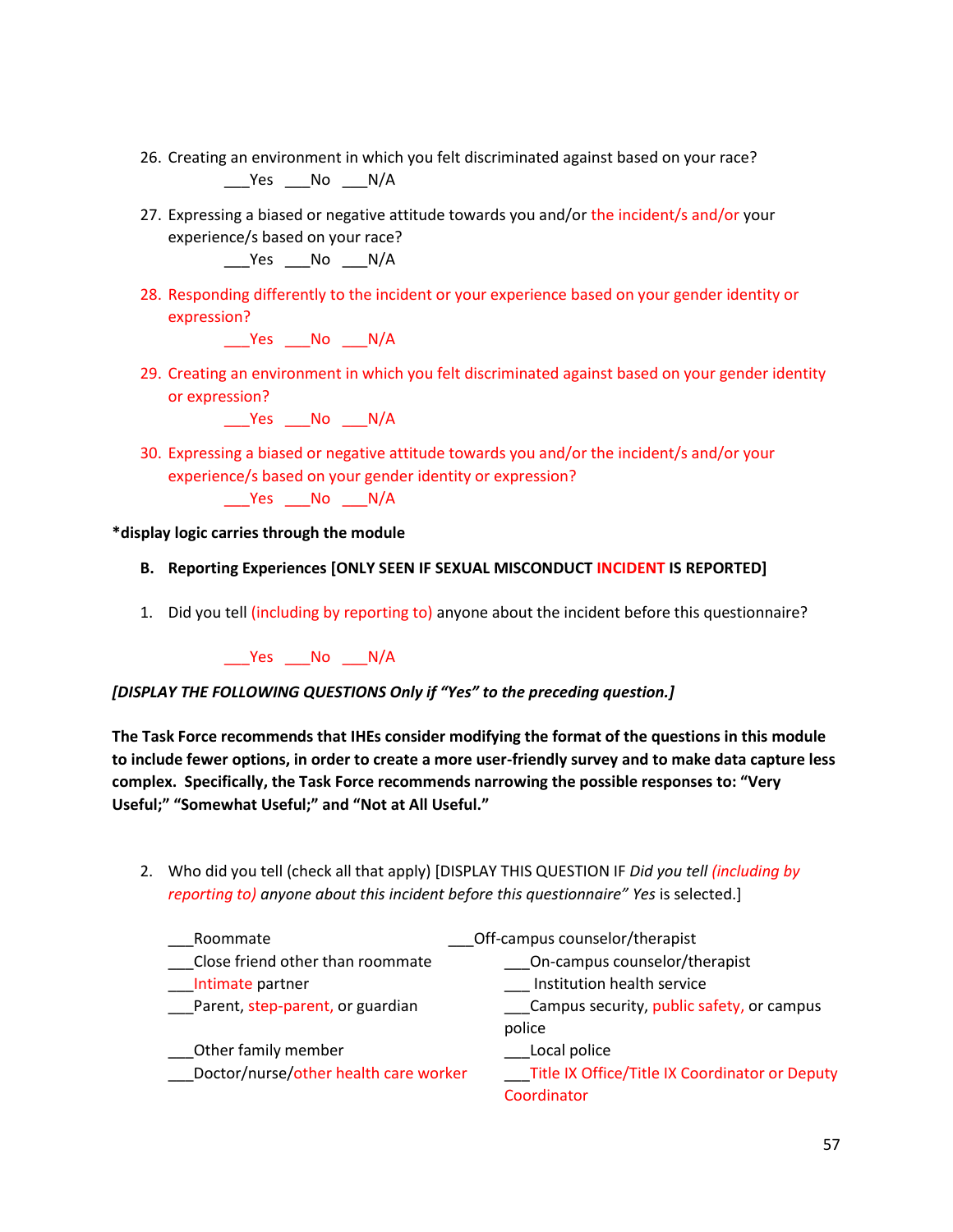| Office of Student Conduct<br>Religious leader/Office of Spiritual Life<br>Off-campus rape crisis center or other | Residential Advisor (or Residence Life staff)<br>Office of Equity/EEO/Office of Civil Rights |
|------------------------------------------------------------------------------------------------------------------|----------------------------------------------------------------------------------------------|
| victim support services<br>Institution faculty or staff                                                          | On-campus resource advocate<br>Other resources specific to IHE, whether                      |
|                                                                                                                  | on- or off-campus.                                                                           |

2a. – 2(fill in with appropriate #). How useful was (name resource listed above) in helping you deal with the incident? [DISPLAY THIS QUESTION ONLY FOR THOSE RESOURCES CHECKED BY THE STUDENT]

\_\_\_Very useful \_\_\_Somewhat Useful \_\_\_Not at all Useful

**The Task Force proposes the following new questions to meet the specific requirements of the MA Statute regarding services made available to the IHE's students:**

- 3. Did any office, program, or individual inform you about or refer you to the following resources (check all that apply) [drop down list of the resources listed above]?
- 4. Even if you did not follow up on the information, were you told where you could obtain local, state, or campus medical services, if you experienced an incident that had a physical impact on you?

\_\_\_YES \_\_\_NO

5. Even if you did not follow up on the information, were you told where you could obtain local, state, or campus legal services and/or information about your possible civil and criminal justice remedies?

\_\_\_YES \_\_\_NO

6. Were you provided with information about any of the following (check all that apply)?

\_\_\_Resources for protection from retaliation Access to other school-based supportive measures not identified above.

The Task Force notes that its model questions regarding Student Knowledge and Familiarity With Campus Practices, as well as its model questions regarding Services Available to Students, will require periodic updating by the IHE as the IHE modifies and supplements its prevention, reporting, and response resources for students in the area of sexual misconduct.

## **C. Non-Reporting**

The Task Force proposes the following new question as to whether the student did not report an incident of sexual misconduct: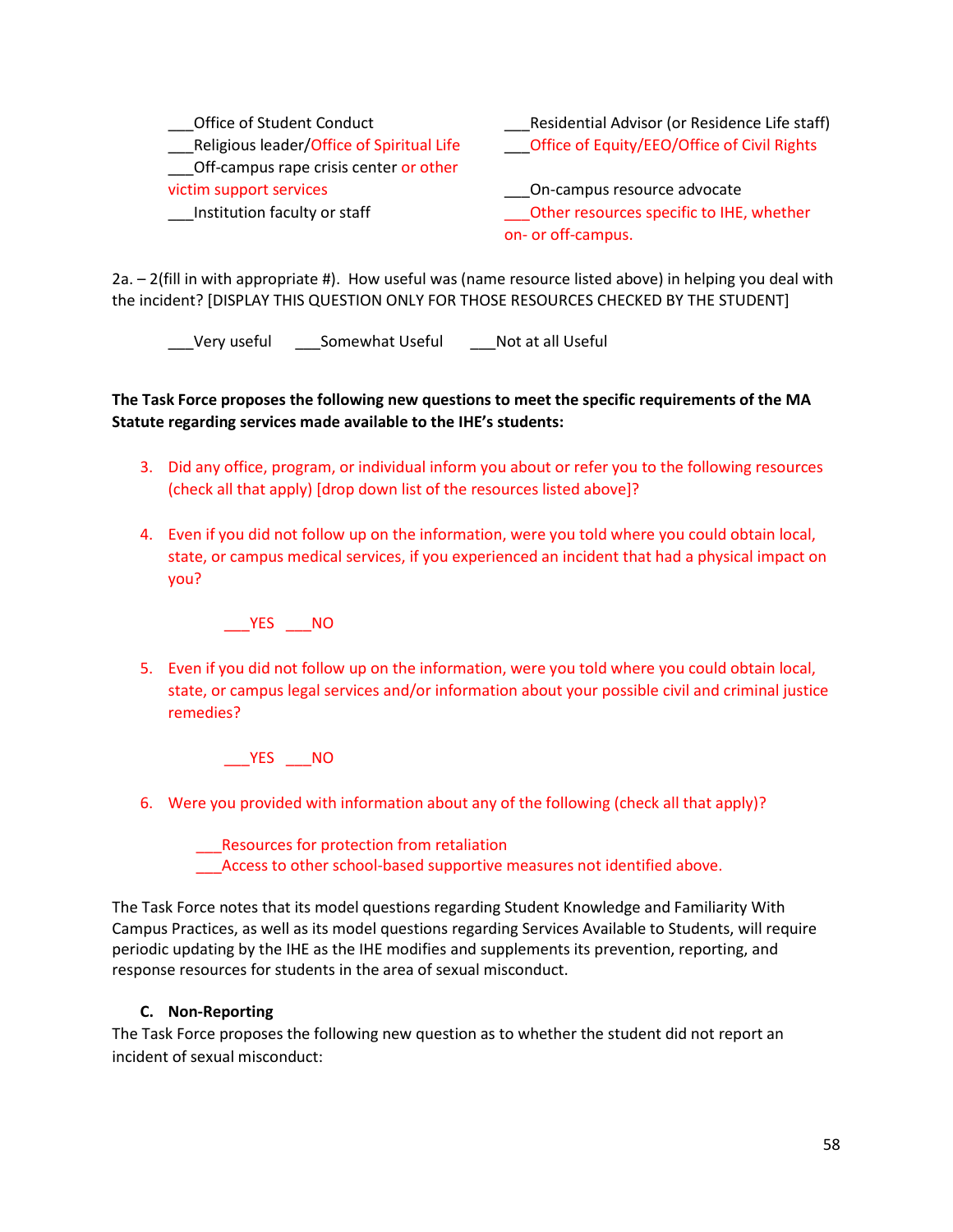Has someone engaged in sexual misconduct towards you while you have been enrolled at [UNIVERSITY] that you did not report?

YES NO

The Task Force proposes that the following questions (Questions E11 and E11A) from the AAU 2019 survey) be included, to be responded to by the students who check off "Yes" in response to the question above:

E11. Why did you decide not to contact any of these programs or services? (Mark all that apply)

- I did not know where to go or who to tell
- I felt embarrassed, ashamed, or that it would be too emotionally difficult
- I did not think anyone would believe me
- I did not think it was serious enough to contact any of these programs or services
- I did not want the person to get into trouble
- I feared negative academic, social, or professional consequences
- I feared it would not be kept confidential
- **■** I could handle it myself
- **■** I feared retaliation
- I didn't think these resources would give me the help I needed
- Incident occurred while school was not in session
- Other [text box]

If E11 = "Not serious enough" or "other" then continue; otherwise skip to E12

E11a. You said you did not contact any of these programs or resources (because it was not serious enough/for an "other" reason/because it was not serious enough and for an "other" reason). Please review the list below and mark any of the reasons that may better describe why you didn't contact any of these programs or resources (Mark all that apply).

- I was not injured or hurt
- **•** The reaction by others suggested that it wasn't serious enough to contact any of these programs or services
- I contacted other programs or services that I felt were appropriate
- I had trouble reaching the program or service
- I was too busy
- The event happened in a context that began consensually
- **EXE** Because of the person's gender, I thought it would be minimized or misunderstood
- I might be counter-accused
- Alcohol and/or drugs were present
- Events like this seem common
- My body showed involuntary arousal
- Other [Text Box]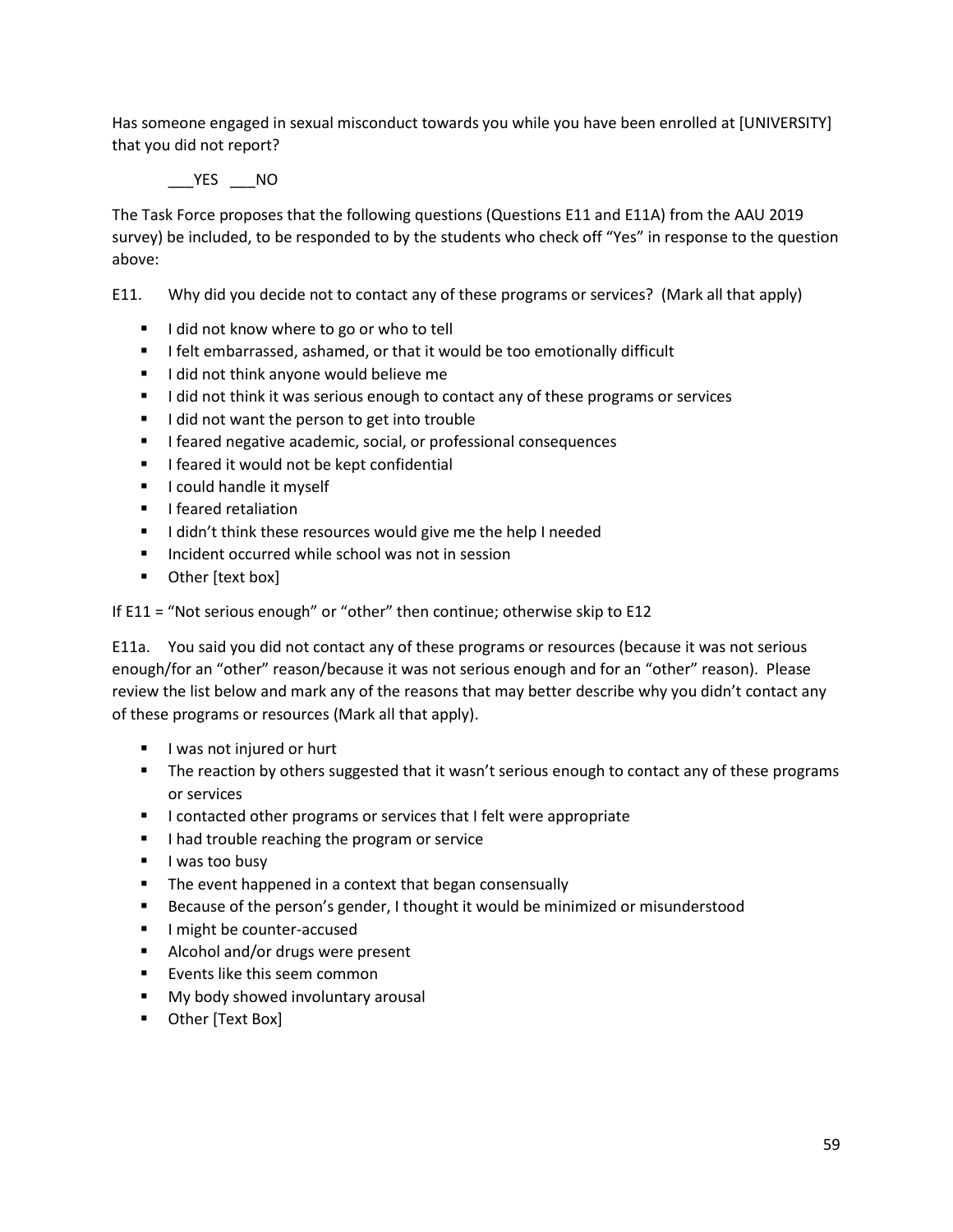#### **BYSTANDER INTERVENTION (ARC3 MODULE 16)<sup>31</sup>**

Instructions: When the situation arose at [**INSTITUTION**], how often did you do any of the following?

**■** Walked a friend who has had too much to drink or is very high home from a party, or other social event.

\_\_\_Never \_\_\_Sometimes \_\_\_A few times \_\_\_Most of the Time \_\_\_Always \_\_\_\_N/A

■ Talked to the friends of a drunk or high person to make sure they don't leave him/her/them behind at a party, bar, or other social event.

\_\_\_Never \_\_\_Sometimes \_\_\_A few times \_\_\_Most of the Time \_\_\_Always \_\_\_\_N/A

■ Spoke up against sexist jokes.

| Never | Sometimes | A few times | Most of the Time | Always | N/A |
|-------|-----------|-------------|------------------|--------|-----|
|       |           |             |                  |        |     |

**•** Tried to distract someone who was trying to take a drunk or high person to another room or trying to get them to do something sexual.

\_\_\_Never \_\_\_Sometimes \_\_\_A few times \_\_\_Most of the Time \_\_\_Always \_\_\_\_N/A

**E** Ask someone who looks very upset at a party if they are okay or need help.

Never Sometimes A few times Most of the Time Always N/A

**■** Intervene with a friend who was being physically abusive to another person.

\_\_\_Never \_\_\_Sometimes \_\_\_A few times \_\_\_Most of the Time \_\_\_Always \_\_\_\_N/A

**EXT** Intervene with a friend who was being verbally abusive to another person.

\_\_\_Never \_\_\_Sometimes \_\_\_A few times \_\_\_Most of the Time \_\_\_Always \_\_\_\_N/A

<sup>31</sup> The ARC3 module does *not* include questions about the possible influence of drugs; it is limited to alcohol. The Task Force recommends including the reference to drugs (identified in red).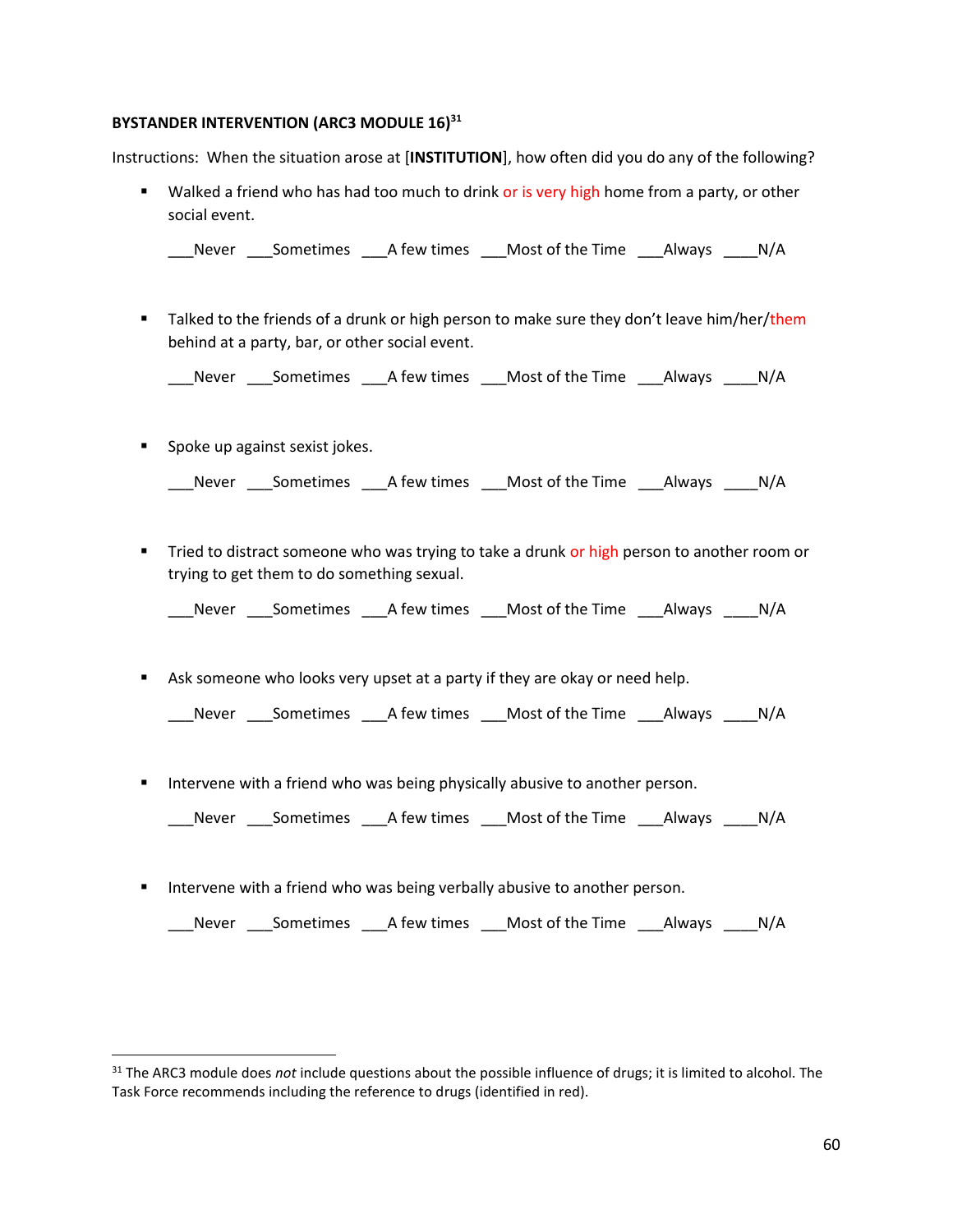# <span id="page-60-0"></span>Appendix C: Public Comment Responses

The Department of Higher Education and the Department of Public Health posted the *Task Force on Sexual Misconduct Surveys* draft report for public comment February 11, 2022 through March 4, 2022. The written responses to those comments are below.

## *Commentor 1*

1. Comment: In the section with recommendations on when to distribute the survey it recommends that the survey be distributed after the Red Zone. However, gathering data at the same time point for every school will help ensure the most accurate and comparable data. It is also necessary for the schools to collect this information *after* the Red Zone or else the majority of cases will go unreported. Frankly, schools who distribute this survey at the very beginning of the school year are going to get skewed data. The language should read that schools are required to distribute the survey after the Red Zone.

**Response:** This report provides guidance to institutions on best practices and options for administering their survey. The report does, as written, emphasize the benefit of administering a survey after the 12 week "Red Zone" and encourages institutions to administer their surveys after this period. This recommendation also suggests the Spring as the opportune time to conduct a survey. As such, the Department and Task Force will not accept this change. However, language will be added which suggests the Commissioner should reevaluate whether to provide additional guidance or regulatory language around timing, after the Commissioner has the opportunity to assess data resulting from the first few years of survey implementation.

2. Comment: Another concern are the gender categories used throughout the survey. Lumping all non cis-normative genders into one category is hurtful in that it is not recognizing and honoring the participants gender expression. This also makes it very difficult to collect data on how violence is experienced and addressed in the LGBTQIA+ community. These questions should be re-examined to be more inclusive of various gender identities.

**Response:** With our partners at DPH, it was concluded that it would not be prudent to suggest the victim could identify the gender identity of the perpetrator (which is what we believe this comment is referencing). The report, and model questions, do not include demographic questions, where the gender identity of the respondent would be asked. This will be left up to the institutions to develop following the guidance in Recommendation 8.

## *Commentor 2*

1. Comment: Our guidance in New Hampshire for the Base Surveys included a specific time frame (January 15-March 31 perpetually) to ensure that data from across institutions was crosscomparable. Without more specifics in place, there isn't a feasible way to truly compare data from an IHE who conducts the survey in the fall and one that does so in the spring. To better understand rates of CSV and how the institutions compare, I request that there is more specificity in the guidance.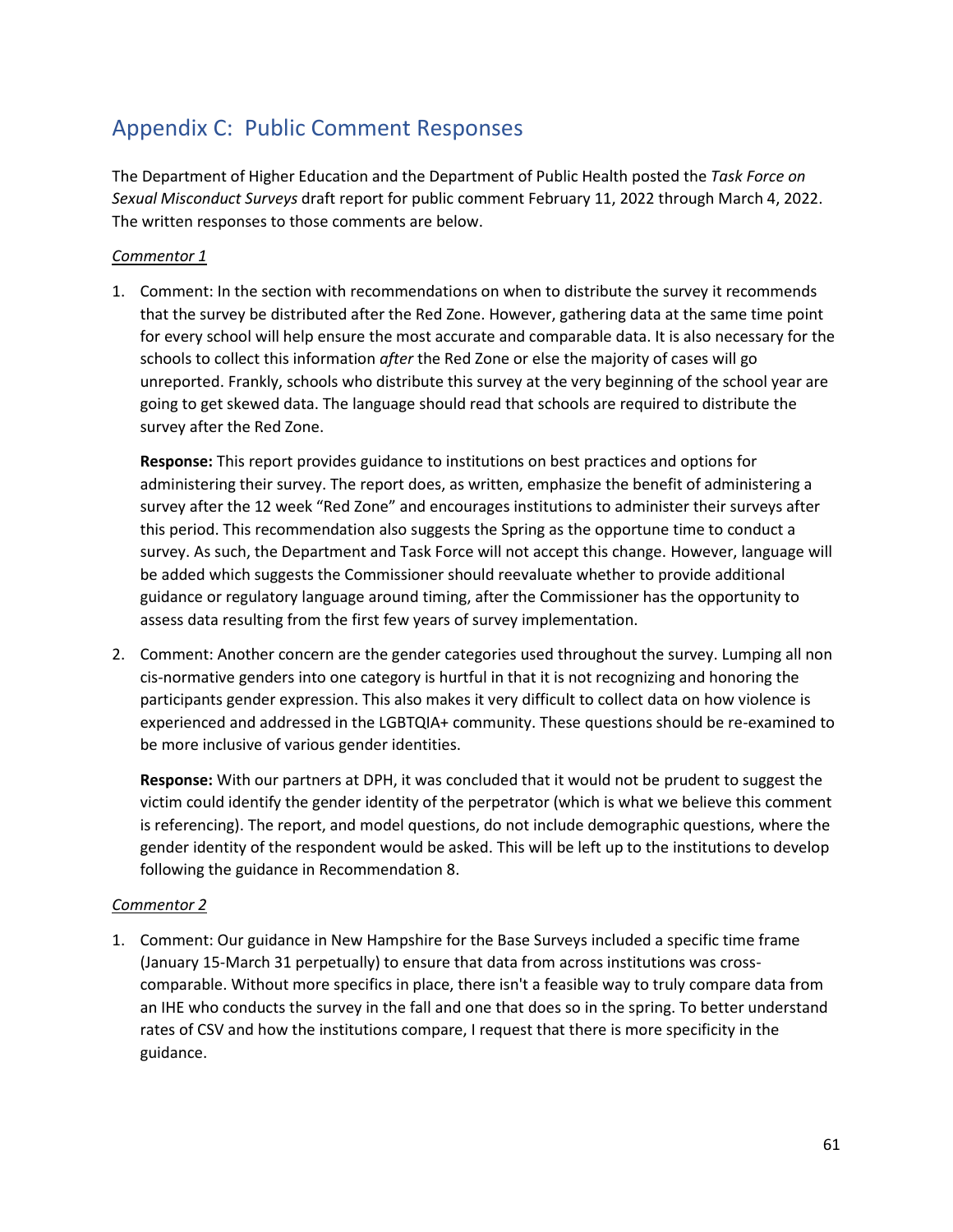**Response:** This report provides guidance to institutions on best practices and options for administering their survey. The report does, as written, emphasize the benefit of administering a survey after the 12 week "Red Zone" and encourages institutions to administer their surveys after this period. This recommendation also suggests the Spring as the opportune time to conduct a survey. As such, the Department and Task Force will not accept this change. However, language will be added which suggests the Commissioner should reevaluate whether to provide additional guidance or regulatory language around timing, after the Commissioner has the opportunity to assess data resulting from the first few years of survey implementation.

2. Comment: Acknowledgments & Final Considerations: Please include that the initiative to bring a campus climate survey mandate to MA was a student-led initiative.

**Response:** The Executive Summary of the report directly acknowledges the tremendous student advocacy that led to the passage of the 2021 Sexual Assault Law: "In 2021, with the support of the Campus Safety and Violence Prevention (CSVP) community and stakeholders, and tremendous student advocacy, the legislature enacted landmark legislation, Chapter 337 of the Acts of 2020, also known as the 2021 Campus Sexual Assault Law (referenced herein as "the (MA) law" or "the (MA) statute").

3. Comment: Survey answers, generally: We need to better understand the rates of violence within LGTBQ+ communities and perpetrated against LGTBQ+ students to shape better prevention and response in the future. Please include more gender categories beyond male, female, and nonbinary.

**Response:** With our partners at DPH, it was concluded that it would not be prudent to suggest the victim could identify the gender identity of the perpetrator (which is what we believe this comment is referencing). The report, and model questions, do not include demographic questions, where the gender identity of the respondent would be asked. Recommendation 8 in the report speaks to developing demographic survey questions.

4. Comment: Demographic model questions: I scrolled through quite a bit wondering if I was missing this: We are the demographic model questions? While the statue does not require by list to include model questions, you'll see in statute: *The subset of model questions shall generate responses related to topics including, but not limited to: (i) the prevalence of sexual misconduct on campus; (ii) student knowledge of and familiarity with campus practices for reporting and addressing sexual misconduct; and (iii) services available to victims of sexual misconduct.* Please do reconsider this and include model questions on demographics to be provided to institutions to ensure that it is inclusive and expansive as well as not allowing for identifiable information.

**Response:** Correct, the report, and model questions, do not include demographic questions - this will be left up to the institutions to develop following the guidance in Recommendation 8. Please note, Recommendation 8 has been slightly revised in the final version of the report to reflect the point in the comment and better explain the approach.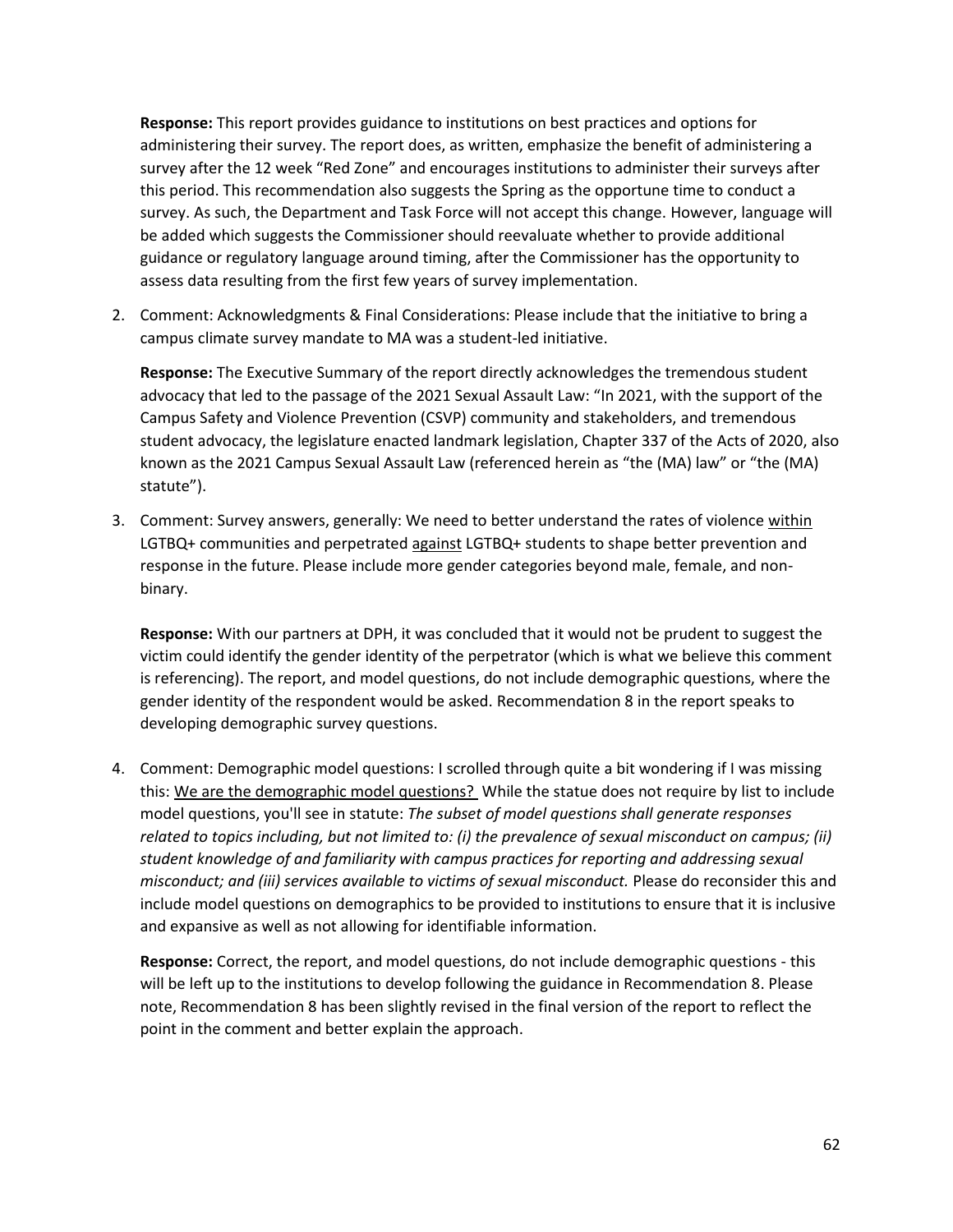5. Comment: Additional Resources: I would also request the task force includes resources at the end on how to provide institutional and community-based resources and content warnings in climate surveys.

**Response:** The resource *Useful Tools to Help Colleges and Universities in Their Efforts to Reduce and Prevent Sexual Ass*ault from the White House Task Force to Protect Students Against Sexual Assault (2014) in Appendix C includes a section: *Protect Participants from Distress* that provides guidance on mitigating distress that can be associated with the types of questions asked in a sexual misconduct survey.

Additionally, in the *Generating Meaningful and Representative Results* section of the report, under **Considerations for Ethical Data Collection and Data Storage,** there is a section that speaks to this, stating: "To protect against the risk for upset, contact information for supportive resources should either be displayed on each page of the survey, or at the very end of the survey, in case the survey content is triggering. Participants should be directed that they can skip any question they do not wish to answer."

And finally, though this does not speak to providing resources or including content warnings, it should be noted that the Task Force took great care in reviewing each model question and adding some word changes where appropriate to existing ARC3 or other survey tool language that was utilized to minimize any potentially triggering impact on students and to align more closely with the current research and best practices referenced above.

## *Commentor 3*

1. Comment: In the section with recommendations on when to distribute the survey it recommends that the survey be distributed after the Red Zone. However, gathering data at the same time point for every school will help ensure the most accurate and comparable data. It is also necessary for the schools to collect this information *after* the Red Zone or else the majority of cases will go unreported. The language should read that schools are required to distribute the survey after the Red Zone. As someone who has worked in research and who has experienced student life in Massachusetts, I truly believe this is the best way to get the most accurate data.

**Response:** This report provides guidance to institutions on best practices and options for administering their survey. The report does, as written, does emphasize the benefit of administering a survey after the 12 week "Red Zone" and encourages institutions to administer their surveys after this period. This recommendation also suggests the Spring as the opportune time to conduct a survey. However, the Department will strengthen the language in Recommendation 4 of the report to "strongly" encourage institutions to administer the surveys after the "Red Zone," and will add language suggesting that the Commissioner reevaluate potentially regulating or issuing additional guidance on this point, after gathering and assessing data resulting from a few years of survey implementation.

2. Comment: Another concern are the gender categories used throughout the survey. Lumping all non cis-normative genders into one category is hurtful in that it is not recognizing and honoring the participants' gender expression. Forcing individuals to use an "other" category re-enforces discrimination and disbelief around their gender expression. This also makes it very difficult to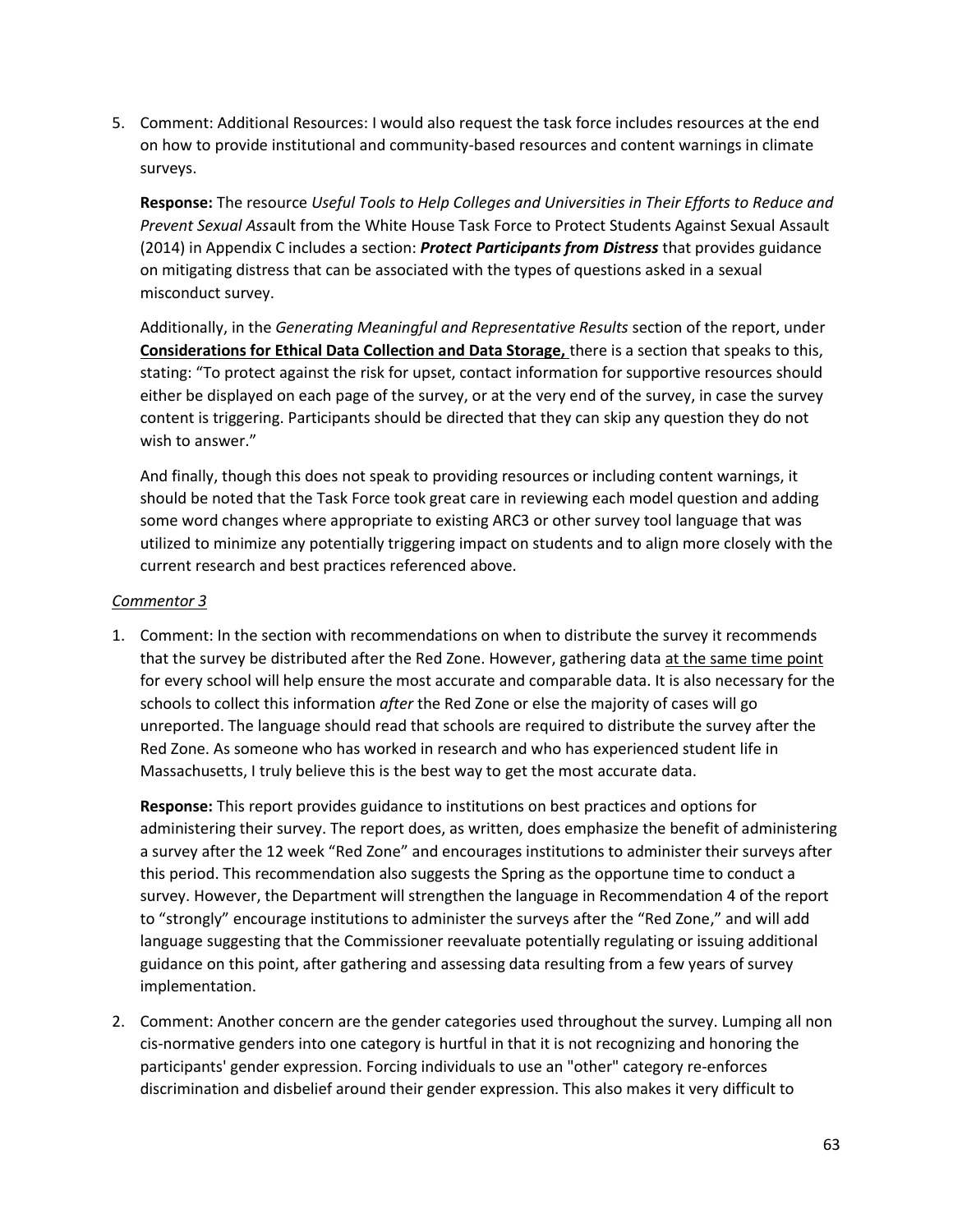collect data on how violence is experienced and addressed in the LGBTQIA+ community. Having representative and comparable data gives us a better opportunity to provide resources for this community and gives their stories more of an opportunity to be heard. These questions should be re-examined to be more inclusive of various gender identities.

**Response:** The gender categories were developed in partnership with DPH. With our partners at DPH, it was concluded that it would not be prudent to suggest the victim could identify the gender identity of the perpetrator (which is what we believe this comment is referencing). The report, and model questions, do not include demographic questions, where the gender identity of the respondent would be asked. This will be left up to the institutions to develop following the guidance in Recommendation 8, which requires institutions to adhere to best practices, but allows for flexibility so that the institutions can ensure that the results properly account for "the diverse" needs and differences between the commonwealth's institutions of higher education" and align with other surveys they are conducting on their campuses (e.g., diversity, equity and inclusion).

#### *Commentor 4*

1. Comment: I am concerned, though, at the 'density' of the survey. It just seems cumbersome because, in the document it is 30 pages...it was a lot to read through. I'm hoping that when produced, the survey will be a little more succinct?

**Response:** Once in a survey tool, the survey questions will be more user friendly and more succinct, as suggested.

2. Comment: I just had one format question - in the draft, pg 38, under B, Q1....the formatting of the answer choices needs to be corrected.

**Response:** A final edit on formatting will be done prior to dissemination of the final report and model questions.

## *Commentor 5*

1. Comment: Institutions should not be required to administer sexual misconduct climate surveys every two years because the statute states not less than once every four years; and because of potential risks of survey fatigue, low survey response rates, and adverse impacts on students who may react emotionally to the questions.

**Response:** IHEs are required under the current MA law to administer sexual misconduct climate surveys *no less than* every four years. This report does not alter the minimum state law requirement, but suggests a two-year cadence as a beneficial, recommended option for consideration. It should also be noted that the new federal guidance that was included in the 2022 Omnibus Bill will require institutions to conduct similar surveys every two years. DHE is seeking more detail on this component of the bill directly from the US Department of Education.

2. Comment: The task force-drafted supplemental questions and modifications to ARC3 questions are inadequate because they were not carefully developed by experts, do not conform to basic principles of good survey design, and because the Task Force lacked the time and financial resources to engage with survey design experts and consultants; and therefore the model questions should be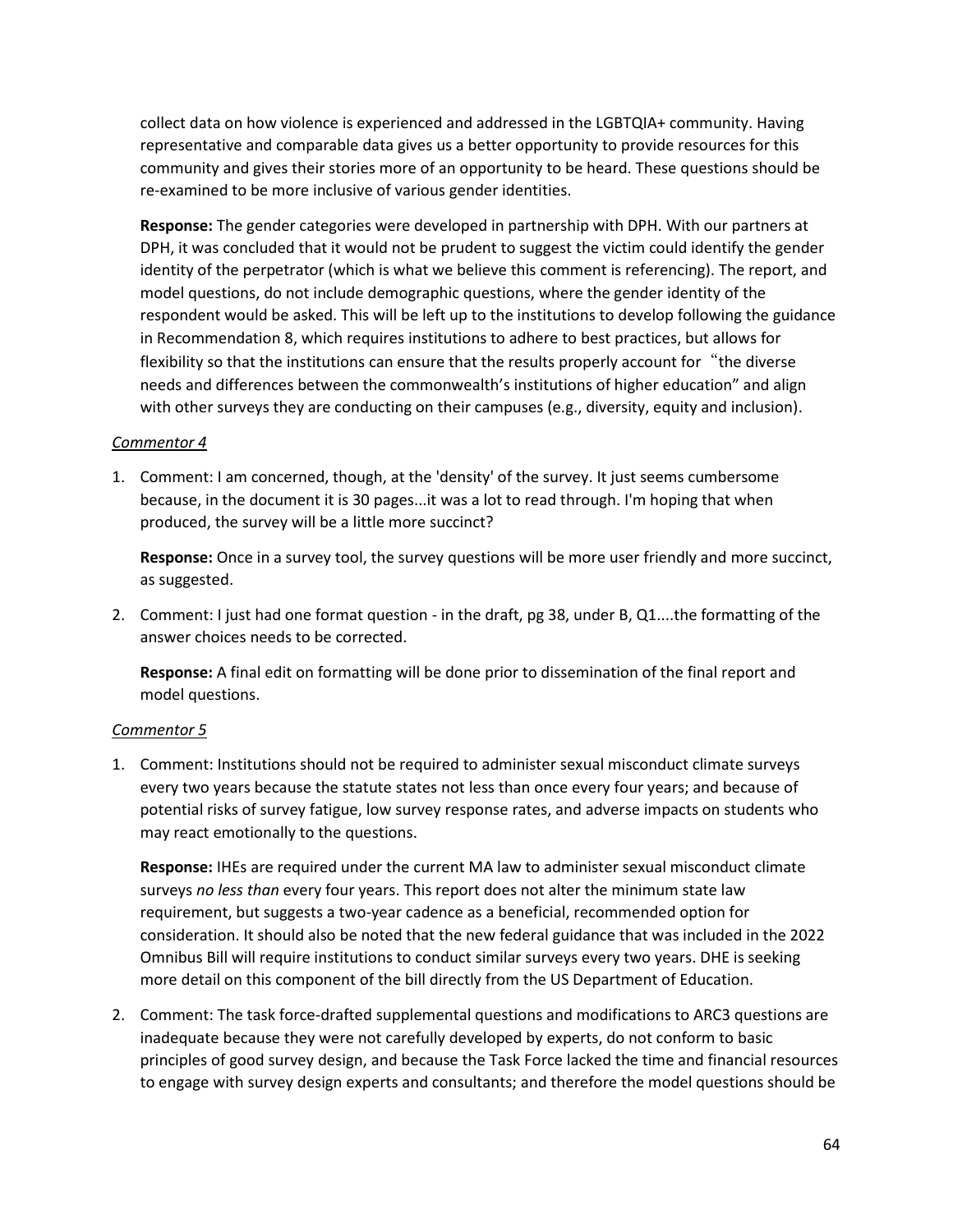limited only to validated questions and modules taken verbatim from ARC3 without supplementation.

**Response:** As the Task Force Report explains, the Task Force (which included members with substantial experience working with students, victims/survivors of sexual assault, and to prevent and respond to sexual misconduct on IHE campuses), modified the ARC3 questions that are included as model questions for the following reasons:

- to reflect current best practices with respect to word choice in inquiries that may be triggering for students who have experienced trauma (e.g., using the word "incident" instead of "experience");
- to be more inclusive when providing options for identifying the gender of a perpetrator or perpetrators of sexual misconduct (rather than using ARC3's options of "Man, Woman, Other");
- to reflect the possibility that incapacitation may occur as a result of things other than alcohol or coercion (e.g., drugs, disability or sleep);
- to reduce the response options where they appeared burdensome and potentially confusing (the modification being to eliminate optional responses of "moderately useful" and "slightly useful" and to offer only the other three options in these ARC3 questions: "not at all useful;" "somewhat useful," and "very useful"); and
- to comply with the MA Statute's definition of sexual misconduct (which is broader than that contained in ARC3) as well as with its requirement that the survey seek information about certain specific services made available to students.

The researchers on the Task Force confirmed that the word changes, inclusion of more gender identification options, and removal of certain response options to the ARC3 questions would not jeopardize the integrity of the ARC3 survey tool.

As the Task Force explained in its Report, no extant validated survey instrument contained questions covering all the types of sexual misconduct that the MA Statute definition required to be covered as a matter of law (including that of gender-based, sexual orientation-based violence, and non-violent, non-consensual sexual conduct) or all the specific services made available to students who report sexual misconduct.

The Task Force recognizes that it did not have time to pilot the model questions that it added to the ARC3 modules. For this reason, the Task Force posed these questions in the same format as the ARC3 questions and and/or took them from two 2019 surveys (the AAU survey and the Brandeis University survey). The Department will also seek to pilot the survey over the next two years, if feasible.

3. Comment: The length of the recommended survey is too long which may result in an unrepresentative sample caused by low participation and completion rates; the survey can be shortened by restricting it only to the ARC3 questions which allegedly take only 30 minutes to complete; or the survey length can be made even shorted by focusing on the three areas required by M.G.L. c. 6 § 168D(d)(2).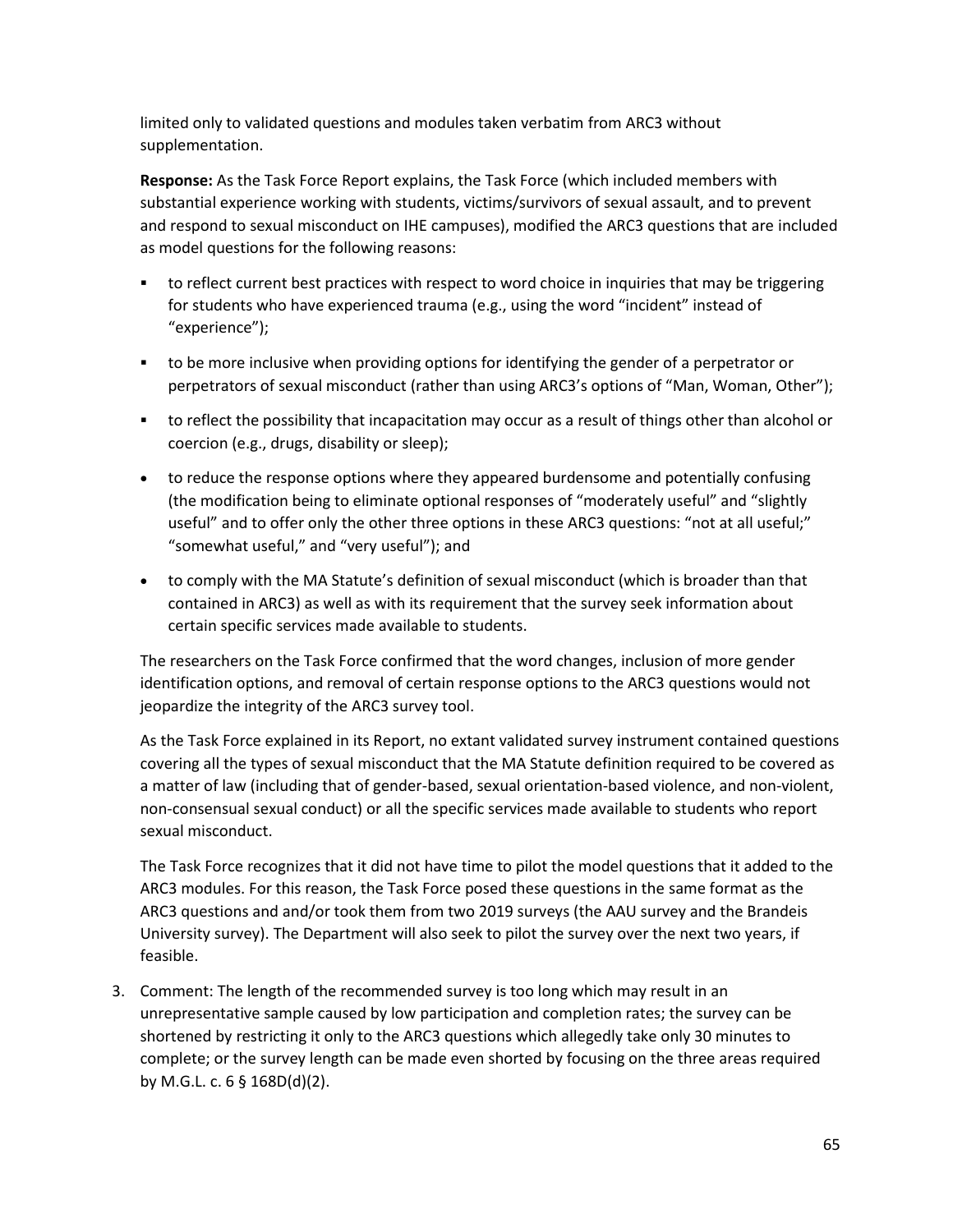**Response:** The model questions cannot be restricted to the ARC3 questions (without modification) because that approach would fail to comply with the MA Statute's mandate that IHEs gather information about the prevalence of sexual misconduct (more broadly defined than in ARC3) on campus as well as about the availability to students of certain services.

The Task Force did not have the opportunity to pilot its model questions prior to finalizing the report in alignment with the statutory timeline, and does not know how long, on average, it would take a student to respond to them. The Task Force notes, however, that the 30-minute estimate cited by the commentor was derived from students who completed the entire ARC3 survey (i.e., all nineteen modules). The model questions proposed by the Task Force include only seven of those modules (in part because there are no questions about perpetration), with an eighth module (on bystander intervention) as an optional one. The Task Force also added one module to cover gender-based and sexual orientation-based violence, as required by the MA Statue and another to capture data on why students do not report incidents of sexual misconduct. IHEs are required to include an introduction and to seek demographic information (something ARC3 contains as well). Accordingly, the model questions include fewer modules than ARC3 does. Therefore, the Task Force has a reasonable basis upon which to believe that it will not take a student more time to respond to the model questions (along with IHE-specific demographic questions) than it would take them to complete the entire ARC3 survey.

4. Comment: Consider eliminating some or all incident detail follow-up questions on prevalence, which are not needed to estimate prevalence of sexual misconduct on campus.

**Response:** The Massachusetts Statute requires the Task Force to develop model questions "taken from or consistent with questions in the Administrator-Researcher Campus Climate Collaborative survey or another sexual misconduct climate survey that is currently in use by institutions and that the task force deems high-quality." Another section requires IHEs to gather data concerning "when and where incidents of sexual misconduct occurred."

In compliance with this statutory language, the Task Force included within its model questions on prevalence complete questions from the validated ARC3 survey tool (or AAU or Brandeis tools). As explained in its Report, the Task Force also added questions to capture the prevalence of types of sexual misconduct covered by the MA Statute but not covered by ARC3, and used the ARC3 question format in doing so. The Task Force's objective was to mirror the validated instrument as closely as possible in order to maintain the integrity of the survey. The Department does not believe it would be appropriate to remove the incident details that are included in the questions on prevalence, nor does it believe that these details render the survey too lengthy, for the reasons stated above.

5. Comment: Consider eliminating some or all questions in ARC3 Module 4A and 4C (Institutional Response and Exposure to Sexual Misconduct Information/Education) assessing student knowledge of campus practices to allow more time and attention to Module 4B (Knowledge of Sexual Misconduct Resources); and although ARC3 Module 13C (Non-Reporting) is a great fit for a campuswide survey, because it is placed at the end of the survey it will be most impacted by survey attrition.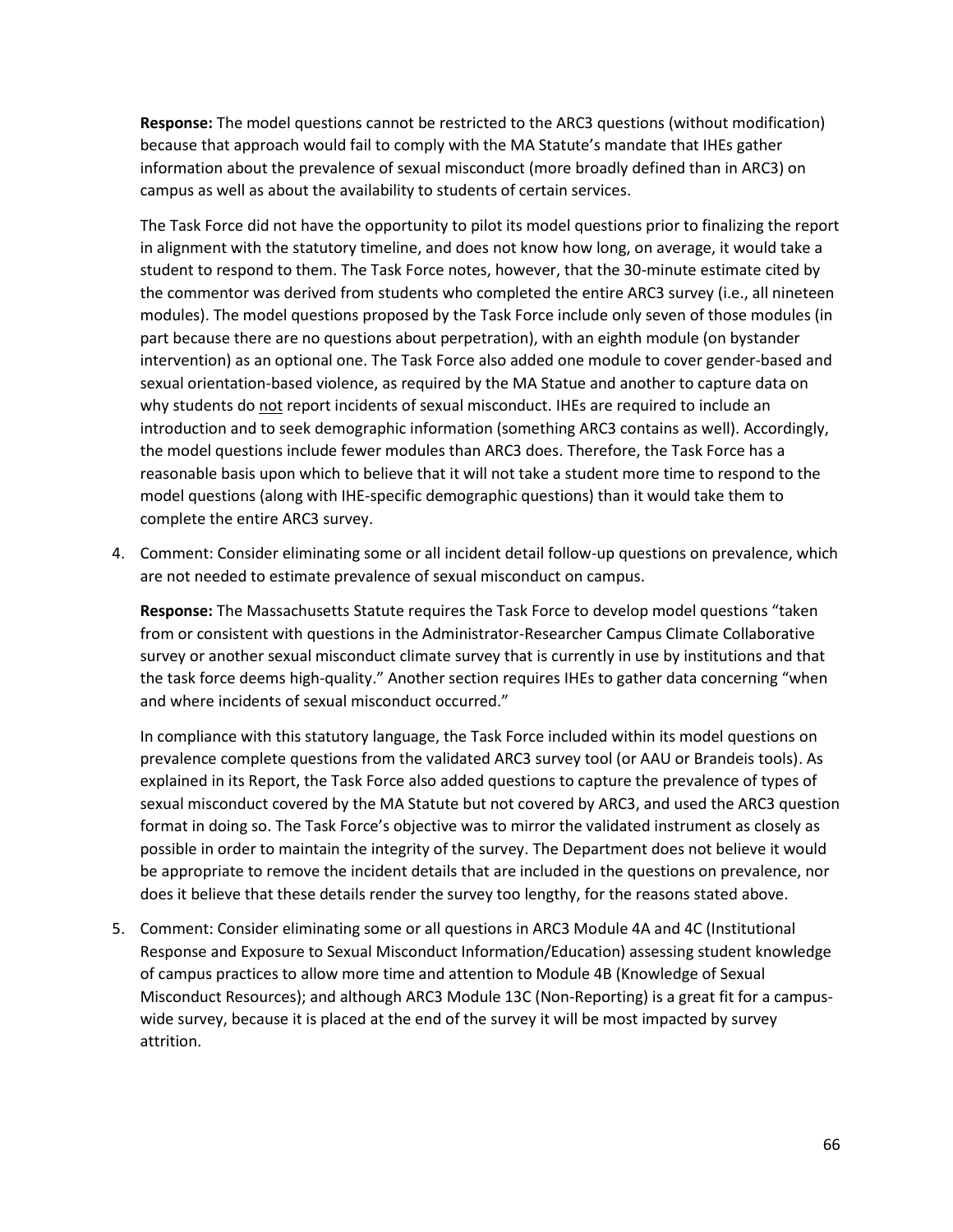**Response:** The Task Force recommends ARC3 Module 4 in its entirety, both because the submodules have a flow to them and because the Task Force believes that data on information and education may provide useful insight into the efficacy of the IHE's prevention measures.

Module 13C in the model questions is one that the Task Force proposes adding. ARC3 does not contain a module on non-reporting. As the Task Force explains in its Report, it believes that data concerning why students do not report sexual misconduct is important information for IHEs to gather. Sexual misconduct has been under-reported for decades, and the Task Force encourages IHEs to make every attempt possible to address this, including by seeking information as to why students are reluctant to come forward.

The Task Force also notes that it does not require IHEs to ask the model questions in a particular order.

6. Comment: Due to variance in financial resources available for survey completion incentives, the Task Force should not recommend that IHEs offer specific, and more-costly, incentives such as iPads and room and board credits.

**Response:** The list of incentives provided in the report, including the iPads and room and board credits, provides options for consideration. These are labeled in the report as "prize ideas." Other, less costly, suggestions are also included.